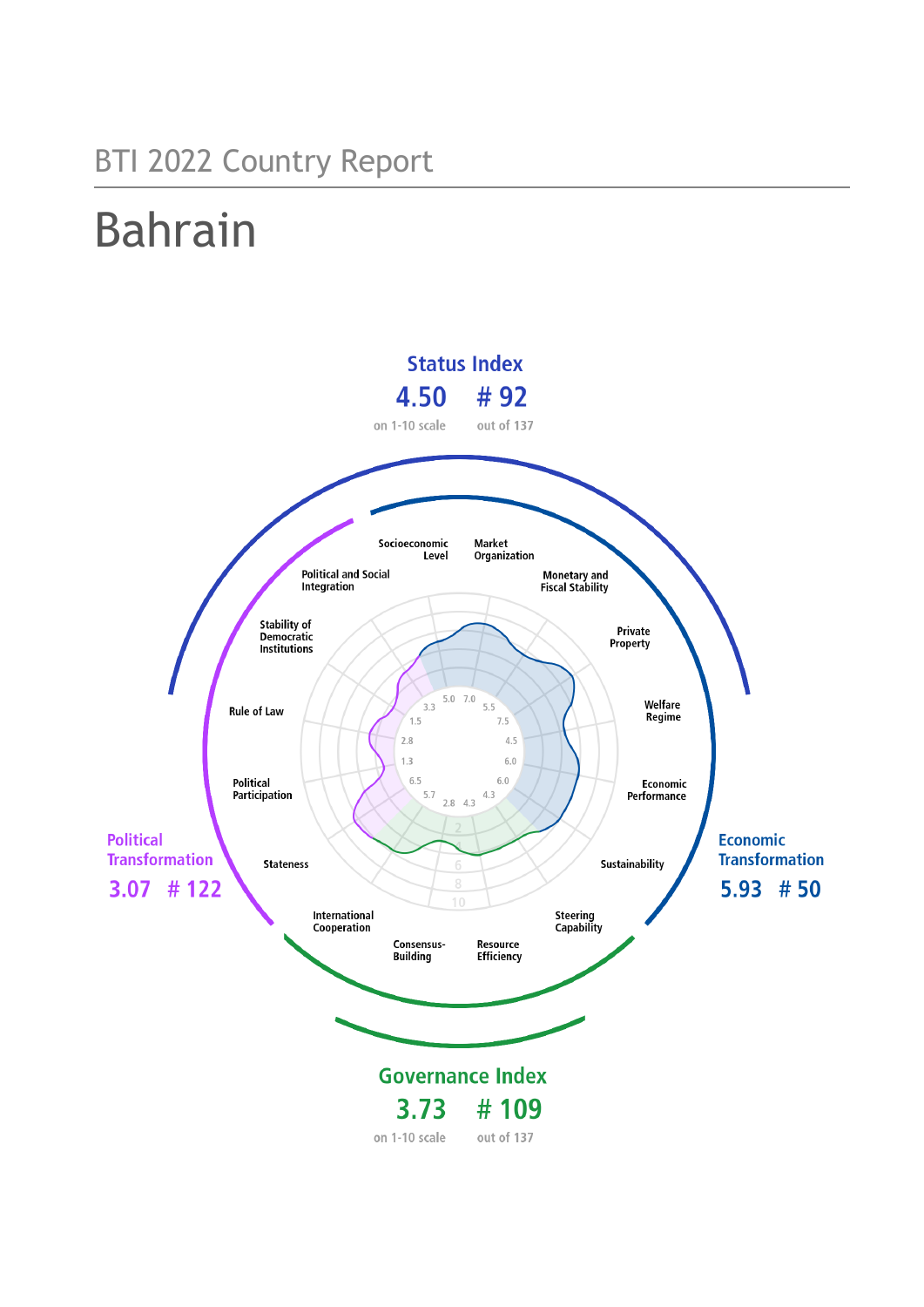This report is part of the **Bertelsmann Stiftung's Transformation Index (BTI) 2022**. It covers the period from February 1, 2019 to January 31, 2021. The BTI assesses the transformation toward democracy and a market economy as well as the quality of governance in 137 countries. More on the BTI at [https://www.bti-project.org.](https://www.bti-project.org/)

Please cite as follows: Bertelsmann Stiftung, BTI 2022 Country Report — Bahrain. Gütersloh: Bertelsmann Stiftung, 2022.

This work is licensed under a **Creative Commons Attribution 4.0 International License**.

### **Contact**

Bertelsmann Stiftung Carl-Bertelsmann-Strasse 256 33111 Gütersloh Germany

**Sabine Donner** Phone +49 5241 81 81501 sabine.donner@bertelsmann-stiftung.de

**Hauke Hartmann** Phone +49 5241 81 81389 hauke.hartmann@bertelsmann-stiftung.de

**Claudia Härterich** Phone +49 5241 81 81263 claudia.haerterich@bertelsmann-stiftung.de

### **Sabine Steinkamp** Phone +49 5241 81 81507 sabine.steinkamp@bertelsmann-stiftung.de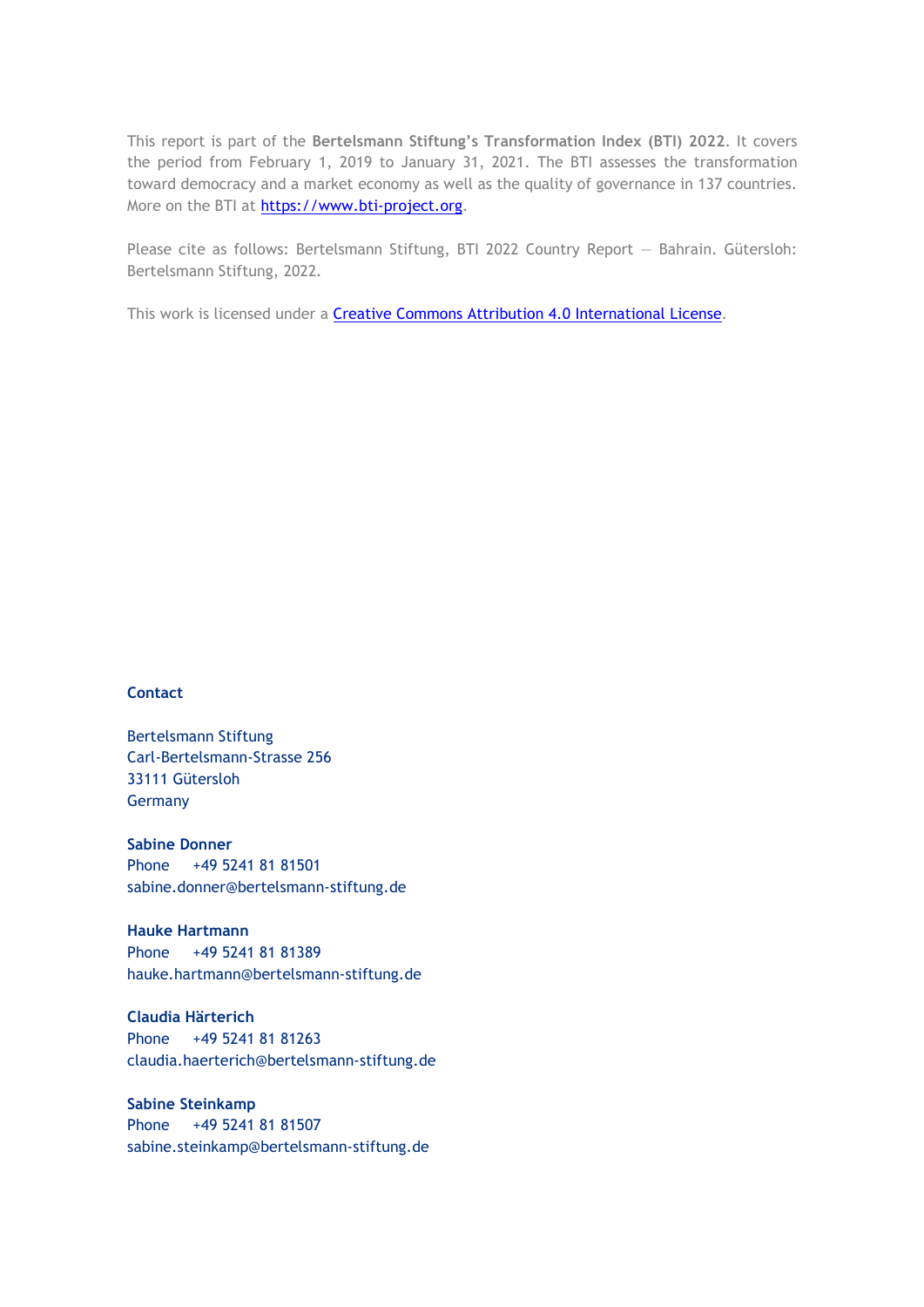#### **Key Indicators**

| Population               | M      | 1.7  | HDI.                           | 0.852 | GDP p.c., PPP $\ S$       |      | 43181 |
|--------------------------|--------|------|--------------------------------|-------|---------------------------|------|-------|
| Pop. growth <sup>1</sup> | % p.a. | 3.6  | HDI rank of 189                | 42    | Gini Index                |      |       |
| Life expectancy          | vears  | 77.3 | UN Education Index             | 0.769 | Poverty <sup>3</sup>      | $\%$ |       |
| Urban population %       |        | 89.5 | Gender inequality <sup>2</sup> | 0.212 | Aid per capita $\sqrt{5}$ |      |       |
|                          |        |      |                                |       |                           |      |       |

Sources (as of December 2021): The World Bank, World Development Indicators 2021 | UNDP, Human Development Report 2020. Footnotes: (1) Average annual growth rate. (2) Gender Inequality Index (GII). (3) Percentage of population living on less than \$3.20 a day at 2011 international prices.

## Executive Summary

Bahrain's authoritarian regime continued to crack down on dissidents and increasingly restricted the freedom of expression as security services intensified their surveillance of social media in the review period. Torture in police custody and politically motivated trials against regime opponents are still widespread, while thousands are believed to be imprisoned for political reasons. Authorities made further use of controversial tools such as the revocation of citizenship to punish dissidents and predominantly Shi'ite citizens. Activists continued to rally abroad against Bahrain's human rights abuses, while imprisoned detainees launched hunger strikes in Bahraini prisons to protest abuses and the lack of adequate treatment in detention. Authorities executed three men in 2019, and thereby further undermined prospects for reconciliation.

However, the kingdom's domestic conflict intensity slightly eased in the review period. Authorities reinstated the citizenship of almost 700 people who had had their nationality revoked, while human rights defender Nabeel Rajab and other prisoners were released under the alternative penalty law. In 2019, restrictions of the annual Shi'ite Ashura celebrations were lifted, while the king expanded pardoning schemes for prisoners in 2020. The 2020 death of Khalifa bin Salman al Khalifa, the world's longest-serving prime minister (in office since 1971), is considered a partial shake-up of the regime's internal balance of power. As King Hamad replaced Khalifa bin Salman, a figurehead of the regime's hardliners, with the reformist crown prince, tensions between the regime and the opposition could ease if the reformers manage to consolidate power. However, the overall democratic transition did not improve, as the regime did not formulate any outspoken roadmap toward such transition despite the former prime minister's death.

Regional tensions also eased in the review period, as Bahrain restored ties to Qatar and normalized relations with Israel alongside the United Arab Emirates (UAE), Sudan and Morocco. While the rapprochement of Bahrain and its Gulf Cooperation Council (GCC) allies with Qatar might facilitate a temporary de-escalation with Qatar's ally Iran, the normalization of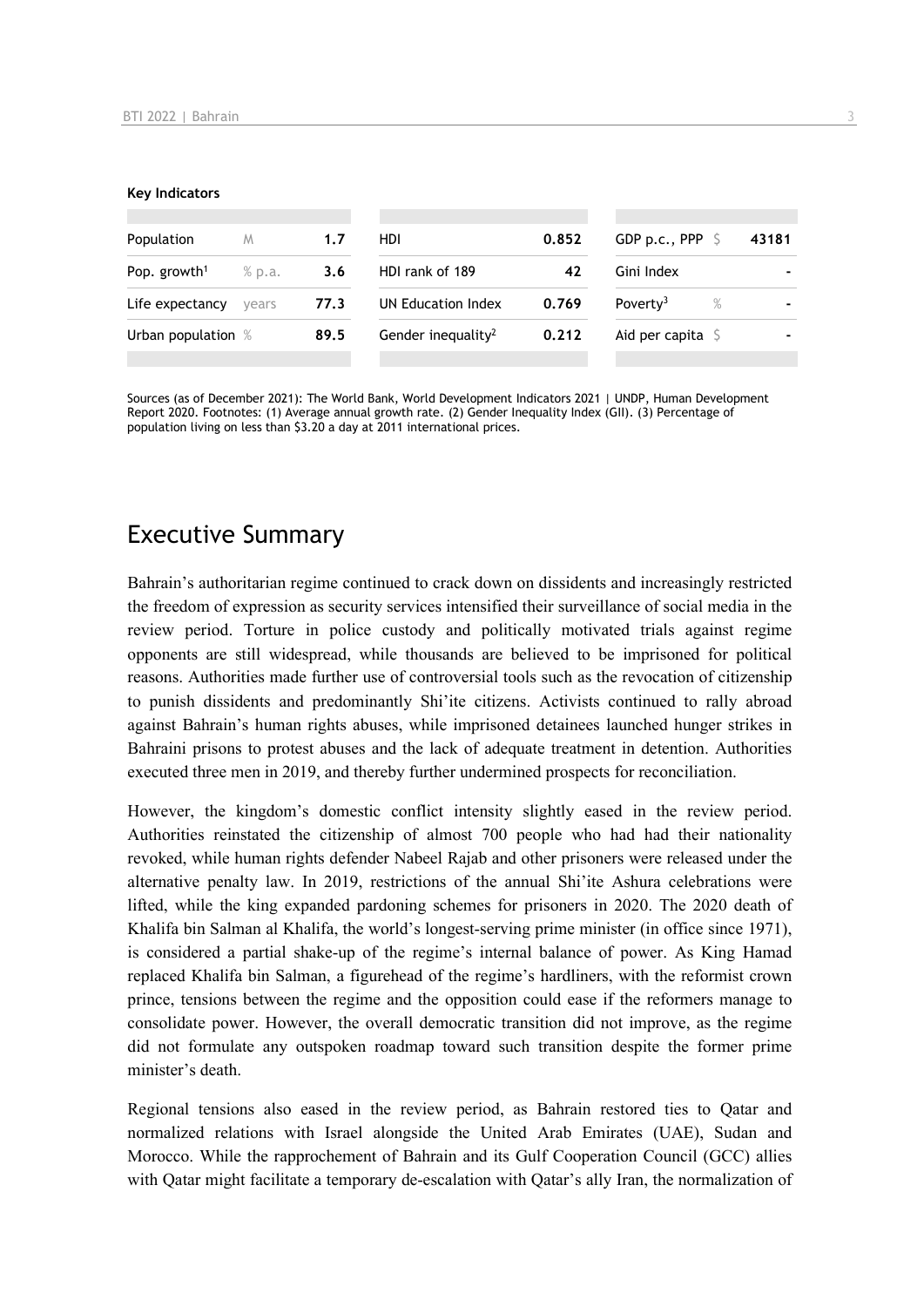relations with Israel is estimated to boost regional trade and economic cooperation and strengthen Bahrain's geopolitical importance.

The COVID-19 pandemic thwarted Bahrain's economic reform program, which was launched prior to the crisis and aimed at reducing the budget deficit by imposing austerity measures. The government's health-sector response was relatively quick and comprehensive, although authorities were criticized for restricting civil rights by imposing heavy penalties and mandatory rules deemed disproportionate. Although COVID-19 strongly affected the low-income strata of society and migrant workers, authorities expanded social protection schemes for foreign workers and legalized thousands of Bangladeshi nationals in 2020. The fiscal and economic repercussions of the crisis heavily affected Bahrain's macroeconomic performance, further illustrating the state's vulnerability to external shocks. However, Bahrain's geopolitical importance allowed the regime to quickly raise external support to mitigate the fiscal impacts of the crisis.

## History and Characteristics of Transformation

Since their conquest of the archipelago in 1783, the Al Khalifa family has established dynastic and absolute rule in Bahrain. From the outset, this led to a deeply antagonistic relationship between the Sunni ruling family and their supporters, on the one side, and the large majority of the population, who see themselves as native Shi'a (Baharna), on the other. The British played a crucial role in institutionalizing minority Sunni rule, propping up the pro-British Al Khalifa monarchy. In 1820, Bahrain became a protectorate of the British empire. During that period, police forces were recruited from British India. The strategy of importing foreign mercenaries to control local dissent and maintain Al Khalifa rule in the country has continued to the present day, as Bahrain has expanded its use of foreign mercenaries from predominantly Sunni countries over the past decade (an unknown number of mercenaries from Yemen, Jordan, Syria and Pakistan are integrated into Bahrain's security apparatus) and continued to encourage foreigners to join Bahrain's security forces during the period under review.

After British forces withdrew from the Gulf in 1971, the monarchy's dependence on external military support to defend itself against internal uprisings and hostile neighbors such as Iran translated into a close alliance with the United States and the United Kingdom. The U.S. Fifth Fleet is stationed in Bahrain, and a British navy base established in 2016 was expanded in 2018 to include a naval support facility.

The monarchy's dependence on external support is heightened by Bahrain's geopolitical location. The country's population is small (1.5 million in 2019, of which 55% are migrant workers), and its natural resources (oil, aluminum and natural gas) are limited. The only land access to Bahrain is via the King Fahd Causeway, which connects the country with Saudi Arabia. Bahrain shares its only significant oil field, Abu Safah, with Saudi Arabia, whose statecontrolled company ARAMCO heads the exploitation and extraction. Rents from the kingdom's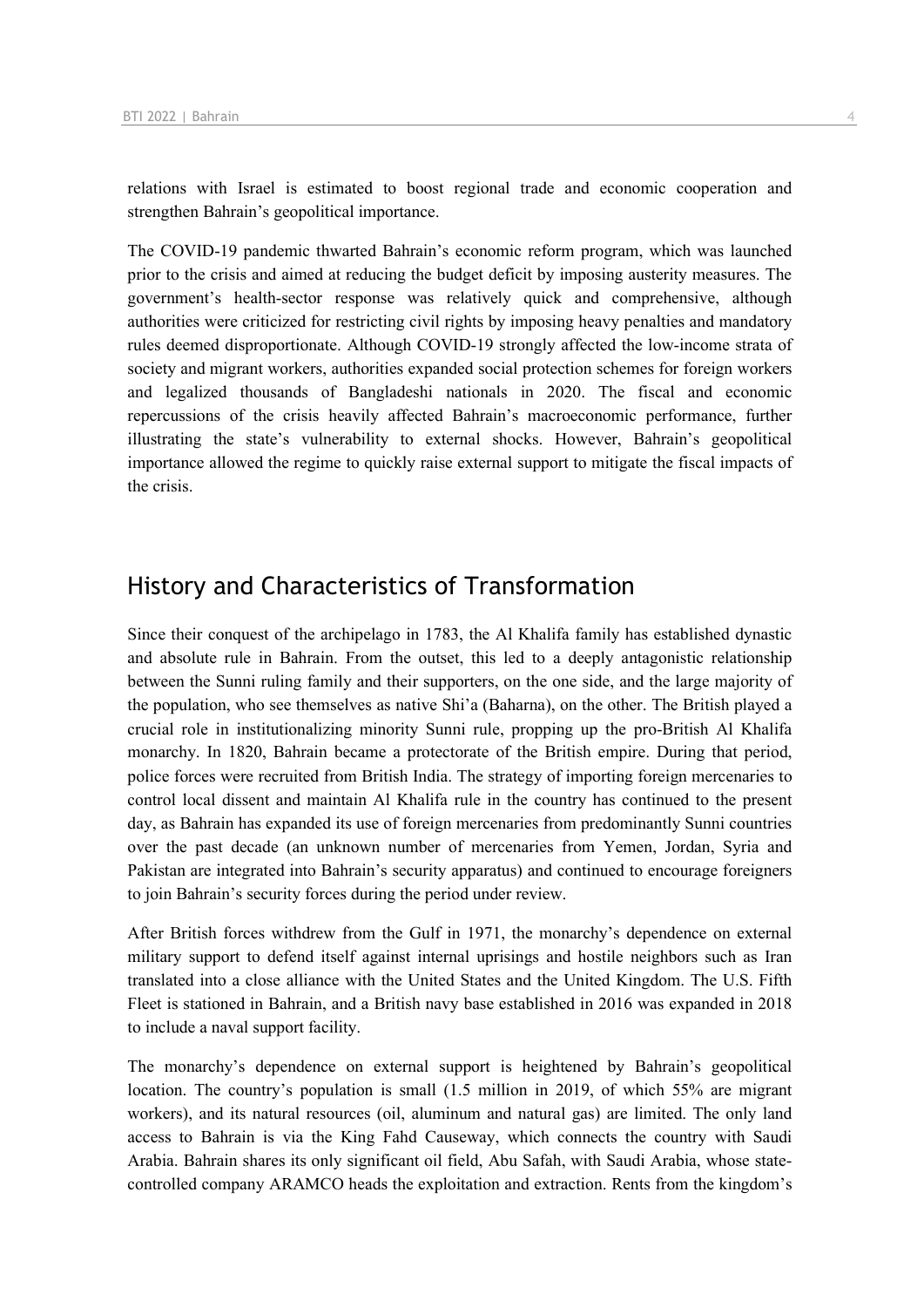natural wealth have been heavily invested in modern infrastructure and welfare programs, such as free education and medical treatment for its citizens. Bahrain remains highly dependent on its oil revenues, as its economic diversification efforts have stalled.

The Bahraini and Saudi monarchies share an interest in Sunni hegemony in the region; this has become more pronounced since the 1979 Revolution in Iran, given the latter country's equally hegemonic Shi'a ambitions. Saudi Arabia is interested in maintaining the status quo in Bahrain to prevent Iran from gaining influence on the Arab peninsula. Saudi Arabia was the driving force behind the Gulf Cooperation Council's (GCC) 2011 military intervention in Bahrain. Saudi and UAE forces entered the country to support the regime in dispersing pro-democracy protests and to maintain Al Khalifa rule. As tensions between the Sunni rulers and the Shi'a opposition continue to this day, Riyadh has sustained the deployment of an unknown number of troops in Bahrain.

In the meantime, the power struggle between Saudi Arabia and Iran in the region has translated into extensive cooperation between Bahrain and its Western allies and the GCC. The kingdom has been increasingly involved in proxy conflicts. In 2014, Bahrain joined the U.S.-led coalition against the so-called Islamic State (IS) group in Iraq and Syria, and in 2015, joined the Saudi-led war in Yemen. In 2017, Bahrain also joined the Saudi-launched initiative to isolate Qatar.

The political and economic transformation of Bahrain over the past 20 years is strongly linked to the current king, Hamad bin Isa al Khalifa, who came to power in 1999 and quickly introduced a comprehensive reform of the political system, including cautious democratization in response to the civil unrest of the 1990s. This approach was formalized with the approval of the National Action Charter in a 2001 referendum and the establishment of a constitutional kingdom. The 2002 constitution reintroduced a parliamentary system for the first time since the 1970s, though the newly created National Assembly only holds limited authority. This semi-democratic reform included the legalization of political societies (de facto parties) and liberalization efforts, but increasingly turned into a masquerade. Over the years, public dissatisfaction mounted and culminated in the mass uprising on February 14, 2011 (the 10th anniversary of the referendum). This revolt challenged the political progress made over the past decade and paved the way for the restoration of an oppressive political system and the ongoing crackdown against the Shi'ite opposition.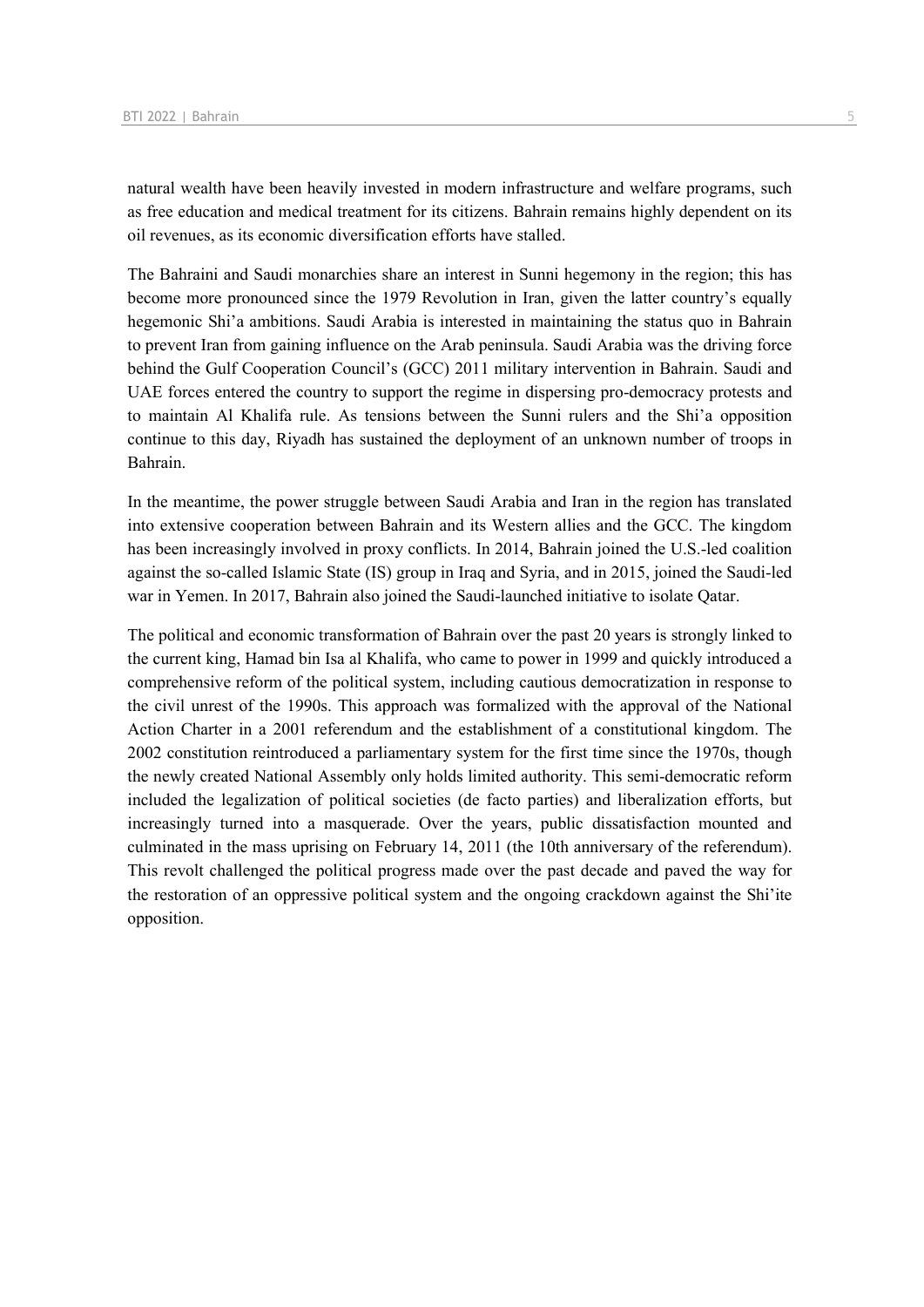The BTI combines text analysis and numerical assessments. The score for each question is provided below its respective title. The scale ranges from 1 (worst) to 10 (best).

## Transformation Status

## I. Political Transformation

### **1 | Stateness**

Bahrain's monopoly on the use of force faces challenges due to the significant discontent and minor civil unrest in Shi'i-majority villages and towns. During the review period, peaceful small-scale marches were staged in marginalized rural areas with a Shi'i majority. However, the overall number of anti-government protests further declined during the period, corresponding to the general trend of decreasing public mobilization among opposition forces in recent years. Noteworthy protests occurred on the anniversaries of the 2011 uprising in 2019 and 2020, after the announcement of the normalization of relations with Israel, and on the sixth anniversary of the arrest of imprisoned opposition figure Ali Salman in December 2020. Additionally, clashes erupted after the execution of three men in 2019, resulting in one protester's death.

While those protests only partially challenge state control, a series of bomb attacks in 2017 offered a more serious threat to the government's ability to maintain security. However, no terrorist attack has occurred since. Nevertheless, Bahrain maintained the deployment of foreign military personnel in the country, including American and British troops and security forces from Saudi Arabia and the UAE, and has continued to integrate mercenaries from Arab countries into its security apparatus, which raises doubts about the regime's ability to maintain control without external support. Bahrain's ruling class appears to be able to maintain control only due to the deployment of foreign troops. In the review period, volunteer programs for civilians to join Bahrain's Ministry of Interior and the military were signed into law. While the right to serve in the army's reserve force is exclusively reserved to Bahraini nationals, local and foreign civilians alike are encouraged to serve in Bahrain's police forces.

### **Question** Score

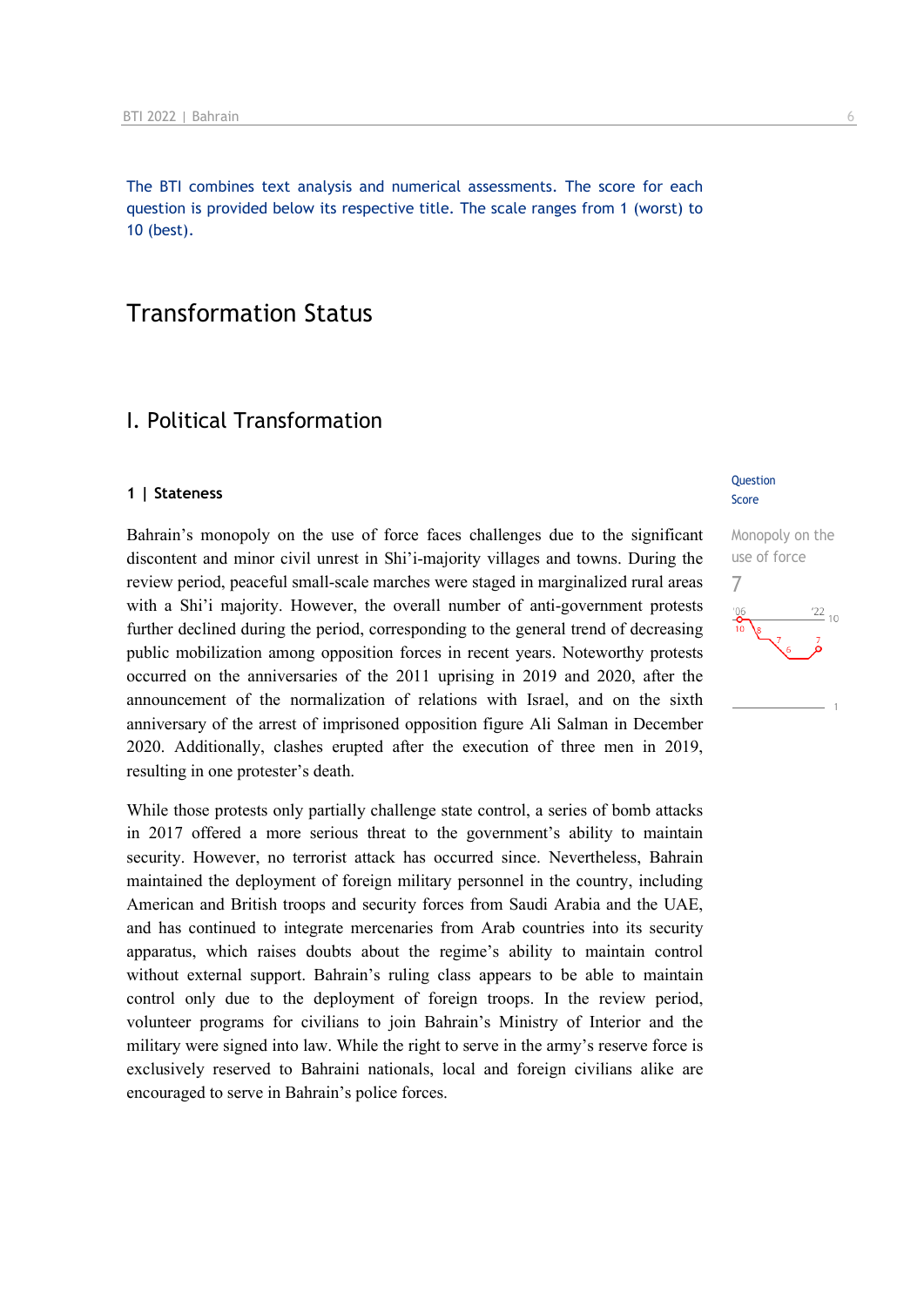Questioning the nation-state is not common in Bahrain, although large parts of society challenge the political order and call for the democratization of the state. The presence of two national narratives  $-$  a Sunni narrative dating back to the Al Khalifa's conquest of Bahrain in 1783 and a Shi'a narrative – undermines the legitimacy of the royal family, which is primarily contested in Shi'i communities. The dominant political role of the royal family, and political, economic and social inequality, most notably between Sunni and Shi'ites, remain major catalysts for popular discontent. Partly due to governmental repression, moderate voices among the Shi'i opposition become weaker, while more radical forces are on the rise, including ultra-conservative Sunnis.

Meanwhile, discourses about national identities are inconsistent and sectarian identities do not solely reflect religious affiliations. The conflict between privileged Sunnis and marginalized Shi'ites is predominantly shaped by the politically motivated discrimination against Shi'ites. Thus, the royal family's strategy to preserve its power translates into a controversial policy regarding citizenship and naturalization. The government encourages foreign Sunnis to immigrate and allows Arab nationals to apply for citizenship after 15 years of residence and non-Arab foreigners after 25 years of residence. At the same time, the state continues to revoke the citizenship of Shi'ites, which undermines their ties to the state, deepens rifts within society and violates international law.

Between 2012 and 2021, at least 990 Bahrainis, the vast majority of whom have been Shi'ites, were stripped of their citizenship. The legal basis for this practice is the 2014 amendment to the 1963 Citizenship Law, which allows authorities to revoke citizenship when a person "causes harm to the interests of the kingdom." A 2019 amendment of the law restricts the power to strip Bahrainis off their nationality to the cabinet and bars the king and the judiciary from doing so. In practice, however, citizenship revocations appear to have only a symbolic impact, as most revocations issued since 2012 were handed down by courts or the king. After King Hamad reinstated the citizenship of 551 people in 2019, a court restored the nationality of another 147 people only months later, leaving about 300 people rendered stateless.

Bahrain's constitution stipulates freedom of religion and conscience but declares Islam the religion of the state and Shariah as a principal source of law. Non-Muslims are relatively free to exercise their religion and the government allows freedom of worship. Non-Muslim and Muslim groups must register with the government. There are 19 non-Muslim groups registered in Bahrain, including Christian churches and Hindu and Sikh groups. In 2019, the first Jewish prayer service in over 70 years was held in a Manama synagogue, while the construction of Bahrain's third Catholic church is scheduled to be completed in 2021. Although the state does not in principle discriminate between Sunni and Shi'a Islam (religious affiliations are not explicitly mentioned in official documents, including birth



No interference of religious dogmas 6 $^{22}$  10 '06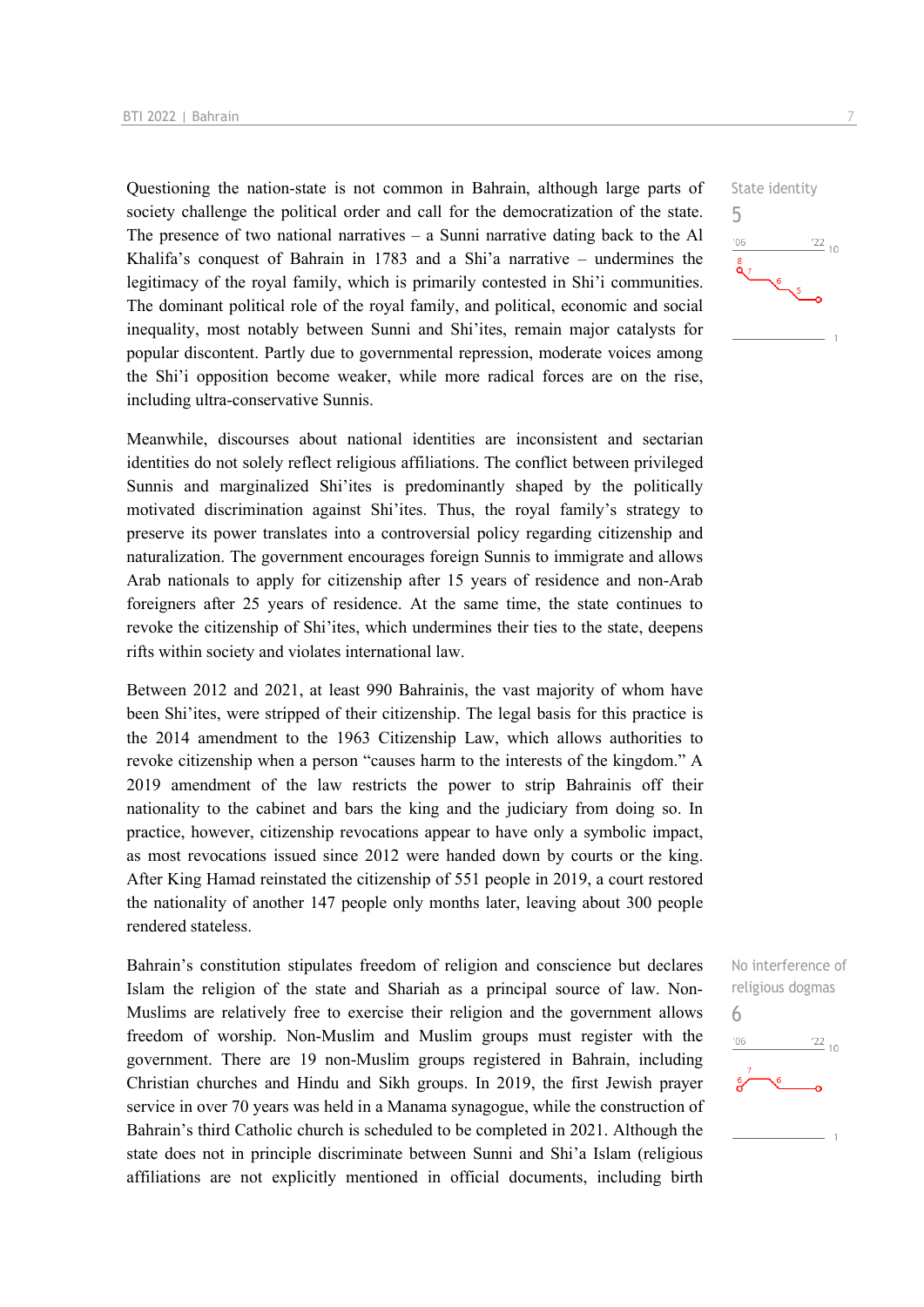certificates), the country's society as well as its political, social and economic spheres are divided on sectarian grounds. Shi'ite Muslims, in particular, are subjected to state interference and face restrictions regarding the exercise of their religion. The government maintains supervision of religious text books and preaching, and monitors mosques and prayer halls. There is no systematic interference at Shi'i places of worship, but authorities regularly intervene on suspicions of political activity, arresting or summoning religious figures and restricting Ashura festivities.

In 2019, however, restrictions for Ashura were lifted for the first time in years. Authorities deployed social service police rather than riot police, who abstained from using violent means for crowd control, while government officials held meetings with religious figures and the heads of prayer halls prior to the celebrations. However, Bahrain continued to systematically discriminate against Shi'ites in a vast array of areas, including employment, access to services, political and judicial representation, the rights to freedom of speech and expression, promotion and representation in the security apparatus, and in religious matters (e.g., mosque construction). In 2020, a Shi'i mosque in Hamad town was closed down. Meanwhile, imprisoned Shi'ites still face substantial restrictions regarding the exercise of their religion, such as limited access to religious books. Prior restrictions in commemorating Ashura were slightly eased in the review period, though not in all retention facilities.

Basic infrastructure for a nationwide supply of water, sanitation and electricity is well-established. Access to improved sanitation facilities stood at 99% in 2015, while 100% of the population had access to improved drinking water sources, according to World Bank data. Administrative civil functions (e.g., school-level education, primary and secondary health care, communication infrastructure) are well-developed.

Bahrain features the region's highest internet and social media penetration rates, reaching 99% in 2019, according to governmental surveys. Bahrain is currently upgrading its internet infrastructure, and featured 5G network coverage of 95% in 2020. However, villages, towns and disadvantaged neighborhoods in Manama, which are predominantly inhabited by Shi'ites, suffer from less developed infrastructure, as do rural areas.

In the review period, the government continued to upgrade infrastructure, but focused on megaprojects in the transportation sector instead of tackling imbalances in basic services between urban and rural areas. A new passenger terminal at Bahrain International Airport opened in January 2021 as part of an overall airport modernization program. Additionally, the government revealed the blueprint for a \$2 billion metro network, featuring four lines stretching over 109 kilometers. The network is estimated to be operational in 2055. However, the project's first stage, including 20 stations and two lines, is scheduled to be inaugurated in 2027.

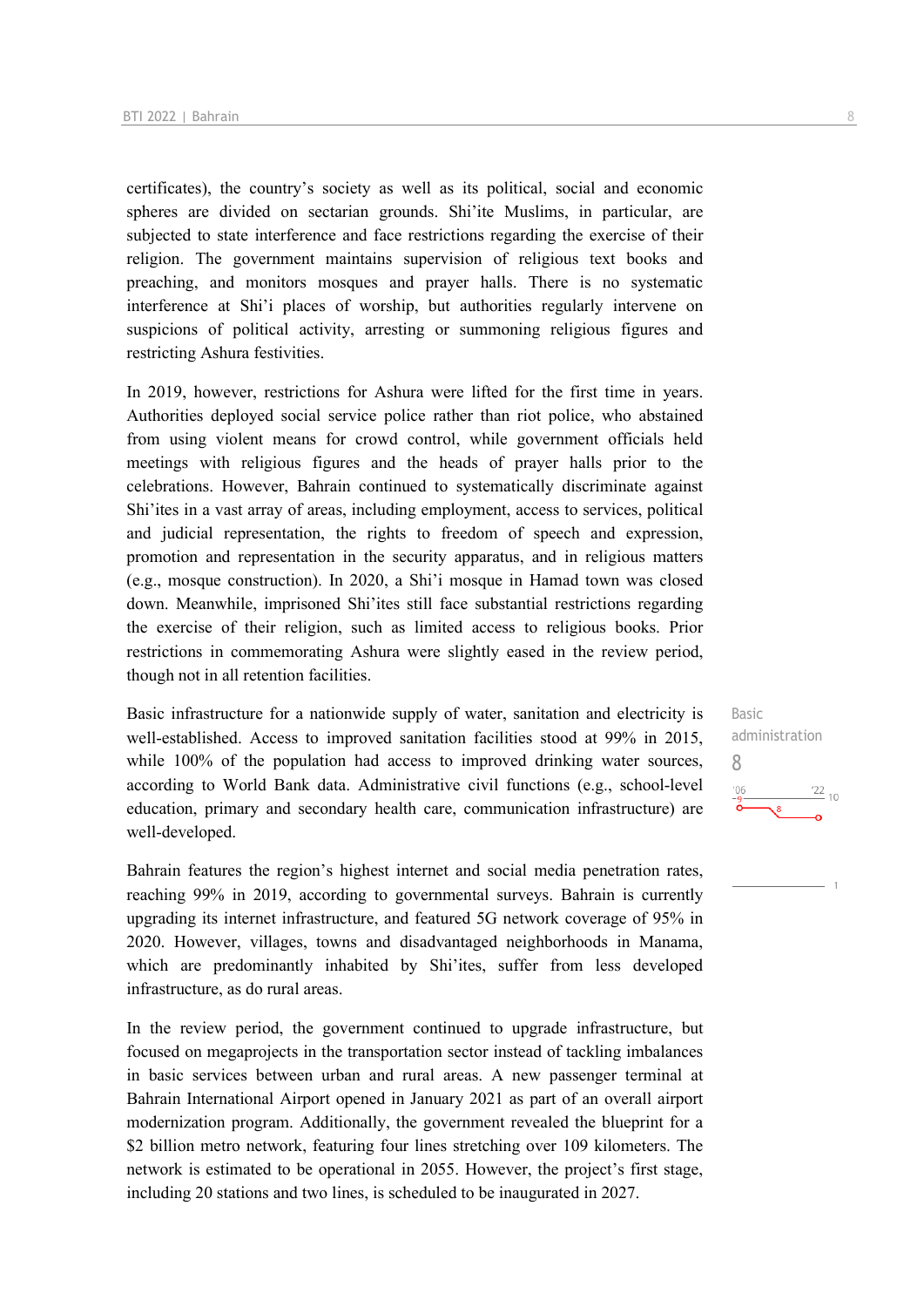The government continued to tackle the housing shortage, with a government program in cooperation with the private sector slated to build 40,000 housing units. The construction and distribution of housing slots in two projects (the East Hidd Town expansion and the Sitra project, each featuring 5,000 units) advanced in the period under review.

Moreover, Bahrain increasingly pushed for the digitalization of services, further incentivized by the COVID-19 pandemic.

#### **2 | Political Participation**

Since 2002, Bahrain has held parliamentary and municipal elections every four years. All Bahraini women and men above the age of 20, and any citizen of a GCC state who owns property or is a resident in Bahrain, is eligible to vote. The most recent elections were in 2018, for the three municipal councils and the lower house of parliament, the Council of Representatives (CoR; Majlis al-Nuwwab, sometimes also called the Council of Deputies). However, these clearly illustrated that elections are neither free nor fair. No steps were taken during the review period to tackle the electoral system's deficiencies. The electoral system remains flawed, while the government undermined the election's legitimacy by extensively interfering in the electoral process. In 2016 and 2017, authorities dissolved two major opposition parties (al-Wefaq and Wa'ad) and barred their members from running for office. In 2018, the king ratified an amendment to the Exercise of Political Rights Law, which bans "leaders and members of dissolved political organizations" and "persons previously convicted to a prison sentence of six months or more" from competing in elections, as noted critically by Human Rights Watch.

Prior to the 2014 elections, authorities had reduced the number of electoral districts for the CoR elections from five to four, further decreasing the likelihood of Shi'ite candidates winning a seat due to increased gerrymandering of districts in favor of the Sunni electorate. In the 2018 run-up, authorities rejected at least five candidates, claiming that they had been former al-Wefaq members, and removed thousands of names from voter lists, asserting that those had not participated in previous elections. The High Election Commission, assigned to monitor the vote, is far from independent, as it operates under the authority of the minister of justice, a member of the royal family. The system also makes use of "general" polling stations unconnected to districts, which increases the risk of manipulation. During the 2018 election, reports indicated further violations, including vote-buying, voter intimidation and government pressure on the voting intentions of public sector workers and military personnel. The official turnout rate of 67%, a 14% increase compared to 2014, is not credible.

Free and fair elections  $\frac{22}{10}$ 

2

 $^{\prime}06$ 

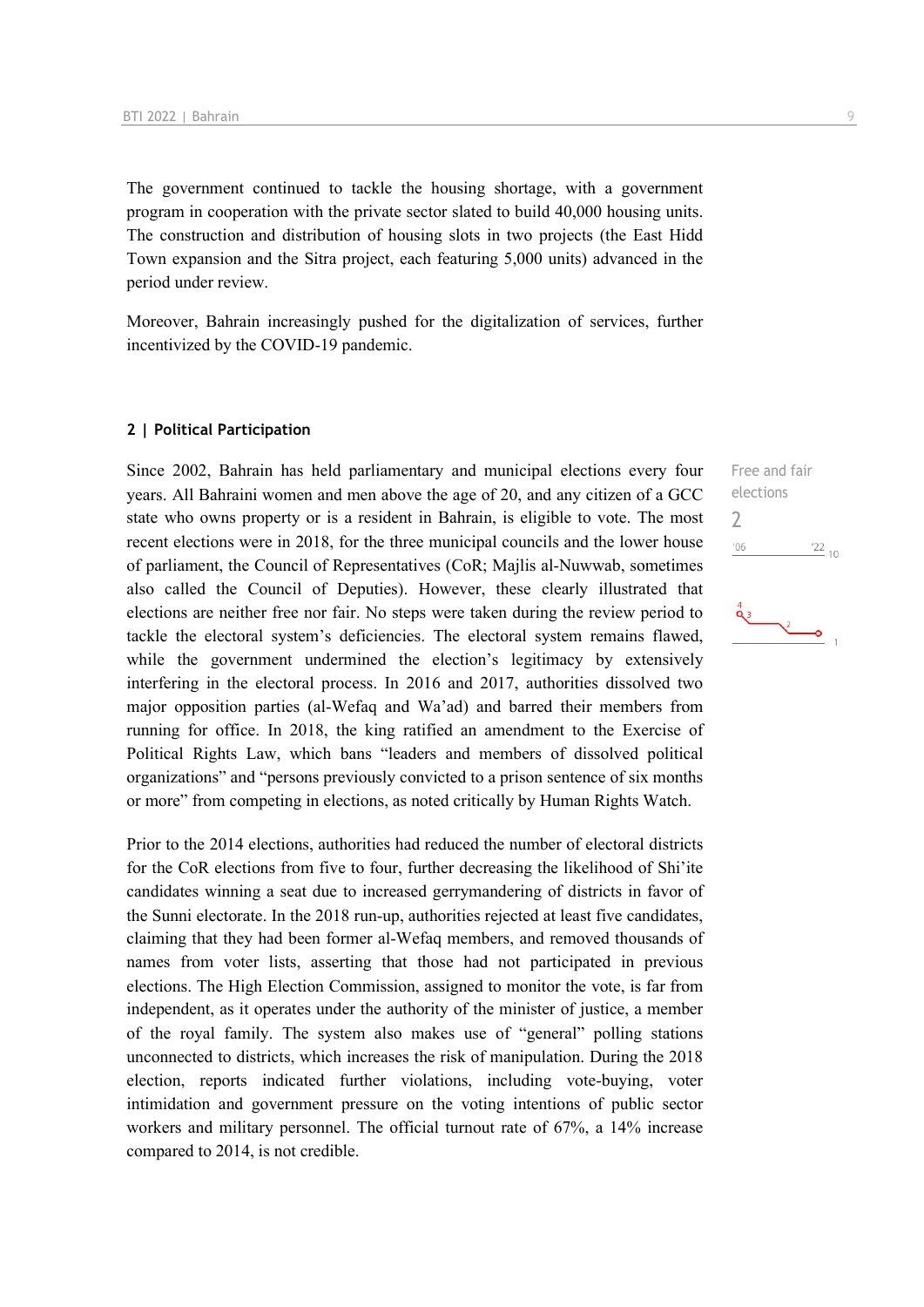Despite a partial shake-up of the CoR in 2018, the chamber remains a rubber-stamp parliament. Only three out of 23 members of parliament, seeking re-election, were able to regain their seats. Independents won 34 out of the 40 seats in total, while party-affiliated politicians won six seats. Thus, political societies doubled their outcome. Al-Minbar, the political arm of Bahrain's Muslim Brotherhood, lost its only seat. The ultra-conservative Salafist al-Asalah Society won an additional seat and has now three seats in the CoR. The Democratic Progressive Tribune, an al-Wefaq ally, won two seats and the pro-governmental National Unity Assembly one. As the king also re-appointed all 40 members of the Consultative Council (Majlis al-Shura), the parliament's upper house, both chambers of parliament were reassembled in 2018, but their impact on the government's performance and executive policies is limited. Authorities nevertheless continued to advertise participation in elections as a kind of training course for candidates, campaign managers and election observers, and a parliamentary simulation for youth was organized in the review period.

Bahrain's legislative system is composed of two chambers: the elected lower house of parliament (the Council of Representatives, CoR) and the upper house (the Consultative Council), which is entirely appointed by the king. The Consultative Council was established as a subordinate body in 1992 with advisory competences, but was designated as parliament's upper house in the 2002 constitution, which additionally created the CoR, whose members are elected in a popular vote. Together, the CoR and the Consultative Council (40 members each) constitute the bicameral National Assembly. A constitutional amendment in 2012 transferred power within the National Assembly toward the CoR and declared the elected body to be the presiding chamber of parliament.

However, the CoR has only limited power regarding legislation and government oversight, as both chambers can only vote on draft laws proposed by the government. Both chambers can amend, approve or reject draft legislations and propose laws to the government, but are barred from voting on legislations drafted without the government's approval. The CoR has the power to submit written questions (information requests with limited accountability of the government) to the cabinet and to call ministers for interpellations. For the removal of a minister through a vote of no-confidence, a two-thirds majority in the CoR is required. The chamber does not have the authority to raise the subject of confidence in the prime minister but can declare its "non-cooperation" with him by a two-thirds majority. In this case, the king has to decide if he sacks the prime minister or dissolves the CoR. Final authority regarding legislation is exclusively held by the king, who holds veto powers. The CoR is not designed to counterbalance the power of the government or the king.

Effective power to govern 1 $\frac{22}{10}$  $'06$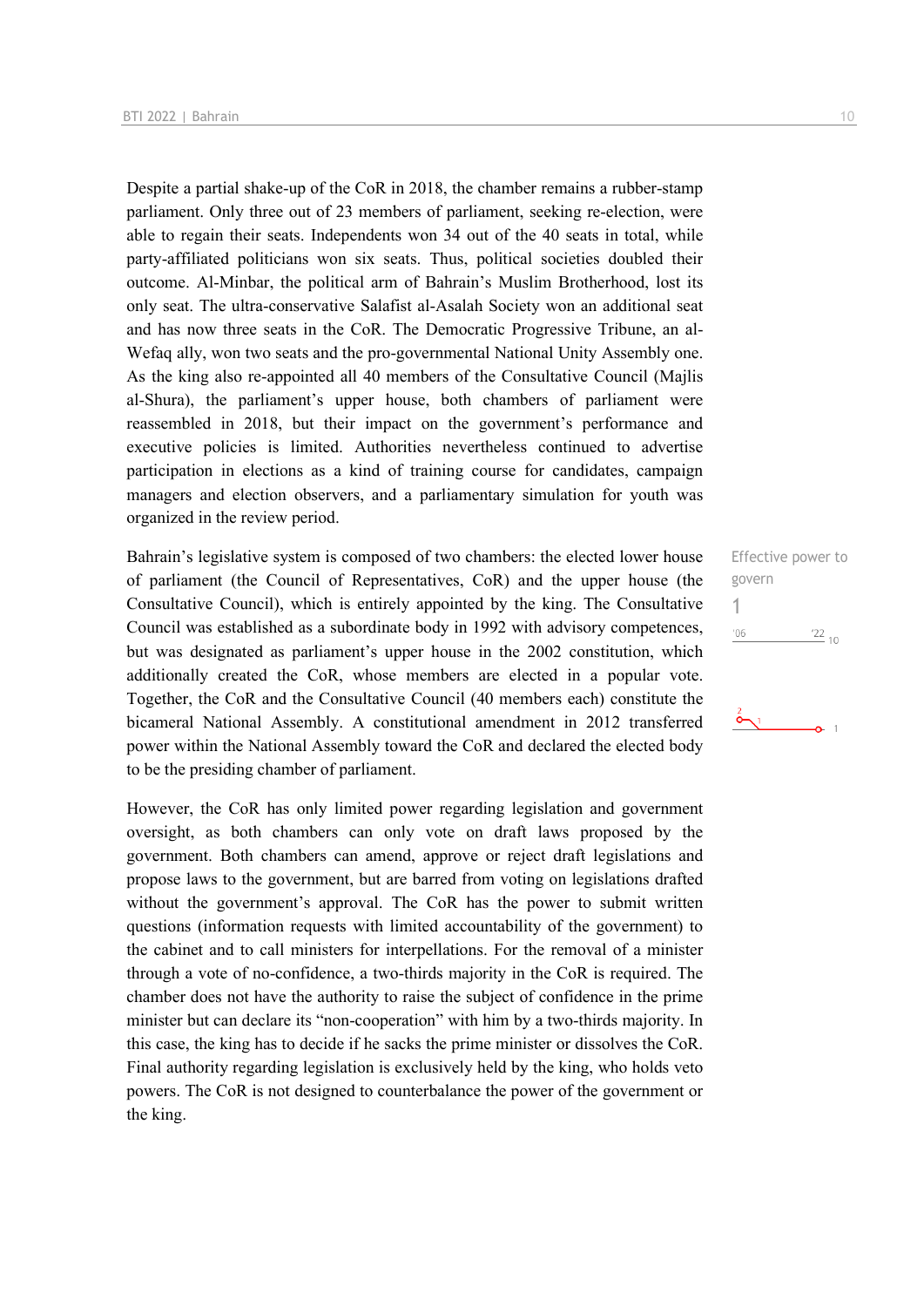Bahrain's constitution provides for the right to assemble and the right to establish associations as long as they do not violate the official religion or public order. But in reality, freedom of assembly and association is heavily restricted. The 1989 Law of Associations allows authorities to monitor and control NGO funding, while the involvement of such organizations in politics is strictly prohibited. Religious associations exist, but NGOs affiliated to Shi'a clerics are under government pressure. The 1973 Public Gatherings Law and its 2013 amendment prohibits public gatherings of more than five people without a permit and bans "protests, rallies, gatherings or sit-ins in Manama," which turned the city into a de jure protest-free zone. Authorities continue to arrest, prosecute and sentence protesters on such charges, but increasingly refer to the Anti-Terrorism Law and its 2015 amendment in trials of people, arrested during protests. During the review period, there were no authorized protests, but authorities dispersed several small-scale marches. Assembly rights were further restricted after the COVID-19 pandemic's onset. Although Bahrain abstained from announcing lockdowns or curfews during the pandemic, authorities banned gatherings of more than five people in public and imposed fines and prison sentences of up to three years for violations. While these restrictions on gatherings are expected to remain in place indefinitely, other restrictions – such as the closing of mosques and prayer halls, quarantine rules for people arriving in Bahrain, and obligatory COVID-19 tests for newly arriving people – were lifted gradually throughout 2020 but were reintroduced in January 2021.

Freedom of the press and scientific research and freedom of expression in speech and writing is guaranteed by the constitution. The freedom of postal, telegraphic, telephonic and electronic communication is "safeguarded" and its confidentiality guaranteed. The censorship of communication is prohibited in principle. In reality, however, the government systematically uses vaguely worded legislation to restrict and crack down on the freedom of speech and freedom of the press, monitors online content, and prosecutes people for criticizing authorities. The Press Law allows the state to prosecute anyone who criticizes or insults the king or threatens national security. The government expanded its oversight of electronic media in 2016, and since 2019, authorities have increasingly widened online surveillance and the prosecution of free speech in social media.

After the Ministry of Interior publicly threatened those who criticize the regime online in 2018, the ministry declared in 2019 that it will prosecute people for following Twitter accounts it deems "inciting." Twitter itself was harshly critical of the announcement, as Bahrain is the first country that has threatened to prosecute people for simply following accounts. In the review period, authorities continued to arrest, summon or sentence people for exercising their free speech online. In March 2019, the leader of the banned Wa'ad society, Ibrahim Sherif, was sentenced to six months in prison for tweets calling on Sudan's President Omar al-Bashir to step down. In 2020, Bahraini lawyer Abdullah al-Shamlawi, who had defended



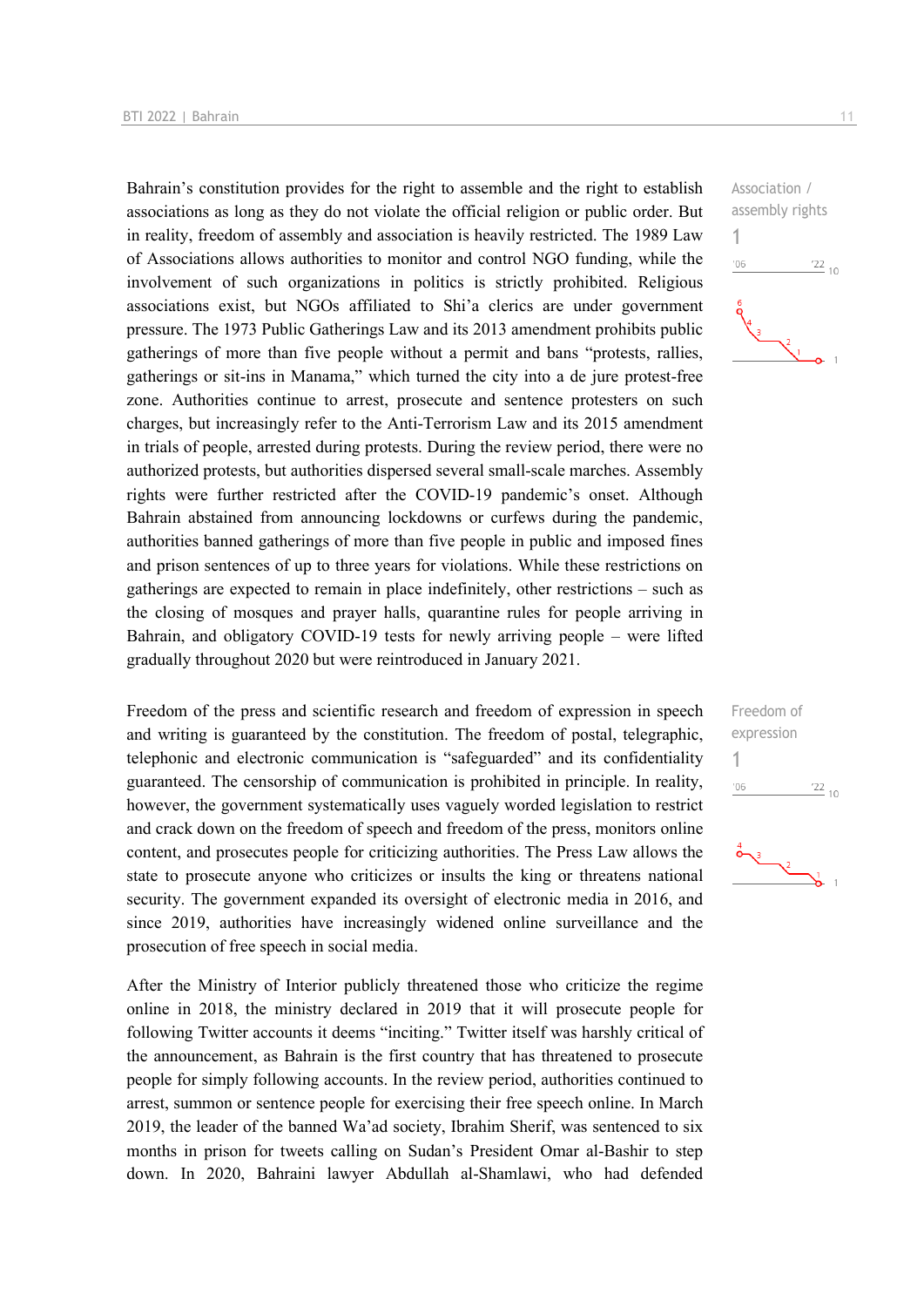opposition figures such as Ali Salman, was sentenced to eight months in prison for "inciting hatred against a religious sect" and "misusing a telecommunication device." However, all charges were later dropped.

Meanwhile, freedom of the press is significantly restricted. After authorities closed down the last remaining independent newspaper in 2017 (al-Wasat), Bahrain's media is entirely composed of state-controlled or pro-regime outlets. As of December 2020, six journalists were in detention in Bahrain, while authorities had continued to refuse entry to representatives of human rights organizations and foreign journalists. In 2020, Bahrain dropped two ranks in Reporter Without Borders' press freedom index and is now listed at 169th place out of 180 countries. In April 2020, imprisoned journalist Mahmoud al-Jaziri was put in solitary confinement after he publicly contradicted authorities' claim to have taken COVID-19 preventive measures in prisons by replacing family visits with video calls, asserting that no equipment for such calls had been installed.

In addition, several activists and opposition figures remain detained on charges related to free speech online. However, prominent human rights defender Nabeel Rajab was released under the "alternative penalty law" in June 2020, and has to serve his remaining sentence in a rehabilitation program in the Social Affairs Department. He was sentenced to prison terms in two trials on charges including "disseminating false news." Authorities also continued to prosecute family members of human rights activists. In 2020, authorities released the mother-in-law of London-based activist Sayed Ahmed al-Wadaei after she had served a three-year prison sentence. However, his brother-in-law remains detained, and faces a potential decade-long prison term.

### **3 | Rule of Law**

Bahrain's constitution claims the system of government is based on a separation of legislative, executive and judicial authorities, but in reality, there is no separation of power. The king holds extensive legislative, executive and judicial power and appoints the prime minister, his deputies, judges and all members of the lower house of parliament. He is also the commander-in-chief of the armed forces, can call for a referendum, dissolve the Council of Representatives and call for early elections. The king can effectively rule by decree. The parliament does not have the authority to hold the king or the prime minister accountable but enjoys limited tools to express its disagreement with the cabinet or question individual ministers. The government is also highly dependent on the king, although the prime minister can propose cabinet members. But their approval falls under the king's authority. The cabinet is traditionally largely composed of members of the royal family who hold key posts in the government. After the death of long-serving Prime Minister Khalifa

Separation of powers 2 $\frac{22}{10}$  $'06$ 

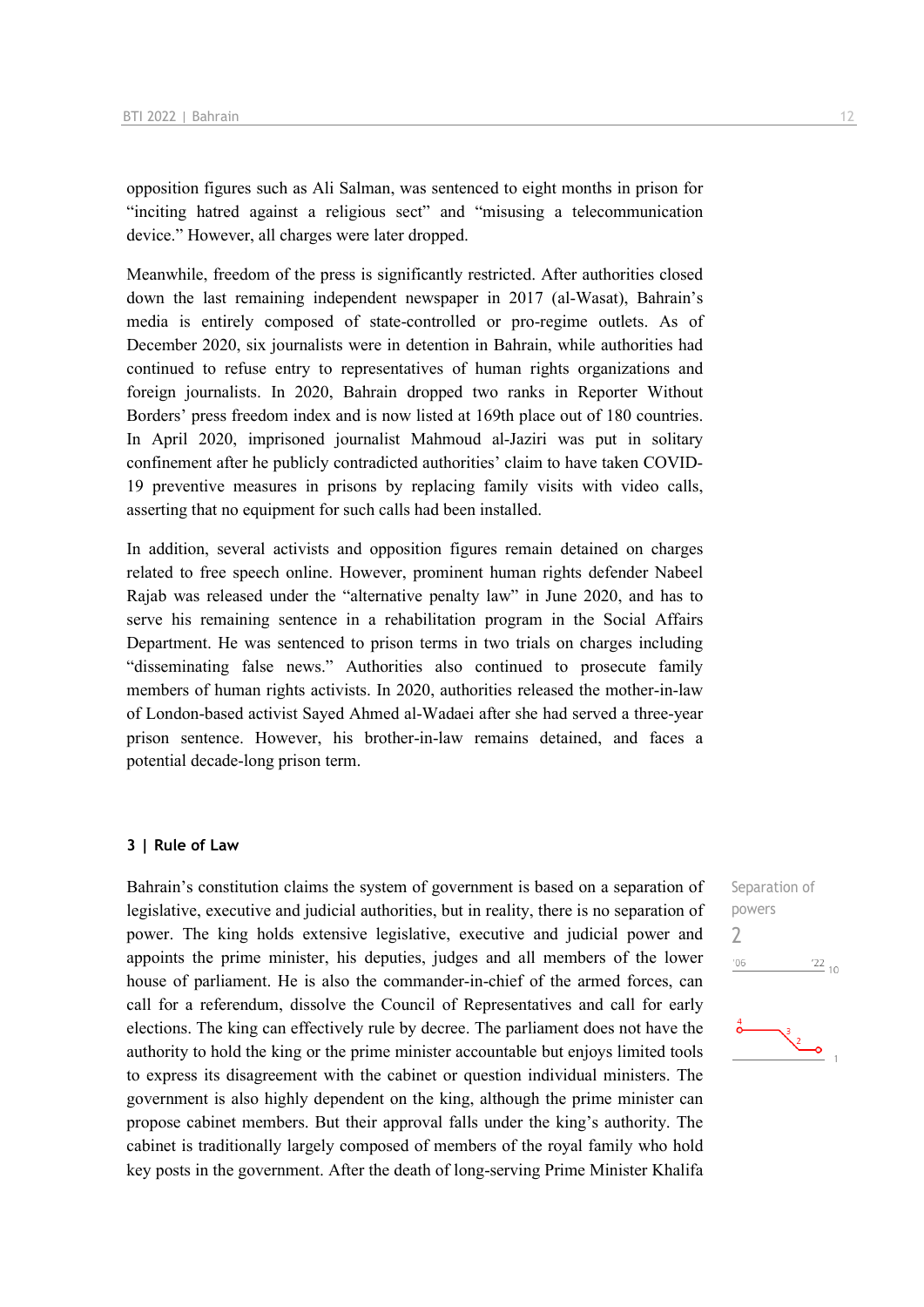bin Salman on November 11, 2020, the king appointed his son, Crown Prince Salman bin Hamad, as his successor, as the king has the formal power to decide on such appointments alone.

During the COVID-19 pandemic, Bahrain did not declare a state of emergency or pass laws further restricting the role of parliament or the judiciary. Both chambers of parliament held sessions and committee meetings remotely.

The judiciary system in Bahrain is neither independent nor free, although the constitution stipulates otherwise. All judges, including the members of the Constitutional Court, are directly appointed by the king, who additionally chairs the High Judicial Council and therefore has authority over administrative matters of the judiciary. No approval of judges by the parliament or any other branch of government is required. Once a judge is appointed, accountability is largely limited, as the law does not allow for the impeachment of judges. In 2017, the king ratified a constitutional amendment that grants military courts the authority to try civilians "accused of threatening the security of the state." The amendment further downgraded the rule of law in Bahrain, as defendants in military court enjoy fewer guarantees for a fair trial than is the case in civilian courts. Both military and civilian courts continued to regularly issue controversial sentences against activists, journalists, human rights defenders and opposition figures during the review period, including embracing mass trials, illustrating that the judiciary largely acts on behalf of the regime. Members of the royal family are also represented in the judiciary, and although officials have repeatedly lost court cases, the royal family de facto enjoys impunity.

Adequate, consistent and transparent procedures to efficiently prosecute abuses of office are largely absent in Bahrain, especially regarding torture, ill-treatment and other violations by security forces. While oversight mechanisms as recommended by the Bahrain Independent Commission of Inquiry (BICI) were installed in 2011 (in particular the Interior Ministry's Ombudsman Office and the Special Investigations Unit), prison guards and other security officials are not held accountable for crimes. Aside from a few first-instance convictions of low-ranking police officials who were later acquitted or given light sentences on appeal, those mechanisms failed to effectively investigate and prosecute office abuses by Bahrain's security forces. In the period under review, the Special Investigations Unit referred one member of the security forces to a military court over alleged offenses, while the unit itself continued to question defendants, suspects and witnesses linked to complaints received by the department. No security official was found guilty by a court for crimes or violations of the law during the review period. However, the Ministry of Interior charged 12 police officials, including two officers, of beating inmates in Jaw Prison in 2019.



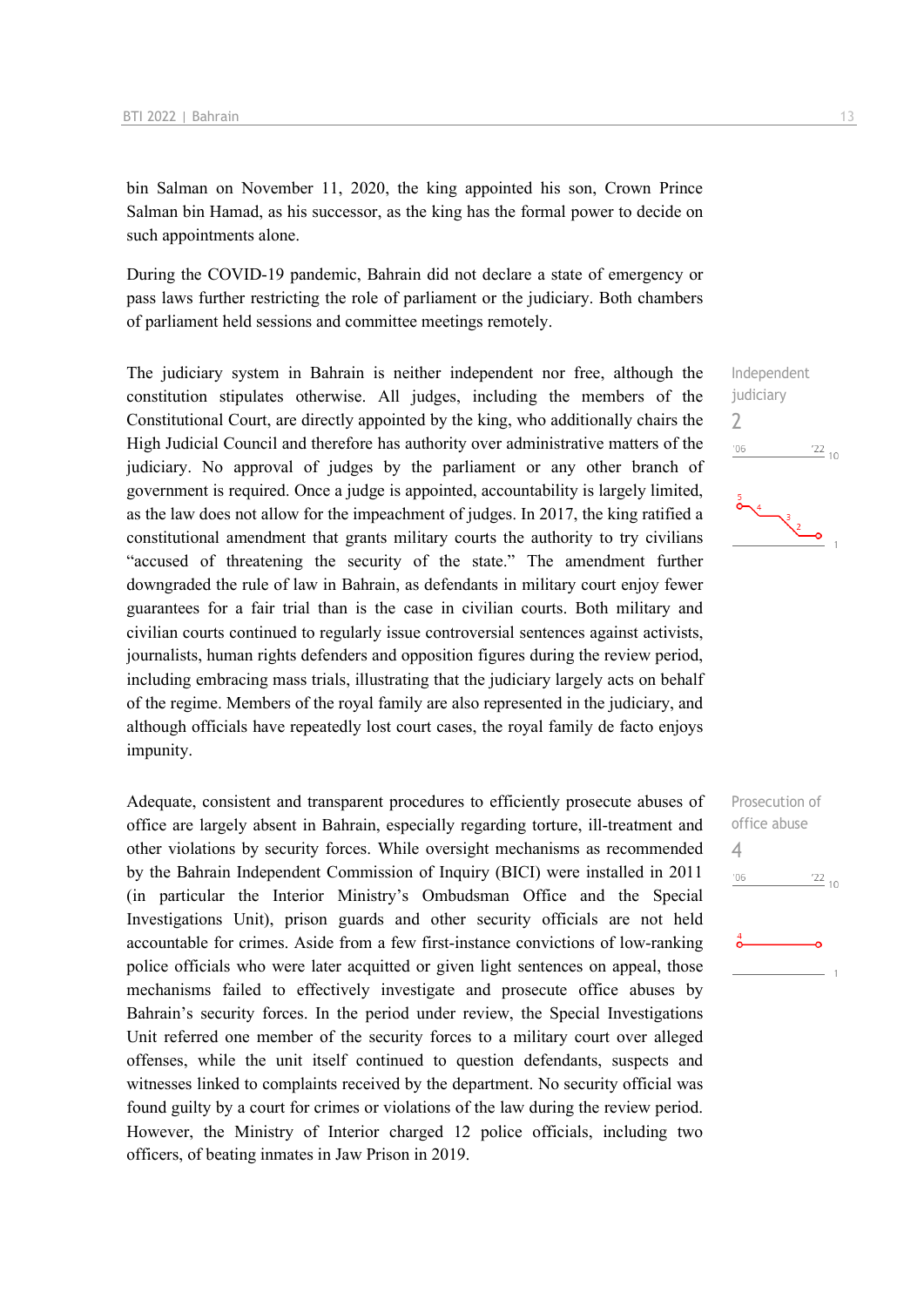Authorities continued to prosecute the misuse of power in the review period occasionally and selectively. However, only low-level officials were affected by such investigations. In 2019, the Nationality, Passports and Residence Affairs Department said that four individuals had been arrested over alleged bribery and misuse of power charges, while the Ministry of Interior confirmed that a police official and a civilian employed by the ministry were among those arrested. Meanwhile, Bahrain's Civil Service Council suspended seven officials from the tourism authorities in 2019 after they had submitted a letter to the crown prince accusing the minister of industry, trade and tourism of abuse of power. An investigation into the accusations was reportedly launched, though without leading to tangible results. Reports in the Spanish press in 2020 about an alleged payment of \$1.9 million by King Hamad to Spain's former king, Juan Carlos I, did not lead to any investigation in Bahrain. Hence, Bahrain's overall performance regarding the prosecution of office abuses remains flawed, as high-ranking officials, the security apparatus and the royal family are not investigated properly.

Bahrain's constitution provides for equality of citizens "before the law in public rights and duties," prohibits discrimination based on sex, origin, language, religion or creed, and explicitly forbids "physical or mental torture" and "undignified treatment." However, authorities systematically violate those stipulations. Physical and psychological torture and mistreatment during investigations or in detention is widespread, while officials regularly refuse defendants or detainees access to lawyers or medical care. Prisoners staged several hunger strikes during the review period, calling for adequate health care, the right to exercise their religion and an end to politically motivated solitary confinement for prisoners of conscience. Human rights groups continue to accuse authorities of arbitrarily denying prisoners access to health care and withholding medication as a form of punishment for political activities.

Meanwhile, women and migrant workers face de jure and de facto discrimination in political, economic and social matters. The 2009 Family Law only regulated personal status matters in Sunni Shariah courts and left Shi'ite women in legal limbo as Shi'a courts continued to rule on a case-by-case basis. The 2017 Personal Status Law also covers Shi'ite courts and is a limited improvement. However, women still face unequal rights regarding personal status matters such as divorce. A 2018 amendment to the labor law introduced a de jure improvement, as the legislation now bans discrimination based on sex, origin, language or creed; criminalizes sexual harassment at workplaces "by reference, speech, act or by any other means"; and imposes fines for violations. The constitution and the Labor Law grant the right to strike and to form trade unions, though with significant restrictions. Collective bargaining and the establishment of trade unions in the public sector or the oil and gas industry are illegal. Unions are barred from political activities and are forced to affiliate with one of the kingdom's two trade union federations (General Federation of Bahrain Trade Union or Bahrain Free Trade

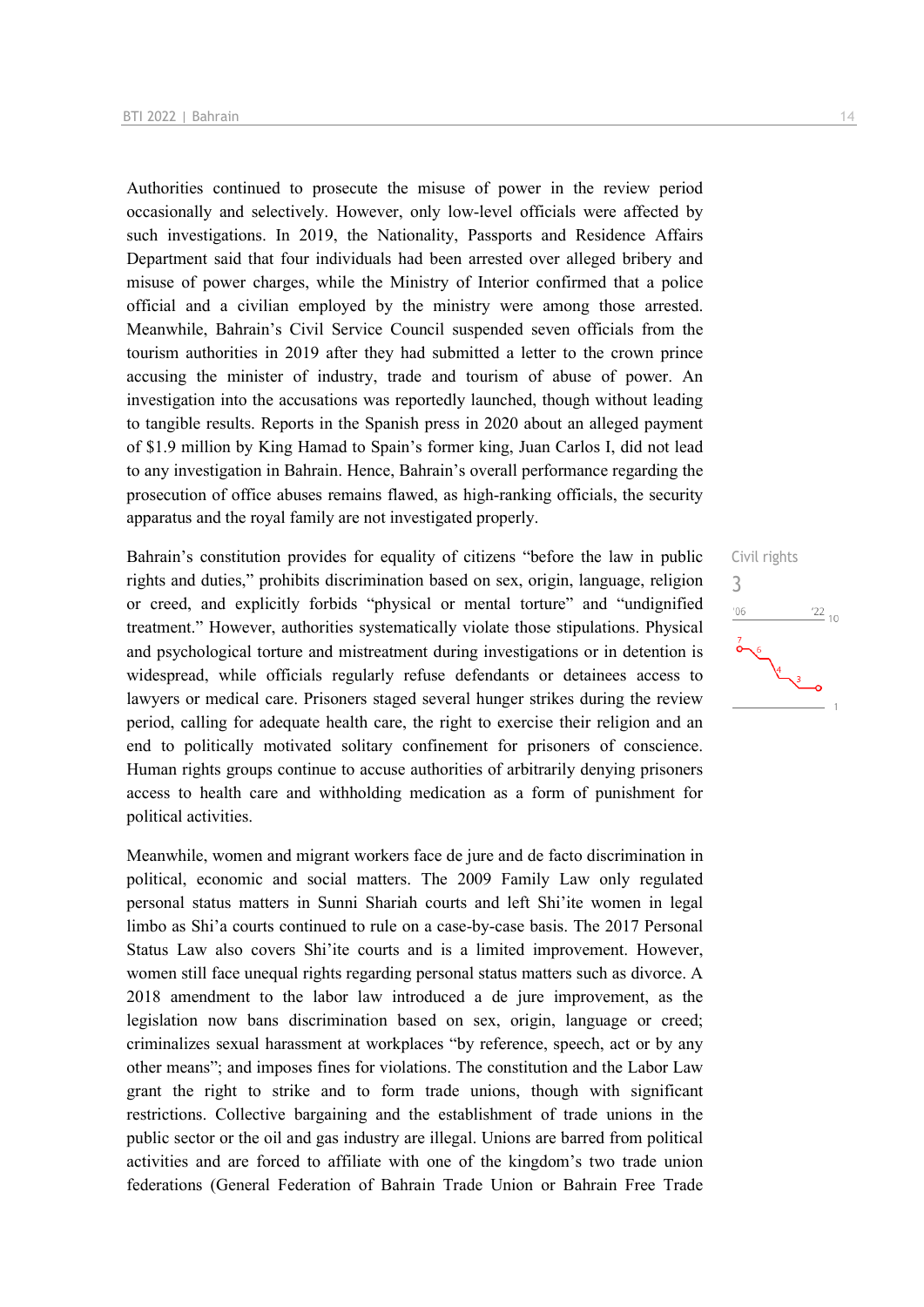Union Federation). Although trade unions were vibrant and active civic actors ahead of and during the 2011 uprising, they have pursued a less confrontational approach ever since, due to repression and mass firings after the 2011 general strikes. After fishermen staged a protest in 2019, arguing they were unable to sustain themselves due to fishing restrictions, authorities arrested several protesters and referred them to prosecutors. Migrant workers continue to be subjected to forced labor, low payment, abuse and exploitation, and lack access to social insurance.

Since the beginning of the COVID-19 outbreak, unions have increasingly lobbied for migrant workers' rights, calling on authorities to ensure that migrants are protected and receive access to housing, health care and information. In May 2020, the government announced an amnesty scheme for undocumented migrants, and started the process of legalizing 40,000 Bangladeshi nationals. The scheme is a significant improvement but does not cover all those in need. Meanwhile, Bahrain's COVID-19 response has been heavily criticized for disproportionately restricting civil rights, as authorities imposed heavy penalties for violating the ban on gatherings and mandatory quarantine rules. The latter imposed considerable surveillance on people in self-isolation at home, using a COVID-19 app and a mandatory electronic bracelet that generated privacy concerns, as information gathered by the app could also be used for political purposes.

### **4 | Stability of Democratic Institutions**

Bahrain is a constitutional monarchy as stipulated in the 2002 constitution and its 2012 amendment, but the king holds absolute power. The kingdom's administrative structure is composed of a central government, four governorates and 12 municipalities, but remains largely centralized as neither the governorates nor the municipalities enjoy essential autonomy from the central government. The elected lower house of parliament (CoR) and the three municipal councils representing the 12 municipalities only have limited authority over the government and no power to hold the king or the prime minister accountable. Although the CoR has some power over individual ministers, its ability to perform is very limited as the king appoints all 40 members of the upper house of parliament, the Consultative Council. This makes it impossible for the CoR to win a vote in a joint session with the Consultative Council within the National Assembly, which only convenes when a disagreement between both chambers occurs (e.g., the Consultative Council approves a law but the COR rejects it). Thus, draft laws can be formally sent back to the cabinet, but in reality, the king repeatedly intervenes, and demands that the government and the CoR negotiate matters. This procedure has caused repeated frictions between the cabinet and the CoR. However, if negotiations fail, the king can rule by decree, which downgrades the CoR to a mere rubber-stamp body.

Performance of democratic institutions  $\overline{\phantom{0}}$  $'06$  $\frac{22}{10}$ 

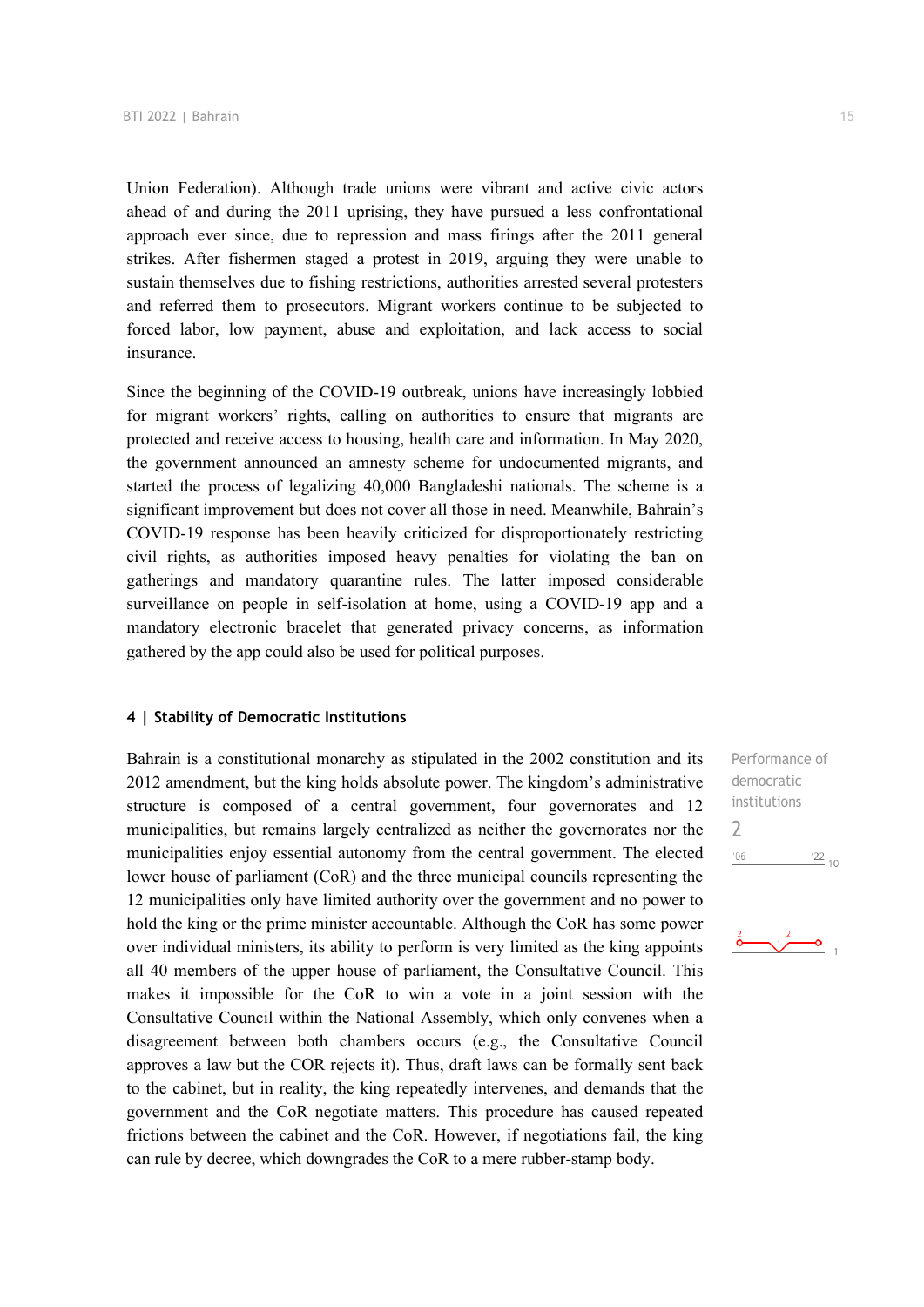The legitimacy of Bahrain's semi-democratic institutions has been substantially undermined both among the Shi'ite opposition and the ruling class. Although elections were held in 2018, the political environment prior to the vote clearly indicated that Bahrain's democratic institutions are not capable of absorbing and channeling political confrontations. The crackdown on opposition forces representing the Shi'ite majority and the liberal or left-wing strata of society illustrated that the regime has abandoned policies aimed at a political reconciliation within the framework of the country's democratic institutions. However, the regime continues to claim that it is committed to the semi-democratic model and encourages society to participate in the electoral process. Although the acceptance of Bahrain's democratic institutions has strongly declined in large parts of the Shi'ite communities, most political societies – including those that are banned – continue to lobby for democratic reforms and call for a reconciliation with the regime. While Bahrain's COVID-19 response was drafted and executed by the king and the government, members of parliament publicly suggested amendments to some of the coronavirus measures. However, the extent to which these proposals were taken into account by the government is unclear.

### **5 | Political and Social Integration**

Bahrain's legal system imposes broad restrictions on political interest groups, and political parties are banned by law. However, so-called political societies, which de facto operate as parties, are legal and allowed to form parliamentary blocks, hold internal elections and campaign publicly. Electoral meetings cannot be held at places of worship, universities or public institutions, and simultaneous membership in societies and engagement in any kind of religious preaching, guidance or speech is banned by law. Political societies based on sectarian, ethnic or geographic bases are prohibited. However, religious affiliations play an important role for many of Bahrain's political societies.

The kingdom's party system features a broad variety of societies but their ability to operate is limited. In 2016, the largest opposition party with a predominantly Shi'ite voter base, the al-Wefaq National Islamic Society, was banned, its assets liquidated and officials prosecuted. In 2017, the secular National Democratic Action Society (Wa'ad) was dissolved and its assets seized on charges of supporting terrorism.

The crackdown against al-Wefaq and Wa'ad was a significant blow for Bahrain's party system, as it further undermined the legitimacy and credibility of elections. In 2019, al-Minbar elected a new leadership slate, although the government, alongside Saudi Arabia, the UAE and Egypt, had deemed the Muslim Brotherhood to be a terrorist organization. Bahrain appears not to consider al-Minbar a threat, and thus allows it to operate within the legal framework for political societies.

Commitment to democratic institutions 1  $-06$  $\frac{22}{10}$ 





 $\frac{3}{2}$   $\frac{2}{10}$  1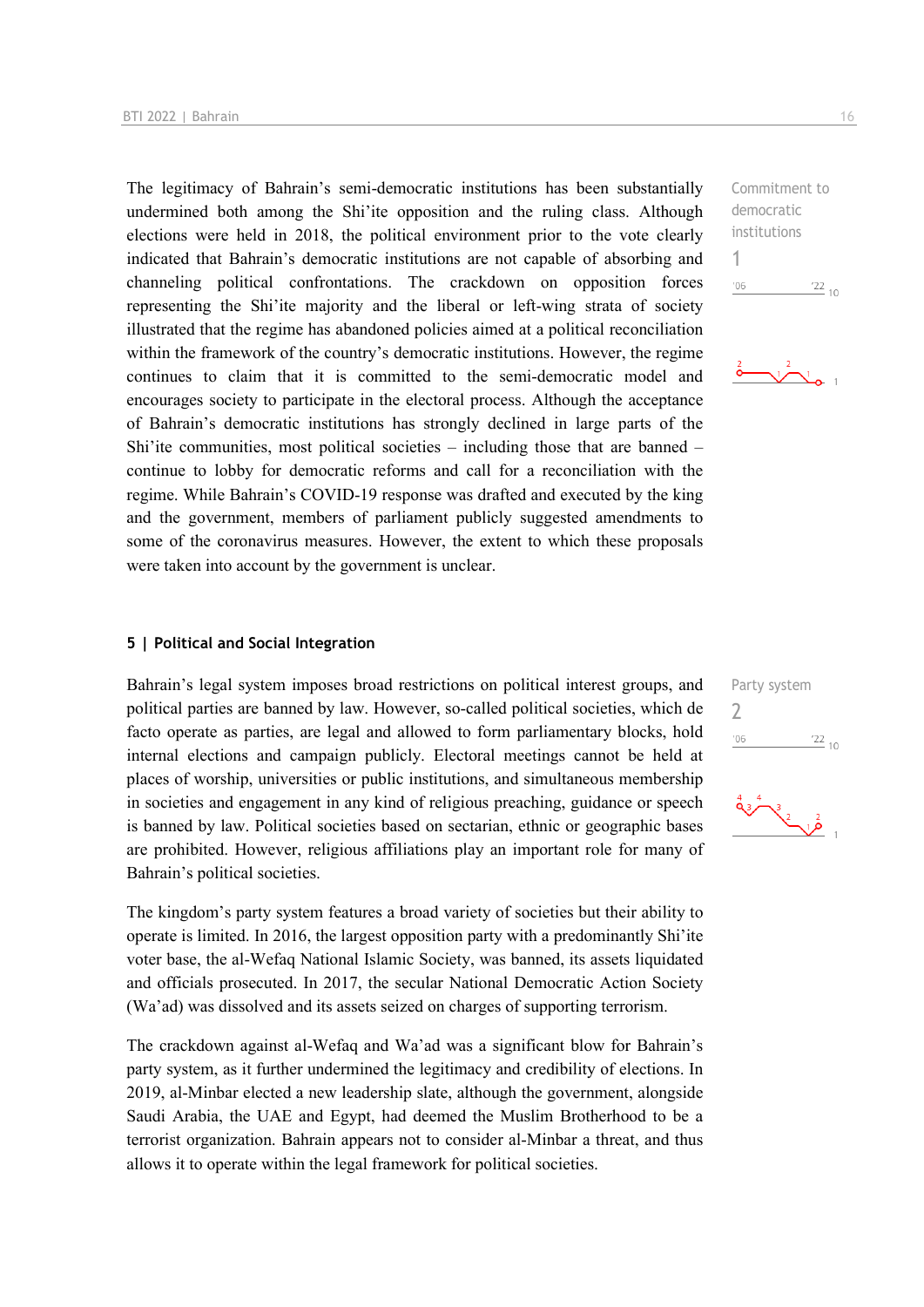As of 2019, the party system was largely composed of small conservative Sunni societies such as the moderate Arab-Islamic Wasat Society, the Islamic Shura Society or the National Islamic Platform Society (al-Minbar), the political arm of Bahrain's Muslim Brotherhood. Increasingly significant in the country's party landscape are the nationalist and pro-government National Unity Assembly, formed in 2011, the ultra-conservative Salafist al-Asalah Society and the Democratic Progressive Tribune, an al-Wefaq ally. All three parties won seats in the 2018 elections, albeit on a very low level: only six out of 40 seats were filled by partyaffiliated deputies in total.

Given the authoritarian style of rule in Bahrain, the kingdom hosts a comparatively large variety of civil society organizations, such as charities, women's rights groups and cultural clubs. The number of political societies (de facto parties) and trade unions is remarkable, although the crackdown against opposition parties has significantly decreased their capability to operate. Human rights groups critical of the government mainly operate from abroad. Trade unions have adopted a less confrontational approach since 2011 due to the authoritarian rollback, but turned toward a more outspoken approach during the COVID-19 crisis, persistently calling authorities to expand social safety nets and protect workers' rights. Bahrain's Muslim Brotherhood remains a major interest group, with a political arm, the al-Minbar society, as well as active charities. Shi'ite communities, however, face significant restrictions regarding the right to civic organization. The ability of civic groups to mediate between society and the ruling class is therefore seriously hampered.

Reliable data such as opinion surveys or polling on public approval or rejection of democratic norms and procedures are not available in Bahrain. The voter turnout rate in the 2018 elections could have been an indicator for citizens' approval of the current state of Bahrain's semi-democratic system. But the official turnout rate of 67% is not credible, due to the systematic exclusion of opposition groups representing the country's Shi'ites from the formal political sphere. The banned al-Wefaq claimed that the voter turnout did not exceed 30%. Al-Wefaq's call to boycott the 2018 election is another indication of a decline in popular support for the current political system. Thus, it is difficult to make an overall assessment of the society's approval of the semi-democratic system. As Bahrain's COVID-19 response was exclusively drafted and executed by the king and the government, the parliament's political impact and public visibility additionally decreased in 2020.

Interest groups 5  $06'$  $\frac{22}{10}$ 

Approval of democracy n/a $06'$  $^{22}$  10

 $\overline{N}$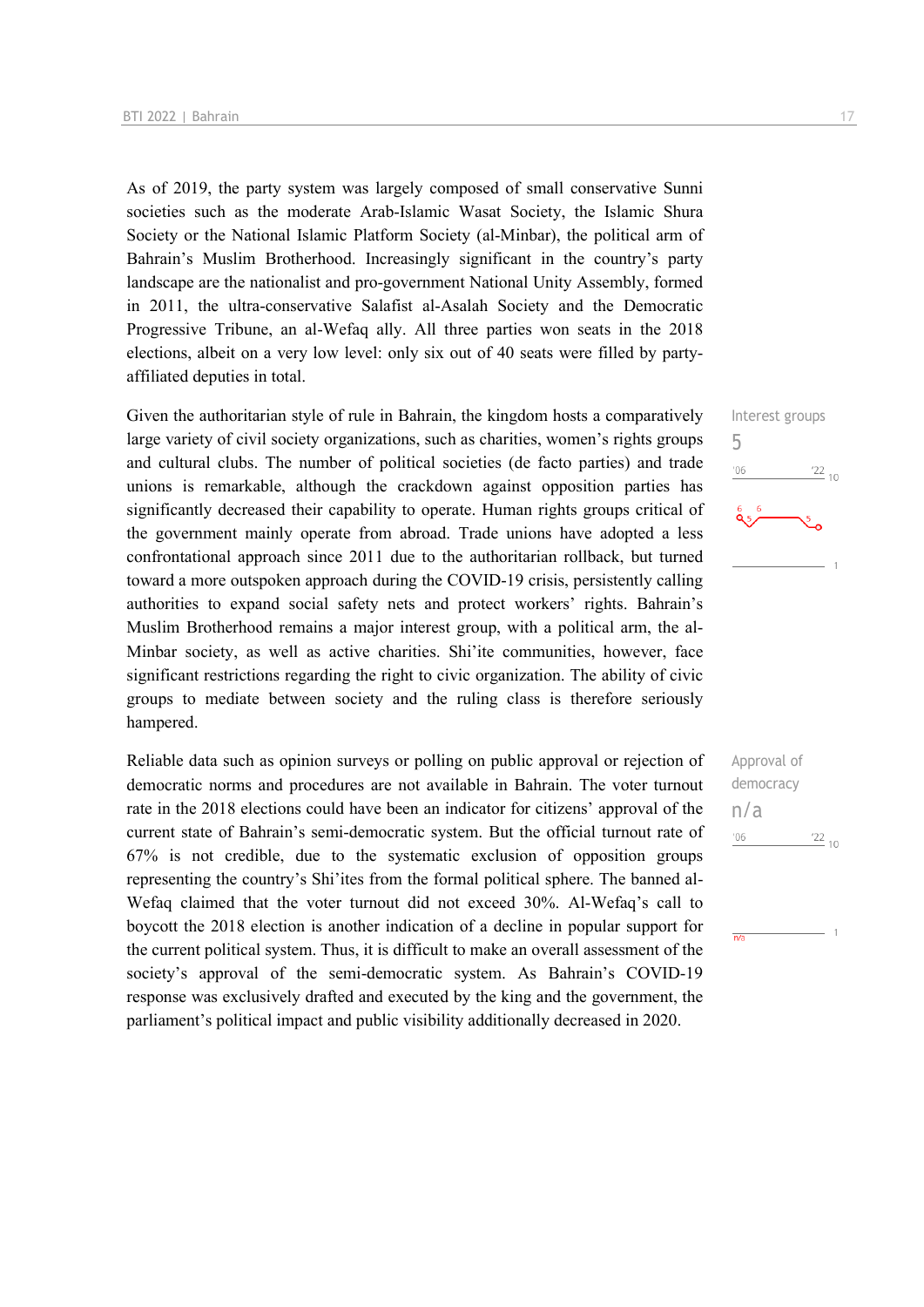Bahrain's society is divided along sectarian and religious-affiliation lines, a fact that has been accelerated by the government's politically motivated marginalization of Shi'ites. The Sunni strata of society enjoy more support from authorities, while communities and neighborhoods predominantly inhabited by Shi'ites rely more on informal and autonomous self-organization. The crackdown against the Shi'i opposition prior to the review period included the closure of civil society organizations such as religious charities. Existing formal and informal nongovernmental social safety nets were thereby dismantled, increasing the need for the autonomous self-organized sphere to fill the gap. COVID-19 and Bahrain's fiscal and economic crisis prior to the pandemic further amplified this trend. Due to the informality of these networks, it is difficult to assess their evolution.

## Social capital 3  $\frac{22}{10}$  $106$

## II. Economic Transformation

### **6 | Level of Socioeconomic Development**

Although Bahrain's natural resources provide for a relatively high overall living standard, vast parts of the population are fundamentally excluded from society and the kingdom's wealth, especially women, Shi'ites and migrant workers. According to the Gender Inequality Index, Bahrain maintained a stable but low ranking (0.212 in 2019), indicating only slight ups and downs since 2011. The country's Human Development Index score rose persistently during the past decade but dropped slightly to 0.852 in 2018. Although there is no reliable data about Bahrain's poverty rate and the extent of relative inequality, the unequal distribution of wealth remains a major concern. Significant socioeconomic barriers exist for both Shi'ites and women. Women have far less access to management positions in the public and private sectors, and face discrimination regarding wages and representation in the labor market, politics and the judiciary. The government also grants Sunni Bahrainis preferential treatment in the public sector and in politics, while Shi'ites face considerable discrimination regarding access to public jobs. In 2019, the outlawed al-Wefaq criticized the government for excluding thousands of Bahrainis belonging to the Ja'fari school of Shi'a Islam from employment within the educational sector. Instead of employing Shi'ites, authorities had systematically recruited teachers from Saudi Arabia and Egypt, al-Wefaq claimed. Meanwhile, the COVID-19 pandemic disproportionately affected already marginalized Shi'i communities and migrant workers, which further increased socioeconomic barriers for both groups and amplified the inequalities already prevalent in Bahrain's society.

### **Question** Score

## Socioeconomic barriers 5 $\frac{22}{10}$  $n<sub>6</sub>$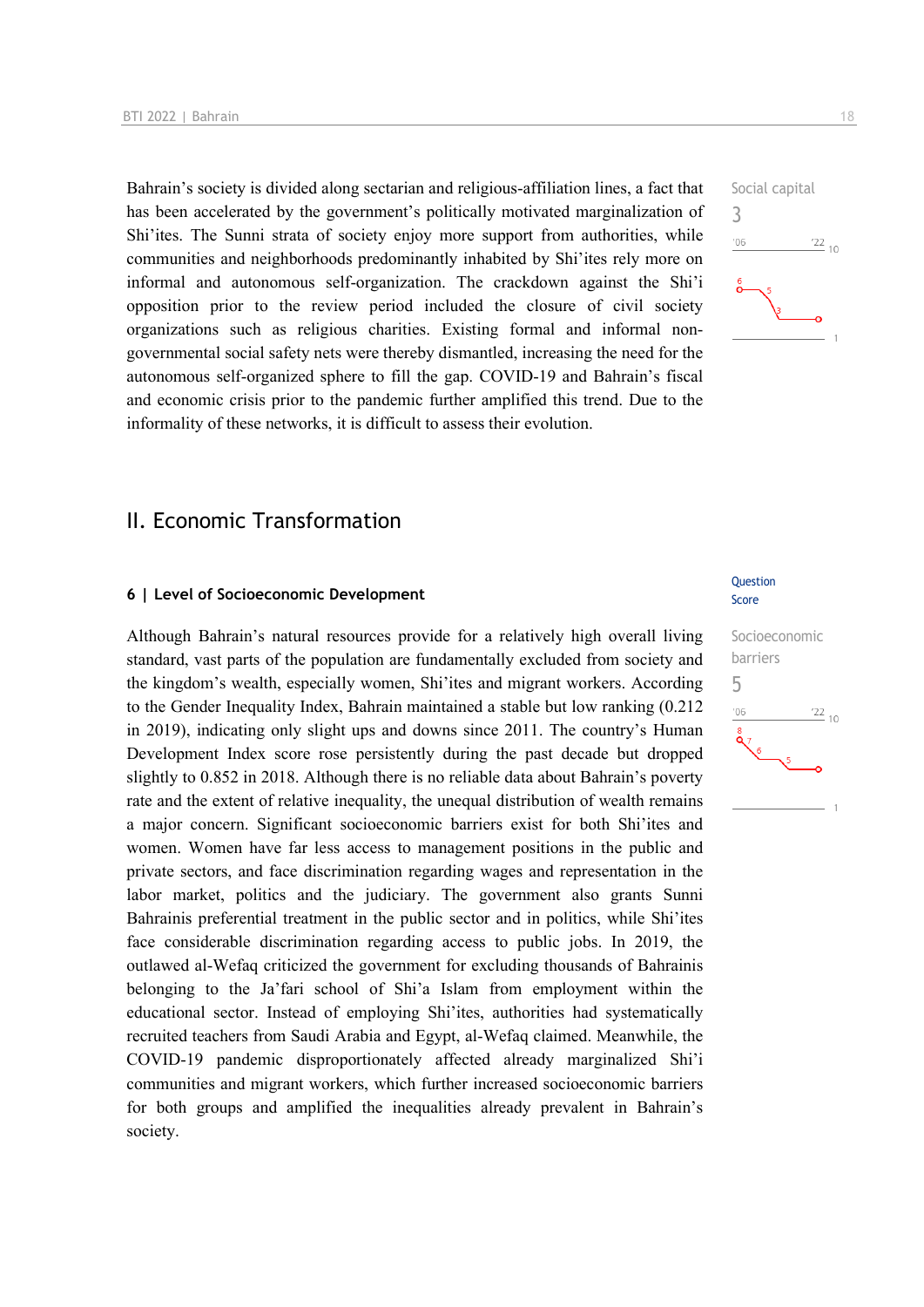| <b>Economic indicators</b> |          | 2017           | 2018      | 2019           | 2020   |
|----------------------------|----------|----------------|-----------|----------------|--------|
| GDP                        | S M      | 35473.8        | 37652.5   | 38474.5        |        |
| GDP growth                 | $\%$     | 4.3            | 1.7       | 2.0            | $-5.8$ |
| Inflation (CPI)            | $\%$     | 1.4            | 2.1       | 1.0            | $-2.3$ |
| Unemployment               | $\%$     | 1.4            | 1.5       | 1.6            | 4.1    |
| Foreign direct investment  | % of GDP | 1.5            | 0.3       | 2.4            |        |
| Export growth              | $\%$     | 3.7            | 3.6       | 0.3            |        |
| Import growth              | $\%$     | 7.6            | 5.7       | $-5.6$         |        |
| Current account balance    | S M      | $-1599.8$      | $-2434.6$ |                |        |
| Public debt                | % of GDP | 88.1           | 95.0      | 102.1          | 129.7  |
| <b>External debt</b>       | S M      |                |           |                |        |
| Total debt service         | S M      | ä,             |           |                |        |
| Net lending/borrowing      | % of GDP |                |           |                |        |
| Tax revenue                | % of GDP |                |           |                |        |
| Government consumption     | % of GDP | 16.6           | 16.4      | 15.8           |        |
| Public education spending  | % of GDP | 2.3            |           | $\overline{a}$ |        |
| Public health spending     | % of GDP | 2.8            | 2.4       |                |        |
| R&D expenditure            | % of GDP | $\blacksquare$ |           |                |        |
| Military expenditure       | % of GDP | 4.3            | 4.1       | 4.1            | 4.1    |

Sources (as of December 2021): The World Bank, World Development Indicators | International Monetary Fund (IMF), World Economic Outlook | Stockholm International Peace Research Institute (SIPRI), Military Expenditure Database.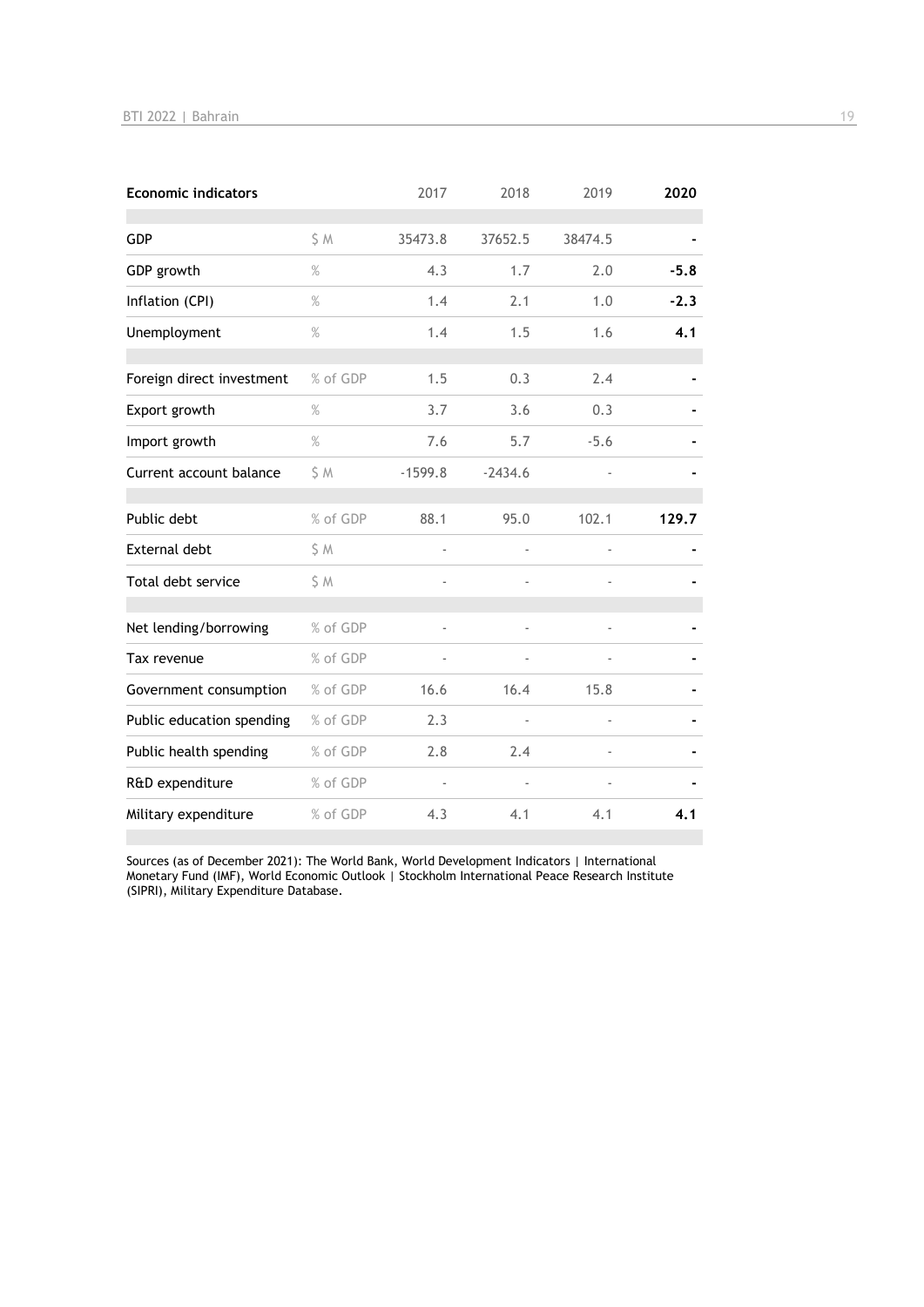### **7 | Organization of the Market and Competition**

Bahrain features a relatively small market, and its economy is largely dependent on the hydrocarbon sector as oil revenues accounted for more than 80% of state income in fiscal year 2019/2020. Due to the government's dependence on oil revenues, the oil and gas sector and other key industries (e.g., aluminum) remain strongly protected. Other relevant sectors of the economy (e.g., the finance, banking, tourism, real estate and ICT sectors) have attracted significant foreign investment in the past decade and are well-regulated. Bahrain is generally keen to attract foreign direct investment and allows 100% foreign ownership in numerous sectors. Entry and exit barriers for goods and services are low, and Bahrain has maintained a currency convertibility regime without limitations since 1973. The World Bank's 2020 Doing Business Report indicates a slight improvement regarding procedures, duration and costs of setting up commercial businesses in the kingdom. Starting a business in Bahrain takes an average of 8.3 days and six procedures, including permits, with costs reaching 1% of per capita gross national income, according to the World Bank. Meanwhile, the informal sector remains significant and is estimated to make up of about one-third of Bahrain's total labor force. While the vast majority of informal workers are migrants, the public sector also features informal jobs, as temporary work contracts in nurseries and kindergartens are considered informal due to the absence of insurance coverage for temporary jobs.

Despite a well-regulated business environment, Bahrain lacks a comprehensive framework for competition, as well as regulations to prevent monopolization and cartels. Since 2018, however, the government has increasingly tackled the absence of relevant legislations in line with the country's Economic Vision 2030 and has ratified several laws to boost foreign investment and improve the business environment. Regulations relevant for competition are already embedded in existing laws such as the Consumer Protection Law and the Commercial Code. However, in 2018, the government also adopted a Personal Data Protection Law (intended to facilitate effective data transfer across borders), a Competition Law (aimed at preventing monopolies and anti-competitive behavior) and a Bankruptcy Law (setting rules for bankruptcies in line with Chapter 11 insolvency rules in the United States). These laws do not provide for an independent competition authority. While the public body designated to oversee the implementation of the Competition Law had not yet been set up as of January 2021, the government gave the Consumer Protection Directorate within the Ministry of Industry, Commerce and Tourism temporary authority to enforce the law.



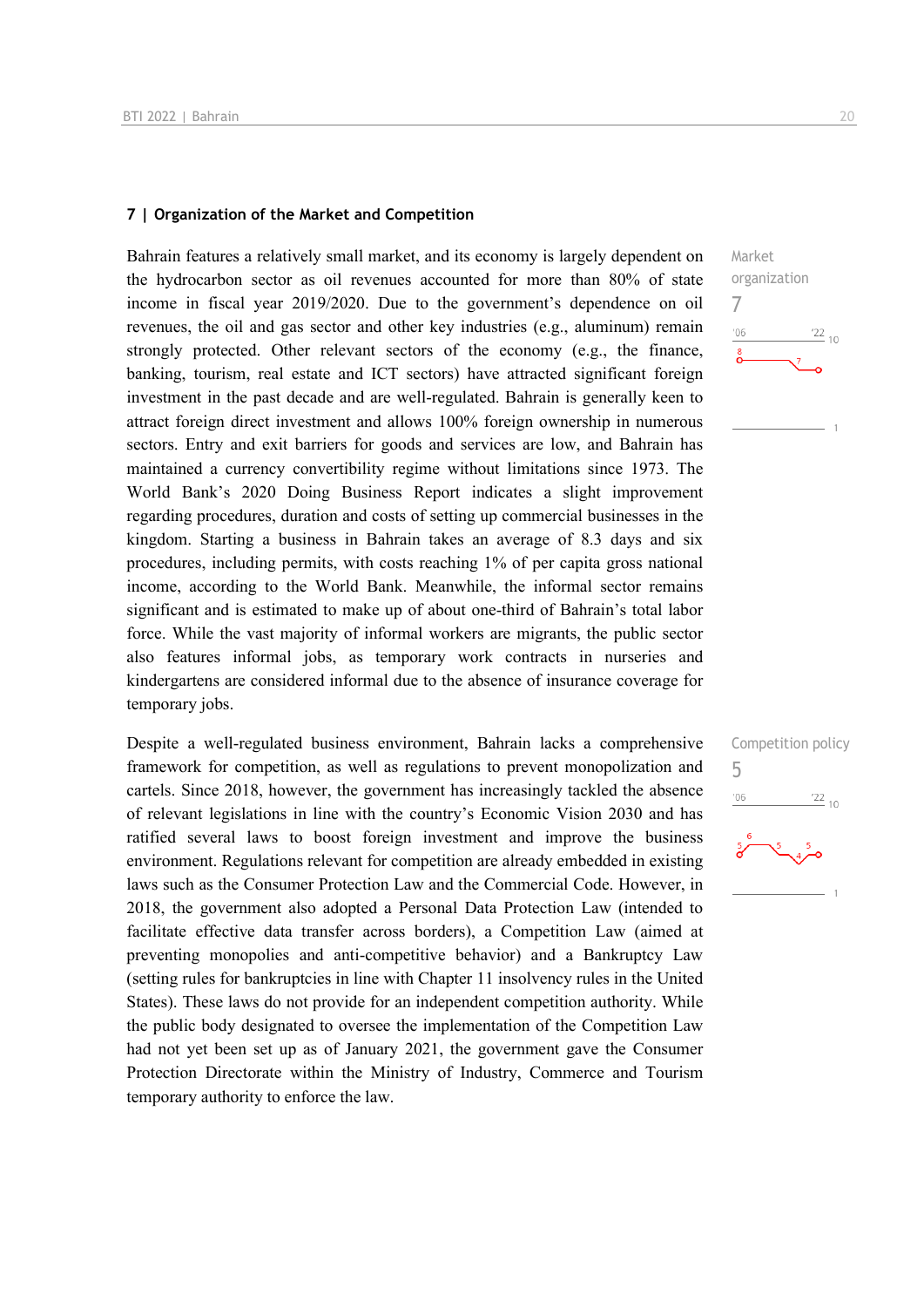Bahrain has largely liberalized its foreign trade policies since the country joined the WTO in 1995 and the GCC's Unified Customs Union in 2003 (entering into force in 2015), which eliminated tariffs for GCC members on numerous items, mainly food and medical products, and lowered duties on all other goods to only 5%. The simple average most-favored nation tariff applied was 4.8% in 2019, while Bahrain imported goods and services worth \$14.8 billion (\$1.9 billion of agricultural goods and \$12.9 billion of non-agricultural products), up from \$11.6 billion in 2016. Significant import barriers are applied only on tobacco (100%) and alcoholic beverages (125%). In 2018, the UAE was by far Bahrain's largest trading partner, followed by Saudi Arabia, the EU, Japan and the United States. The kingdom's trade policy features free trade agreements (FTA) with the European Free Trade Association and Singapore, while the most significant agreement remains the bilateral FTA with the United States, which entered into force in 2006. In January 2021, Bahrain and the United States signed a memorandum of understanding aimed at establishing an American free trade zone in Bahrain.

The banking sector remains a pillar of Bahrain's non-oil economy. The country maintained its reputation as a reliable regional hub for banking and finance businesses as assets held by the banking sector continued to grow prior to the COVID-19 crisis. The pandemic severely affected Bahrain's banking sector, though only temporarily, as the industry's performance stabilized in late 2020. The central bank's (CBB) total assets declined sharply during 2020 (falling from BHD 3.27 billion in the first quarter to BHD 2.86 billion in the third quarter); by the third quarter of 2020, they had reached their 2019 level, CBB data indicates.

The net foreign assets held by retail banks plunged from BHD -979 million in late 2019 to BHD -1.57 billion in the first quarter of 2020, increasing to BHD -1.32 billion in the third quarter of 2020, according to the CBB. The market capitalization at Bahrain's stock exchange fell significantly from almost \$27 billion in 2019 to \$21.1 billion in the second quarter of 2020. However, the sector recovered slightly in late 2020, to \$23.7 billion as of September 2020. The GCC remains by far Bahrain's most important geographical area regarding assets, liabilities and foreign currency deposits, as Saudi Arabia, the UAE and Kuwait continue to use Bahraini banks for regional and international business transactions.

Bahraini authorities were eager to address the repercussions of the COVID-19 pandemic in the banking sector and emulated the U.S. Federal Reserve's interest rate cuts in 2020 to respond to the crisis. The one-week deposit facility rate was cut in two steps from 2.25% to 1%, the overnight deposit rate from 2.0% to 0.75%, and the overnight lending rate from 4.0% to 2.45%, according to the IMF's COVID-19 policy response database. Other measures to support Bahrain's banking sector and its clients included a reduction in the cash reserve ratio for retail banks from 5% to 3%; a relaxation of loan-to-value ratios for residential mortgages; a cap on debit-



Banking system 8 $\frac{22}{8}$  10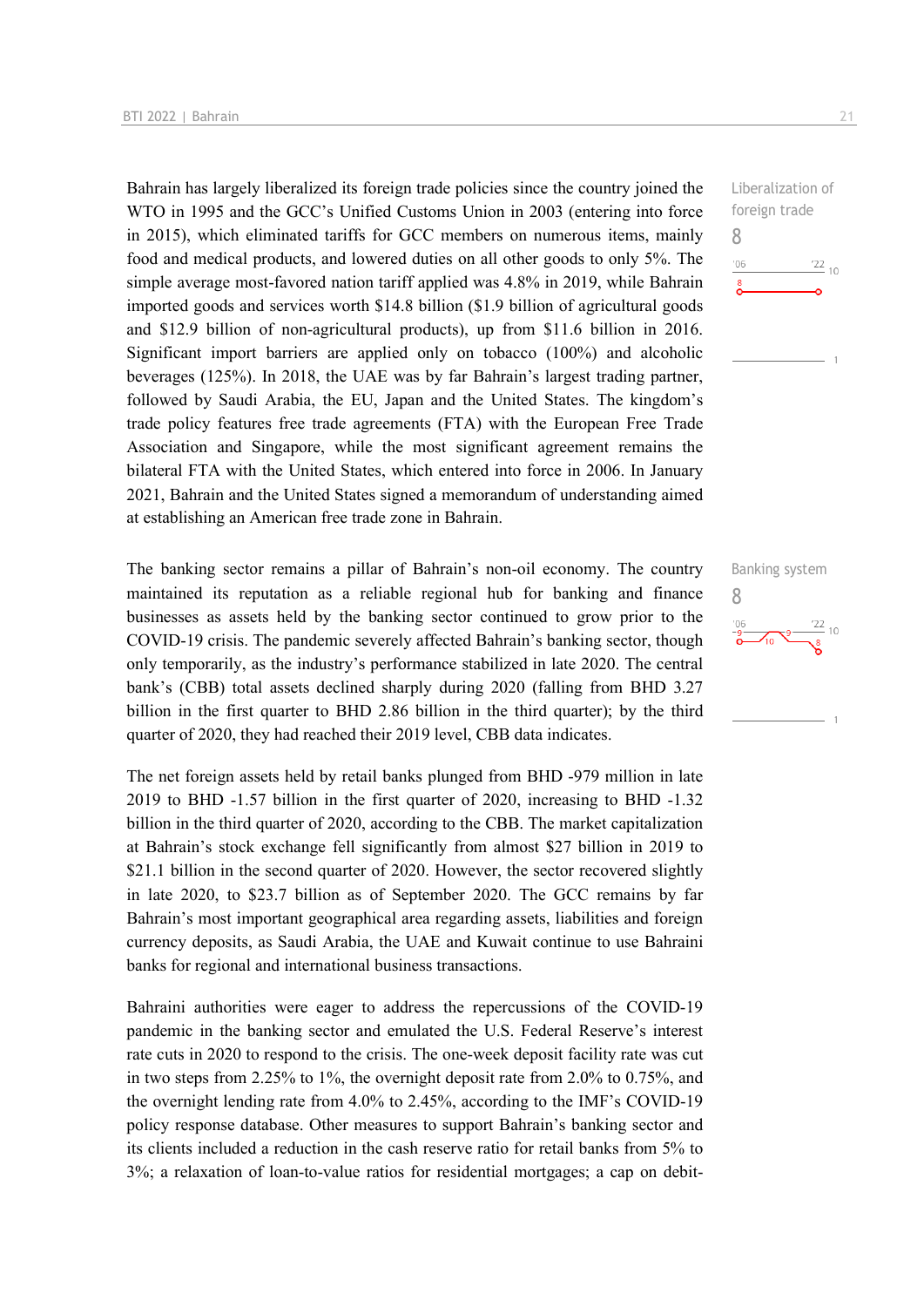card fees; and a request that banks offer a six-month deferral of repayments without interest or penalty, and that they refrain from blocking customers' accounts in case of coronavirus-related unemployment. The loan deferral was subsequently expanded through the first six months of 2021, according to the IMF.

### **8 | Monetary and fiscal stability**

The central bank, established by royal decree in 2006 to replace the Bahrain Monetary Agency, oversees Bahrain's monetary policy. It is "administratively and financially independent," according to the Financial Institutions Law, but its Board of Directors is entirely appointed by the king. The central bank's independence in terms of its oversight functions over banking and the financial markets is, therefore, limited.

Bahrain's exchange-rate policy is predictable and reliable, as the Bahraini dinar has been officially pegged to the U.S. dollar with a static rate of \$1 to BHD 0.376 since 2001, after an informal peg at the same rate had been in place since 1980. However, the COVID-19 crisis led to an outright collapse in the country's foreign exchange reserves, threatening Bahrain's ability to sustain the currency peg. After Bahrain raised \$2 billion in a successful sale of dollar-denominated bonds in May 2020, reserves increased to more stable levels, ensuring Bahrain's capability to maintain its overall monetary policy. The dinar's exchange rates to the euro and the British pound fluctuated in the first half of 2020, but stabilized in mid-2020, regaining rates similar to pre-crisis levels.

Bahrain's inflation rate decreased from 2.1% in 2018 to 1% in 2019, but turned negative in 2020, according to World Bank data, featuring deflation of up to -3.6% between March and November 2020. Estimations predict inflation rates to surpass 2% in 2021 and later, though due to the pandemic it remains uncertain whether declining price levels in sectors such as Bahrain's tourism industry will go up significantly any time soon. Meanwhile, the kingdom's real effective exchange rate continued to rise, and reached a new peak of 111.9 on the index in 2019 after figures of 109.3 in 2018 and 110.2 in 2017. The figure has increased constantly since 2011, indicating struggling economic competitiveness.

The COVID-19 crisis and its economic repercussions unequivocally illustrated Bahrain's exceptionally high and structural vulnerability to external shocks. The temporary but sharp decline in oil prices in early 2020 seriously affected Bahrain's fiscal stability. However, due to the country's geopolitical importance for its GCC allies and Western partners, the government quickly attracted external support that mitigated fiscal repercussions of the pandemic, in particular related to the substantial drop in foreign reserves. Prior to the crisis, Bahrain already faced considerable macroeconomic challenges, and had adopted austerity measures to cut the budget deficit and improve macroeconomic indicators. A \$10 billion aid

Monetary stability 7  $\frac{22}{10}$ 



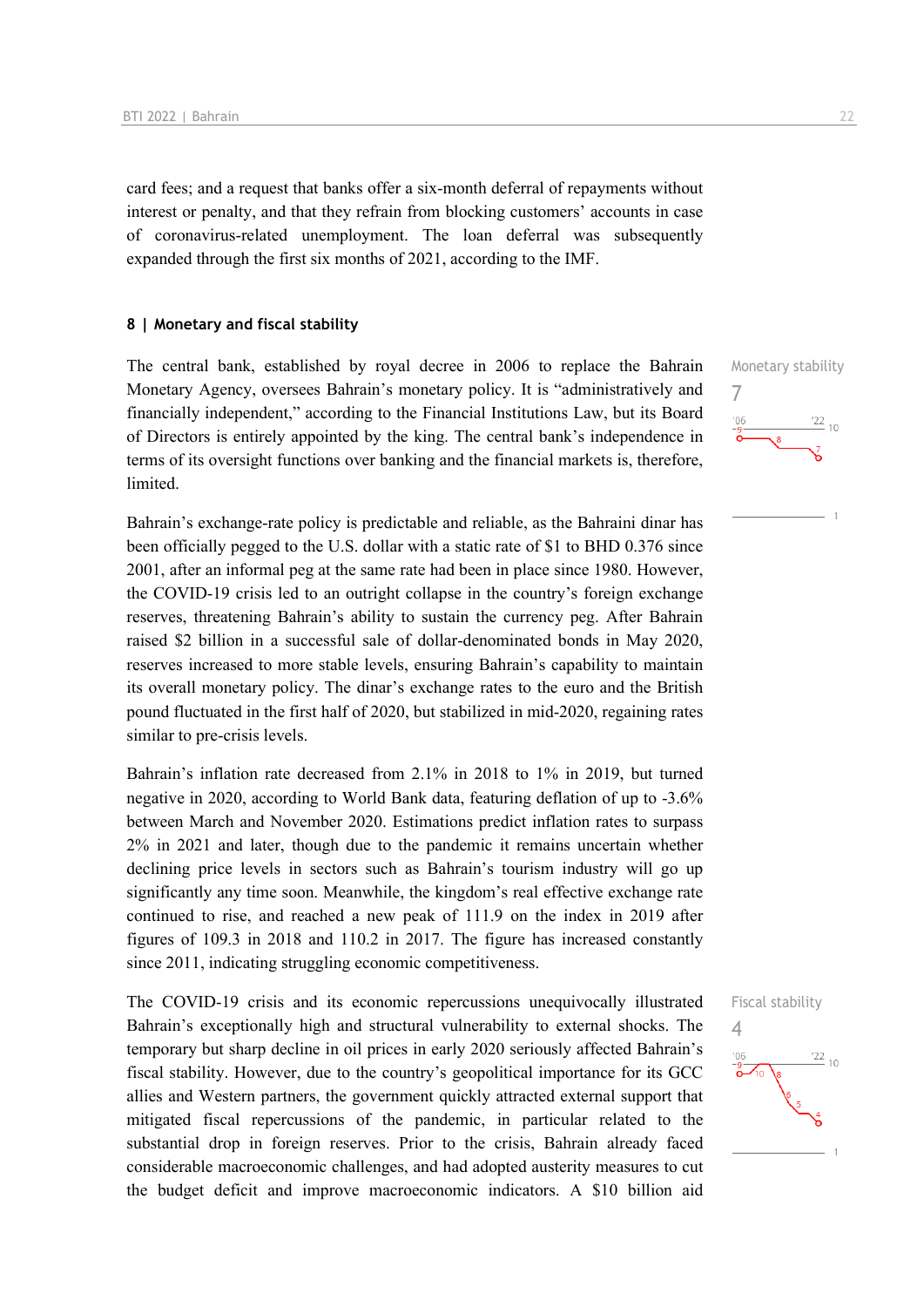package granted by Saudi Arabia, Kuwait and the UAE was finalized in 2018, supporting Manama's fiscal consolidation program. Bahrain's GCC allies are likely to continue their fiscal support for the kingdom due to its geopolitical importance. However, the extent to which the GCC states are able to provide further mediumterm loans, deposits and other fiscal assistance remains uncertain.

Prior to the pandemic, Bahrain's deficit had been rising consistently. The deficit reached an all-time high of \$2.4 billion in 2018, following a shortfall of \$1.6 billion in 2017, but shrunk back to \$794 million in 2019 with the help of financial aid provided by Bahrain's GCC allies. A budgetary deficit of \$2.77 billion was forecast for 2020, mainly caused by the COVID-19 crisis. Meanwhile, overall public debt increased to 103.4% of GDP in 2019, up from 95% in 2018, 44.4% in 2015 and only 29.7% in 2010. This figure is expected to surge significantly again in 2020 and 2021. After Bahrain's foreign reserves rose to \$3.67 billion in 2019, the first significant increase since 2014, reserves dropped substantially in the first months of 2020, illustrating the kingdom's vulnerability to external shocks. Foreign reserves stood at \$3.43 billion in February 2020, sharply declined to \$772 million in April, and then gradually recovered over the course of the year, reaching \$1.88 billion in September 2020. Bahrain's additional spending during the COVID-19 crisis reached \$2 billion until December 31, 2020, \$0.5 billion of which was spent for health care, according to the IMF's fiscal monitor database.

The government had already tackled structural distortions in Bahrain's overall economic model prior to the pandemic and is expected to continue implementing austerity measures to reduce the budget deficit and reform public spending. Significant cuts in subsidies for water and electricity ahead of the pandemic were effectively halted in 2020, as the government covered water and electricity bills for individuals and companies as a part of its COVID-19 crisis response packages. The government is expected to continue to cut subsidies once the pandemic eases, although authorities had slowed down the subsidy reform program in 2019 due to fears of popular unrest. Meanwhile, public expenditure reforms (e.g., increasing state revenues by imposing new taxes such as the VAT, introduced in 2019) are likewise expected to be pushed forward after the crisis.

### **9 | Private Property**

Property rights are well-regulated and well-defined in Bahrain. GCC nationals and companies enjoy the same ownership rights as Bahrainis and are allowed to purchase and own real estate and land without significant limitations, while the authority of sale and allocation of public land is solely held by the king. Therefore, the procedures for privatizing public land remain opaque. Non-GCC nationals are permitted to own real estate, but only in specific areas, high-rise commercial and residential units, and property related to tourism, banking, financial, health care or

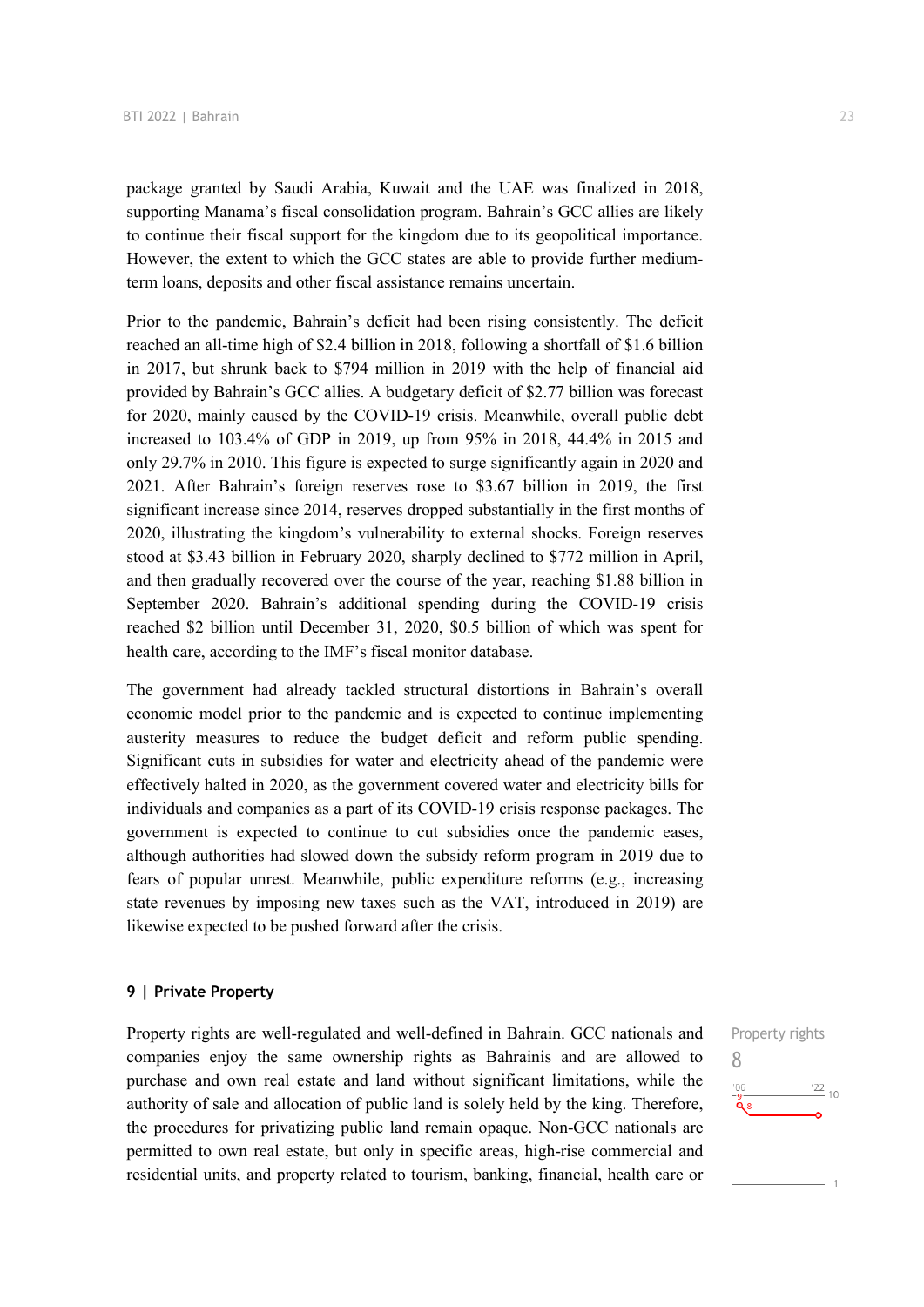training projects. The government allows 100% foreign ownership of companies in certain sectors, and the establishment of representative offices and local branches of foreign companies without the need to present a local sponsor. Meanwhile, the kingdom increasingly promotes foreign investment in its real estate sector. In 2018, it launched the Bahrain Real Estate Investment Exhibition (BREIX) and the 2019 Bahrain International Property Exhibition (BIPEX) to boost the country's real estate market. The 2020 BREIX edition was canceled due to the pandemic.

The oil and gas sector and affiliated industries are dominated by state-controlled companies, while joint ventures and other private investments in the petroleum sector are permitted only under production-sharing agreements with the statecontrolled Bahrain Petroleum Company (BAPCO). However, sectors such as tourism, banking, finance, real estate, trade, telecommunications and health care are open to private and foreign investors. An amendment to the 2001 Commercial Companies Law further improved the business environment in the non-oil sector and allowed 100% foreign ownership in various sectors of the economy, including manufacturing, mining and water supply. In March 2020, the government set up a multi-billion-dollar stimulus package as part of its COVID-19 response that featured temporary assistance schemes for private companies, effective for three months. Among the provisions, the government paid the salaries of Bahraini workers in the private sector; paid electricity and water bills for Bahraini entrepreneurs and companies; exempted commercial, industrial and tourism entities from certain fees and rent payments; and provided liquidity assistance to small- and medium-sized enterprises (SMEs). Additional stimulus schemes launched in mid and late 2020 provided aid only to those sectors most affected by the pandemic.

### **10 | Welfare Regime**

Bahrain's oil revenues have allowed the state to establish a comprehensive welfare regime for its citizens that includes free education and health care as well as vast subsidy schemes for fuel, food and other commodities. The kingdom's public social insurance system dates back to the 1970s and covers citizens employed in Bahrain or any GCC country. It features old-age and disability pensions, death and funeral grants, and insurance programs covering unemployment and work injuries, though with restrictions for foreign workers. The life expectancy at birth in Bahrain has risen steadily for years, and stood at 77.2 years in 2018, up from 75.8 in 2008. Public expenditure on health decreased from 3.2% of GDP in 2015 to 2.8% in 2017. However, the government had launched reforms of the public health care system's spending schemes aimed at limiting public expenditure and externalizing costs to foreigners. In 2018, King Hamad ratified a new Health Insurance Law, which makes it obligatory for foreign workers, visitors and tourists to sign up for the national insurance program and pay premiums during the duration of their stay. Bahraini citizens and expatriate migrants working as housemaids, drivers, gardeners and nurses are covered by the state.



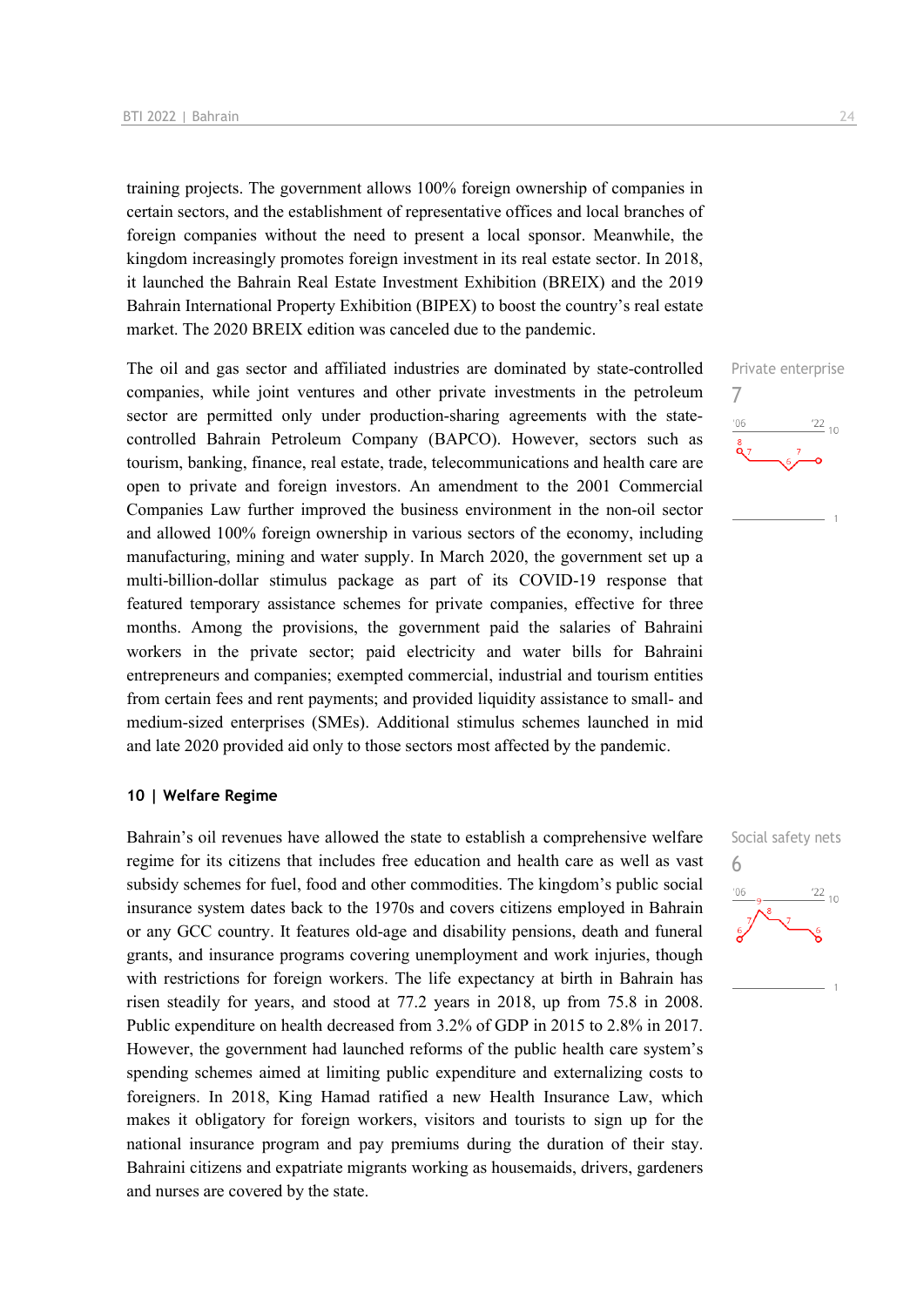Prior to the COVID-19 crisis, the government had increasingly tackled its budget deficit by adopting austerity measures, with substantial socioeconomic effects for low-income strata of society. In 2018, subsidies on commodities such as fuel, electricity, water and meat were reduced, though further subsidy cuts were postponed in 2019 due to the government's fear of socioeconomically motivated unrest. The state continues to tackle the housing shortage in the low- and middleincome segment, though government housing programs are far behind schedule. In 2018, the Ministry of Housing had expanded eligibility criteria for applicants of the housing program Mazaya, which subsidizes the purchase of housing units in cooperation with private banks and real estate developers. Although the program's impact on the housing shortage in marginalized neighborhoods has been low, the program was expanded in 2020 (1,665 of the program's total 6,485 beneficiaries were approved in 2020 alone). Meanwhile, Bahrain's early retirement program was heavily criticized by trade unions during the review period, as the government adopted a law allowing for the use of the National Unemployment Program's surplus to fund the retirement scheme, with the aim reducing the public wage bill. Bahraini pension funds remain under severe pressure and are expected to be depleted in the 2030s if no further reform steps are taken. The annual increase in pensions was halted in 2021, but is scheduled to be paid in 2022, though only for low-income retirees.

During the COVID-19 pandemic, Bahrain took several significant measures to mitigate the socioeconomic effects of the crisis, including paying the salaries of insured Bahrainis in the private sector, paying the water and electricity bills of all Bahraini subscribers, and cutting work-permit fees for foreign workers. Although the salary subsidies were limited to those private sector jobs deemed most affected by the pandemic, about 100,000 Bahraini nationals benefited from the scheme in 2020. Additionally, tourist facilities were exempted from tourism fees.

Bahrain's constitution guarantees the equality of its citizens, explicitly prohibits discrimination and stipulates that citizens are "equal in the assumption of public posts." However, women and Shi'ites are disadvantaged regarding access to education and employment in the public and private sectors. Shi'ites continue to have restricted access to public posts, predominantly occupy lower-level public offices and are largely excluded from the security services, which are almost entirely composed of local Sunnis or Sunni mercenaries. The integration of women in the country's educational system is well-developed. The Gender Parity Index for gross enrollment displays parity between girls and boys in primary and secondary education, and a large advantage for girls in tertiary education. Bahrain's total literacy rate continues to increase, reaching 97.5% in 2018. However, the literacy rate among women is still lower than that of men (98.8% among men and 94.9% among women as of 2010). The gap continued to shrink during the review period. Additionally, women remain largely underrepresented in management positions in both the private and public sector, made up only 19.8% of the total labor force in

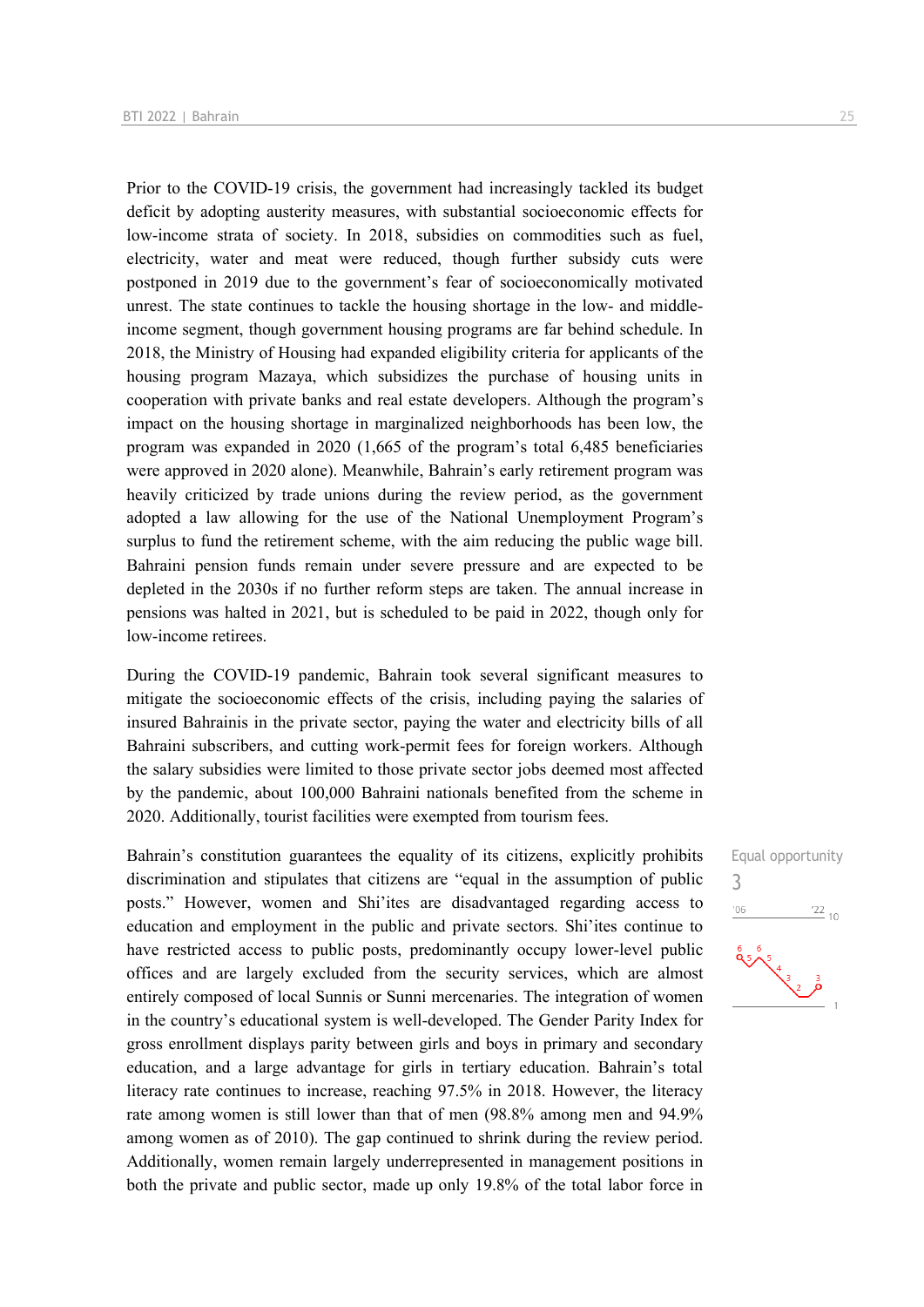2020 (constantly and gradually down from 21.7% in 2014) and accounted for 74% of those registered as unemployed in 2019. Women are not adequately represented in Bahrain's political institutions, and only hold minor posts in the cabinet. However, after the 2018 elections, the total representation of women across both chambers of parliament increased to 18%.

Foreign workers face considerable discrimination in Bahrain, de facto and de jure. Under the kafala system, which requires migrant workers to have a local sponsor to handle their visa and legal affairs, migrant workers have been subjected to excessive working hours, exploitation, the withholding of passports and salaries, and abusive recruitment fees. Migrant workers also receive considerably lower salaries than Bahrainis. The kingdom has a minimum wage of BHD 300 per month, though the regulation is not properly applied in the case of foreign workers (more than 60% of foreign workers earn less than BHD 200 per month). In 2017, Bahrain introduced the so-called Flexi-Permit to partially dismantle the kafala system. The scheme was set up to allow irregular migrants to formalize their status by granting workers the right to sponsor themselves and work for several employers. But workers in professions such as health, education and engineering are excluded, while formally employed regular foreign workers are not allowed to apply. The program's impact thus remains limited (only 25,000 foreign workers had been granted the permit as of 2020), while Bahraini trade union increasingly criticized the scheme in 2020, as permit holders are not provided with adequate social protection such as health care.

Despite the significant lack of equal opportunity for foreign workers, Bahraini authorities adopted several measures in 2020 aimed at mitigating socioeconomic repercussions of the COVID-19 pandemic for migrant workers. In May 2020, Bahrain's government announced its intention to legalize the status of over 40,000 Bangladeshi migrants under an amnesty scheme. Although this step substantially improved the legal status of undocumented workers, many remain without formal status and corresponding social protection. In addition, the government canceled monthly work-permit fees and fees related to renewing work permits, and cut fees for the Flexi-Permit by 60% to 80%.

### **11 | Economic Performance**

The structural decline in global oil prices since 2014, the corresponding decrease in Bahrain's oil revenues and the COVID-19 crisis all posed significant challenges to Bahrain's economic performance in the period under review. Although some indicators are expected to improve once the pandemic and its economic repercussions ease, Bahrain is expected to struggle macroeconomically in the upcoming years, partly due to the regime's failure to increase non-oil revenues and the stagnating diversification of its economy.

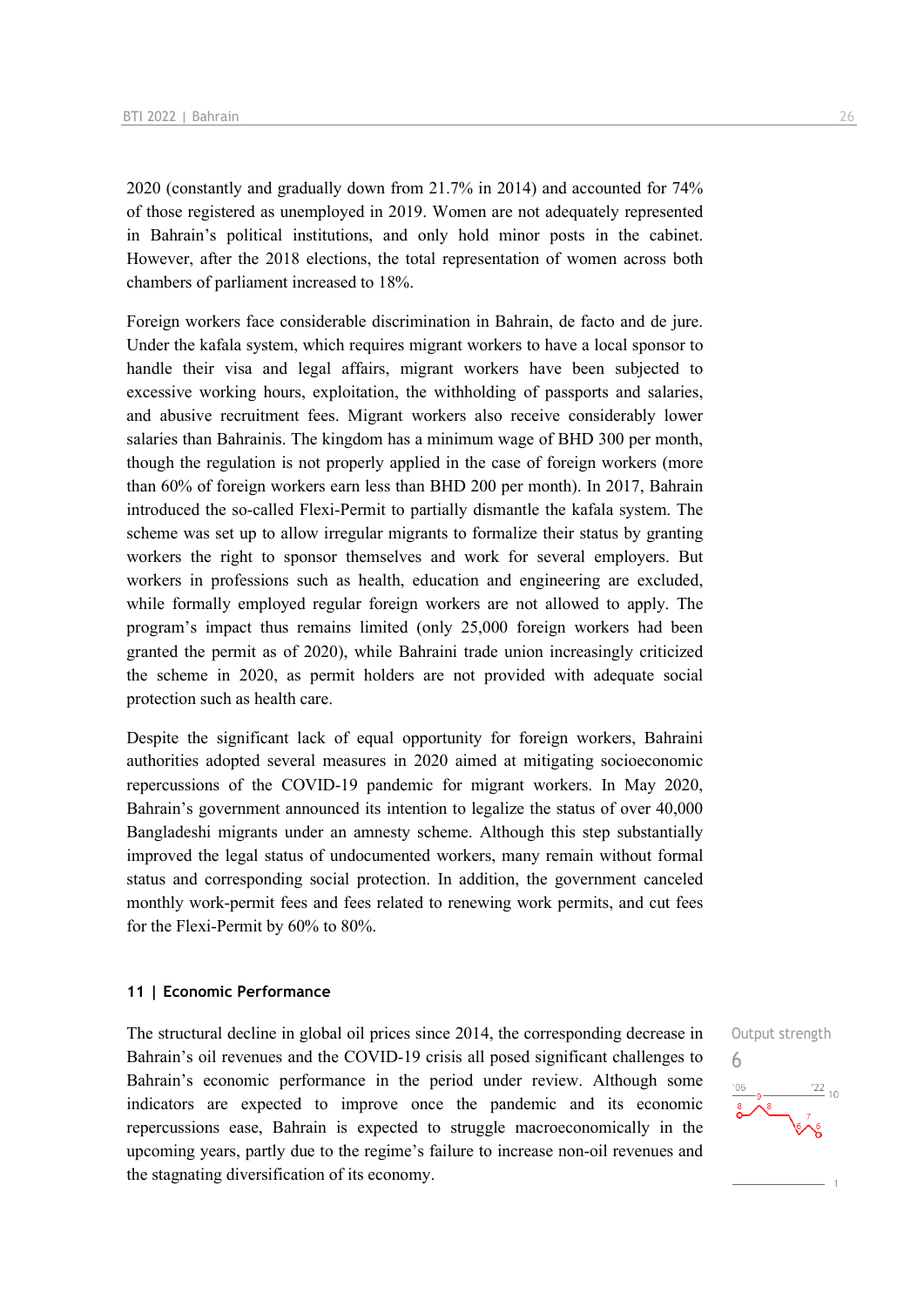Bahrain's GDP reached a new all-time high of \$38.8 billion in 2019. However, GDP per capita has continued to decrease since its all-time record of \$51,494 in 2013. In 2019, it dropped slightly compared to the previous year to \$46,892. The GDP per capita growth rate was -2.6% in 2019, confirming recent trends, as the figure has been negative since 2016. World Bank data indicates an unemployment rate of 0.8% in 2020, slightly down from 0.7% the previous year. However, official unemployment rates are challenged by Bahraini trade unions, who claim that the real figures are significantly higher.

The current account balance reached a record deficit of \$2.43 billion in 2018 after a shortfall of \$1.6 billion in 2017, but the gap shrunk to \$794 million in 2019 due to financial aid provided by Bahrain's GCC allies. A budgetary deficit of \$2.77 billion was estimated for 2020, mainly caused by the COVID-19 crisis. Bahrain's latest budget surplus was generated in 2014, illustrating the economy's dependence on the global oil price level. Public debt levels rose considerably during the review period, reaching 103.4% of GDP in 2019, up from 95% in 2018, 44.4% in 2014 and 21.4% in 2009. The COVID-19 crisis is expected to further accelerate this trend. The kingdom's inflation rate decreased from 2.1% in 2018 to 1% in 2019, then turned negative in 2020, according to World Bank data, with deflation of up to -3.6% in some months of 2020. Projections predict that inflation rates will surpass 2% in 2021 and later. In 2019, foreign direct investment (FDI) went up significantly for the first time in years, reaching 2.4% of GDP, up from only 0.3% in 2018 and 1.5% in 2017.

### **12 | Sustainability**

Environmental issues like pollution, soil contamination and biodiversity depletion remain a major challenge in Bahrain. The government's overall performance in terms of executing and harmonizing environmental policies, protection measures and legal instruments remains weak. Overloaded sewage stations continue to empty vast amounts of wastewater into the sea. Although authorities have regularly imposed temporary bans on shrimp fishing, fish have stocks declined dramatically over the years. Authorities have intensified efforts to implement the shrimp fishing ban and have repeatedly seized illegally caught shrimps. However, the government was not able to provide fishermen (about 450 Bahraini families live on shrimp fishing) with adequate compensation or incentives to turn toward alternative businesses.

Nevertheless, the government continued to push the industry to adopt more sustainable policies in terms of environmental standards, most notably regarding renewable energy. In 2016, the government announced that renewable energy would account for 5% of the total energy mix by 2025 and 10% by 2035, with an energy efficiency target of 6% by 2025. In the review period, the government

Environmental policy 5

 $\frac{22}{10}$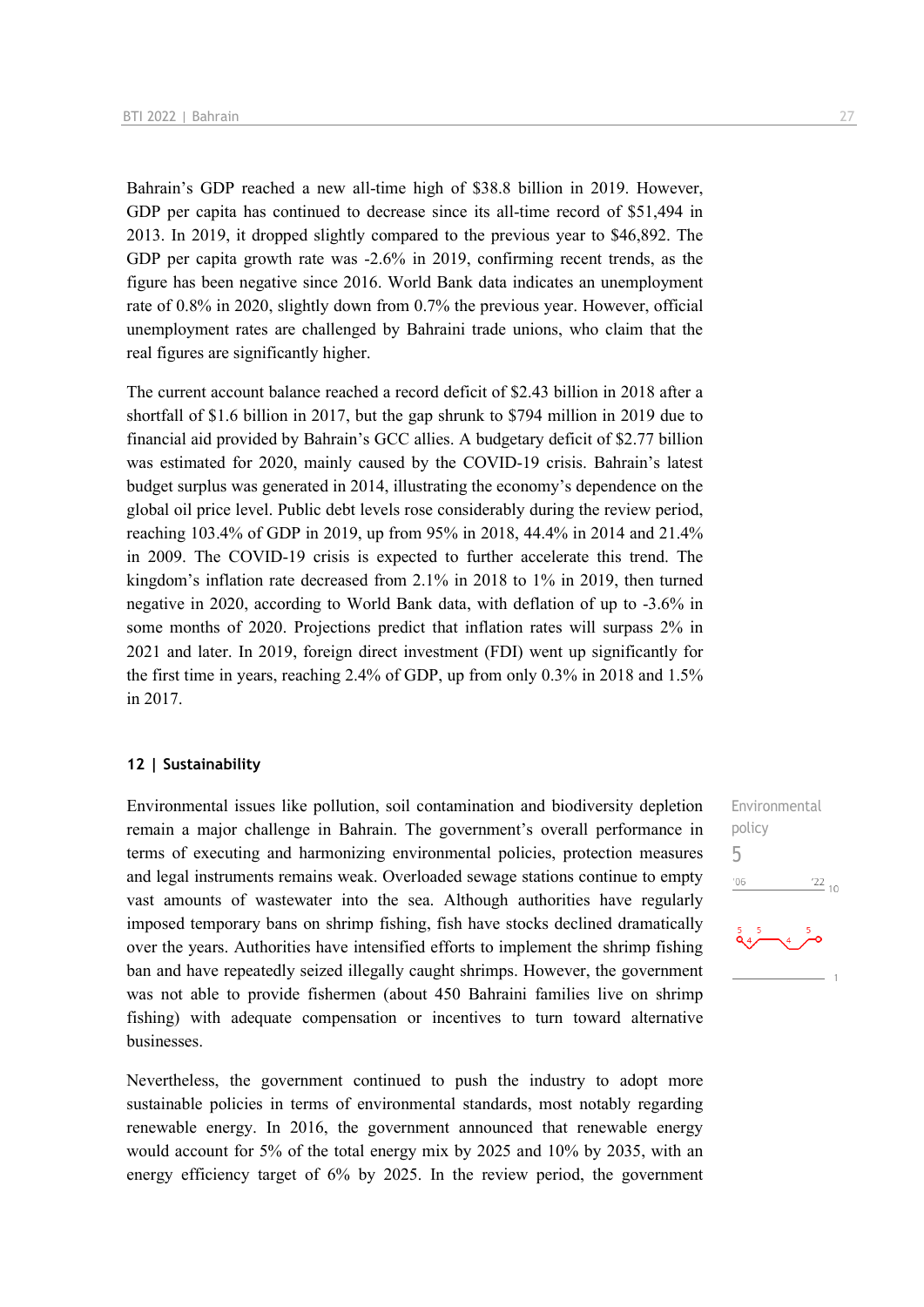installed solar panels on 535 government buildings and intends to equip new residential units and infrastructure projects with solar panels in the upcoming years. Several private companies already operate small solar power plants, and Bahrain opened its first solar panel assembly plant in 2017. A new photovoltaic plant was installed at a Bahraini petroleum company in 2019, while a tender for a 100 megawatt solar power plant was awarded to Saudi and European companies the same year. Additionally, the Supreme Council for the Environment has banned the import of certain plastic products that do not comply with local sales specifications and prohibited the production of non-biodegradable plastic in 2019. The government claims that those policies are motivated by the 2016 Paris Climate Accord, which Bahrain has ratified. However, this state-sponsored slow transition toward renewable energy and a more environmentally friendly policy is primarily fiscally oriented, as the government is struggling to deal with declining oil prices.

Bahrain's educational system is well-established, and features nationwide primary and secondary public schools, and private institutions, primarily in tertiary education. The literacy rate stood at 97.5% in 2018, according to World Bank data. The kingdom's public educational system is considered to provide a reasonable level of education in regional comparison but is mediocre by international standards. The 2019 U.N. Education Index assigned the country a score of 0.769. Bahrain spent only 2.3% of GDP on education in 2017 (down from 2.7% in 2016), the lowest such level in 20 years. It spent 0.1% of GDP for research and development in 2014. Public universities and research institutions continue to lack funding and expertise. Large parts of society are effectively excluded from private education, which provides a better-quality tertiary education, as fees for private universities and schools are high and not affordable for vast parts of society. Discrimination against Shi'ites in public education continues, affecting the award of scholarships in more lucrative and prestigious fields. Due to the COVID-19 pandemic, the Ministry of Education increased its efforts to provide for e-learning; in 2020, it distributed 10,000 laptops to public school students from families in need, and 2,500 laptops to the University of Bahrain. High school, graduation and good conduct certificates are now distributed electronically, and Bahrain expanded the use of e-learning portals to facilitate compliance with COVID-19 socialdistancing regulations.

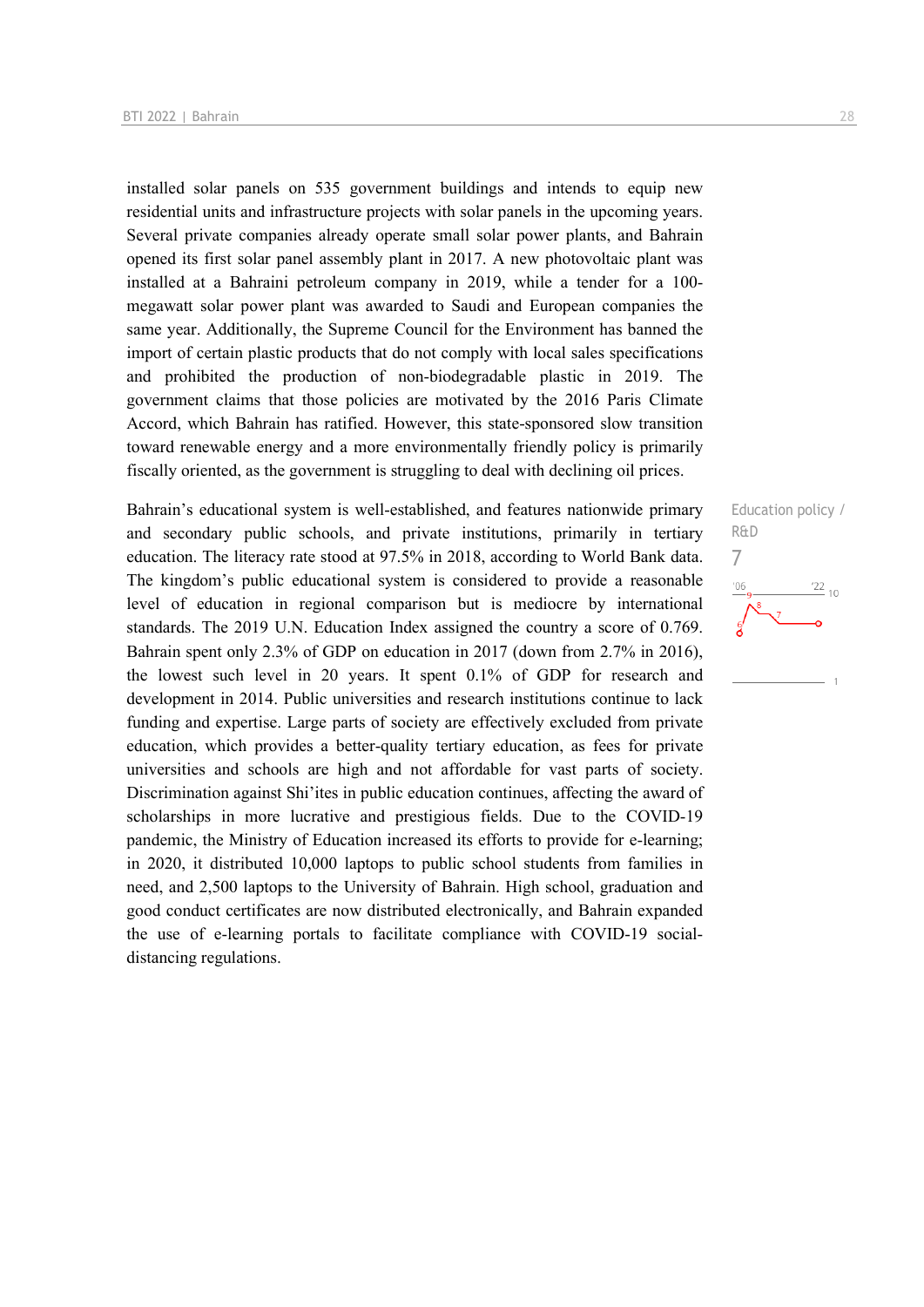## Governance

### I. Level of Difficulty

Bahrain's structural constraints are fundamentally limited to political and economic matters, which are mostly, but not exclusively, determined by the kingdom's geographical location and its natural wealth. The island state is heavily dependent on its GCC neighbors, in particular Saudi Arabia and the UAE. The only land access is via the King Fahd Causeway, connecting it to Saudi Arabia, with whom it shares its only significant oil field, Abu Safah. The state-controlled Saudi oil company ARAMCO heads its exploitation and extraction, which further increases Manama's dependence on Riyadh. Manama will not be able to pursue independent, self-determined foreign and regional policies any time soon due to Saudi Arabia's extensive interference in Bahrain's internal affairs. Against this background, Manama remains tied to Riyadh's confrontational regional policy regarding Iran. However, the lifting of the Qatar blockade in late 2020 considerably eased regional tensions, while the normalization of relations with Israel further strengthened Bahrain's role as a well-positioned proxy for Saudi Arabia. The normalization deal is expected to increase Bahrain's regional economic cooperation and trade, while improving the medium- and long-term outlook regarding external political support and foreign investments.

Bahrain's dependence on oil revenues and its rentier-state model are further constraints on the regime's ability to maneuver, as the low oil price continues to challenge the government's ability to maintain fiscal stability. Due to the stagnating economic diversification and the effects of COVID-19, the government's rentseeking attitude is expected to be further accelerated as the kingdom is forced to quickly raise new sources for state revenues to mitigate the pandemic's economic repercussions.

Meanwhile, Bahrain's relatively small population and territory, its well-developed infrastructure, and the autocratic decision-making style within the kingdom's elite circles allowed it to respond swiftly to the health crisis. However, this further consolidated the authoritarian characteristics of the regime and hinders the country's transformation toward a more democratic model. As of January 2021, Bahrain had witnessed 375 deaths and a fatality rate of 0.37% of total cases, while the economy contracted 5.4% in 2020. By mid-January 2021, more than 143,000 people had been vaccinated. At that time, the country had one of the world's highest vaccination rates.

Structural constraints 4 $-06$  $^{22}_{-10}$ 

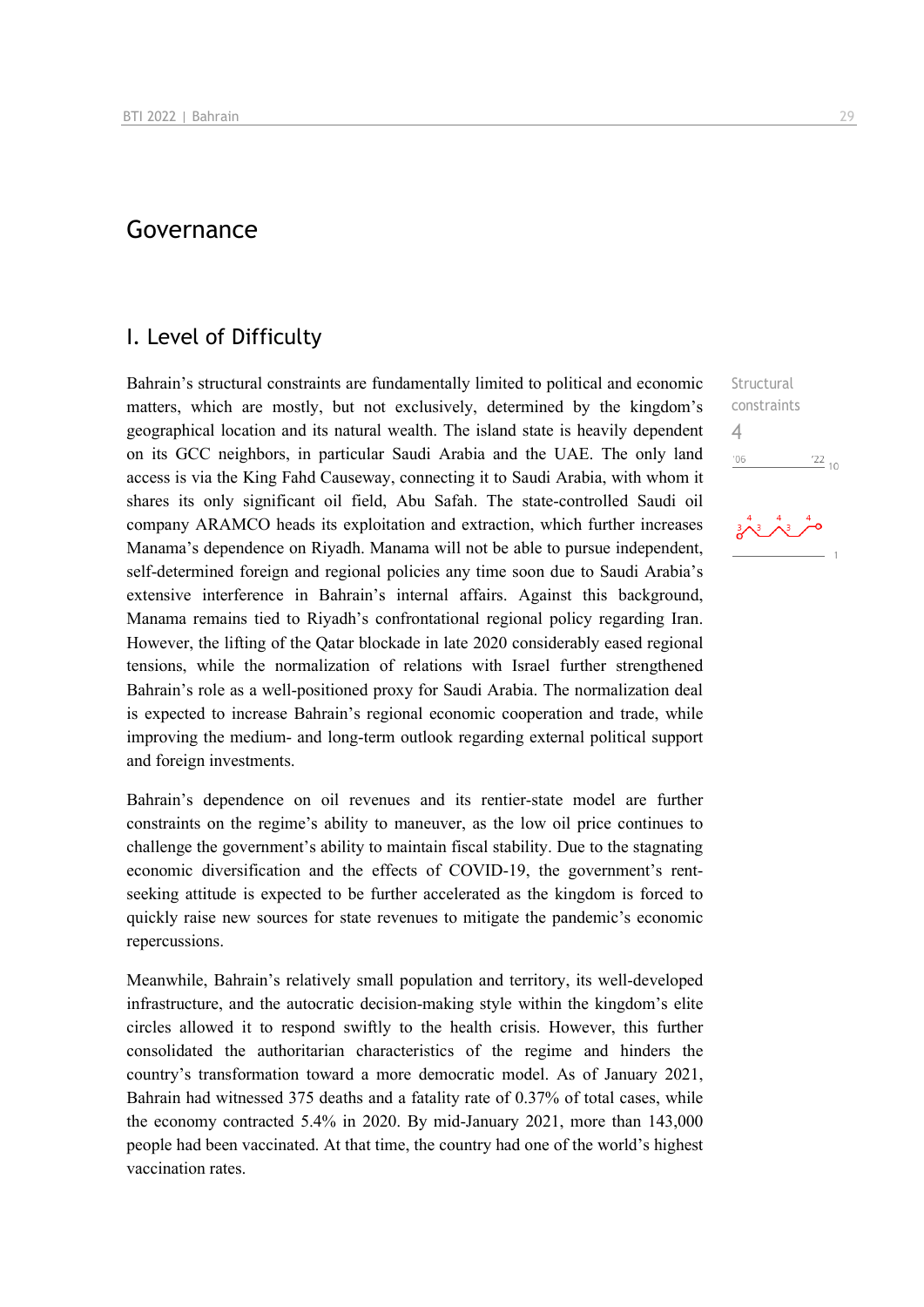Civil society traditions in Bahrain are considered mediocre by international comparison. Although the kingdom hosts a large variety of civic organizations such as associations, charities, cultural clubs, unions and political societies (de facto parties), a long-term presence of civic engagement is only recorded in very few domains. Independent trade unions have their roots in the struggle of Bahraini workers in the 1930s, while the history of religious charities and networks dates back to the nineteenth century. However, today's civil society's performance is bounded by the polarized political environment. Human rights organizations critical of the regime mainly operate from abroad, while Bahrain's trade union scene witnessed a partial shake-up in the review period. In 2019, four unions withdrew from the Bahrain Free Trade Union Federation due to its weak and pro-regime performance and alleged threats to union leaders by its leadership. This could potentially reinforce the power of its rival, the General Federation of Bahrain Trade Union (GFBTU), which gained substantial public attention after turning toward a more outspoken policy during the review period. The free federation was established in 2012 after the regime had increasingly targeted the GFBTU; its goal was to split unions and thereby weaken the GFBTU.

The tension between the regime and the Shi'i opposition remains Bahrain's major political and socioeconomic conflict. Governmental repression against opposition groups and activists, along with constraints on the freedom of speech, continues to threaten the fragile social cohesion, further polarize the political sphere and widen rifts in society along sectarian, religious and socioeconomic cleavages. The Shi'i opposition is increasingly marginalized in the formal political sphere, though it continues to call occasionally for protests and lobbies for political reform and reconciliation with the ruling class. Since 2018, tensions between the opposition and the regime have eased on the surface. But although the confrontation between the pro-democracy opposition and the regime is not expected to translate into any significant popular mobilization of regime opponents any time soon, the government's ongoing crackdown against the opposition is still planting the seeds for further popular unrest in the medium term.

A series of bomb attacks shifted the conflict toward more violent means in 2017, but no such attack has occurred since. However, authorities continued to arrest, prosecute and sentence opposition figures and citizens to prison terms based on flimsy and politically motivated charges in the review period. While several opposition leaders, journalists and activists and their relatives were prosecuted on the basis of biased accusations, a Bahraini court also sentenced 51 defendants to prison terms between five years and life in jail in 2020 on terrorism-related charges, finding them guilty of receiving directives from Iran's Revolutionary Guard Corps (IRGC) and of performing military training in Iran and Iraq. In addition, authorities increasingly targeted women and female activists prior to and during the review period, particularly after the king reinstated the National Security Agency's (NSA) arrest powers in 2017. The NSA in particular is accused of engaging in abuses



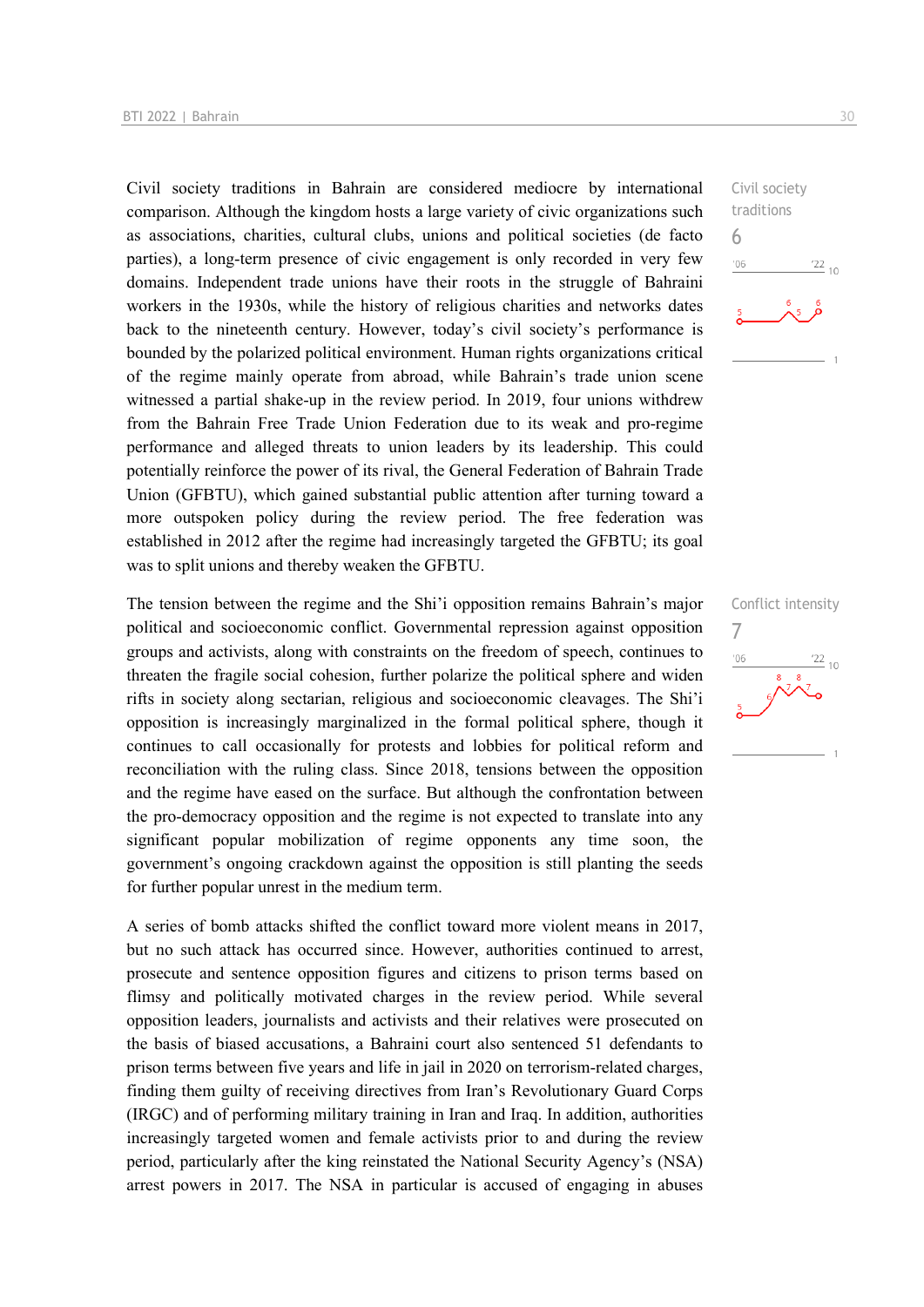against women and severe violations of international law, including coercive interrogations without legal representation, physical and sexual abuses, rape and death threats, and forcing women in police custody to sign coerced confessions.

### II. Governance Performance

### **14 | Steering Capability**

Bahrain's regime is generally able to set and maintain strategic priorities and longterm goals, most notably regarding the economic development and the overall political status quo. The regime's key figures agree in principle on sustaining the monarchy under the leadership of the Al Khalifa clan, though by different means and policies. All relevant fractions of the ruling elite share an essential interest in maintaining their economic and political privileges and avoiding any destabilization of the country. Despite the internal disagreement about the political transformation, the regime increasingly prioritized tackling the structural fiscal and economic crisis prior to COVID-19 and is able to agree on economic policies that are considered effective in maintaining the status quo. Bahrain's Economic Vision 2030, launched in 2008, remains the most comprehensive policy scheme aimed at diversifying the economy by modernizing infrastructure and stimulating the private sector. Although the government has gradually adopted corresponding measures over the years, the COVID-19 pandemic might undermine the scheme's implementation in the medium term.

Meanwhile, COVID-19 and its economic repercussions further consolidated the elite's ability to close ranks in order to steer the country's crisis response regarding overall economic priorities and policies, while continuing to monopolize political power. However, the pandemic further undermined Bahrain's economic transition, as the crisis amplified the elite's rent-seeking attitude.

Meanwhile, the death of Prime Minister Khalifa bin Salman Al Khalifa in 2020 is considered a partial shake-up of the regime's internal balance of power and could potentially fuel realignments of the regime's different factions. The 84-year-old former prime minister, who had served in office since 1971, was a key figure among the regime's hardliners, but had been gradually marginalized in the review period due to his medical condition prior to his death. King Hamad replaced him with his closest ally within the regime, his son and Bahrain's first deputy prime minister, Crown Prince Salman bin Hamad Al Khalifa, a leading representative of the regime's reformist wing. Therefore, the regime's reformers are expected to gain ground in the upcoming years, as they now occupy Bahrain's two most powerful formal offices. The overall division of power between reformists and hardliners is

### Question Score

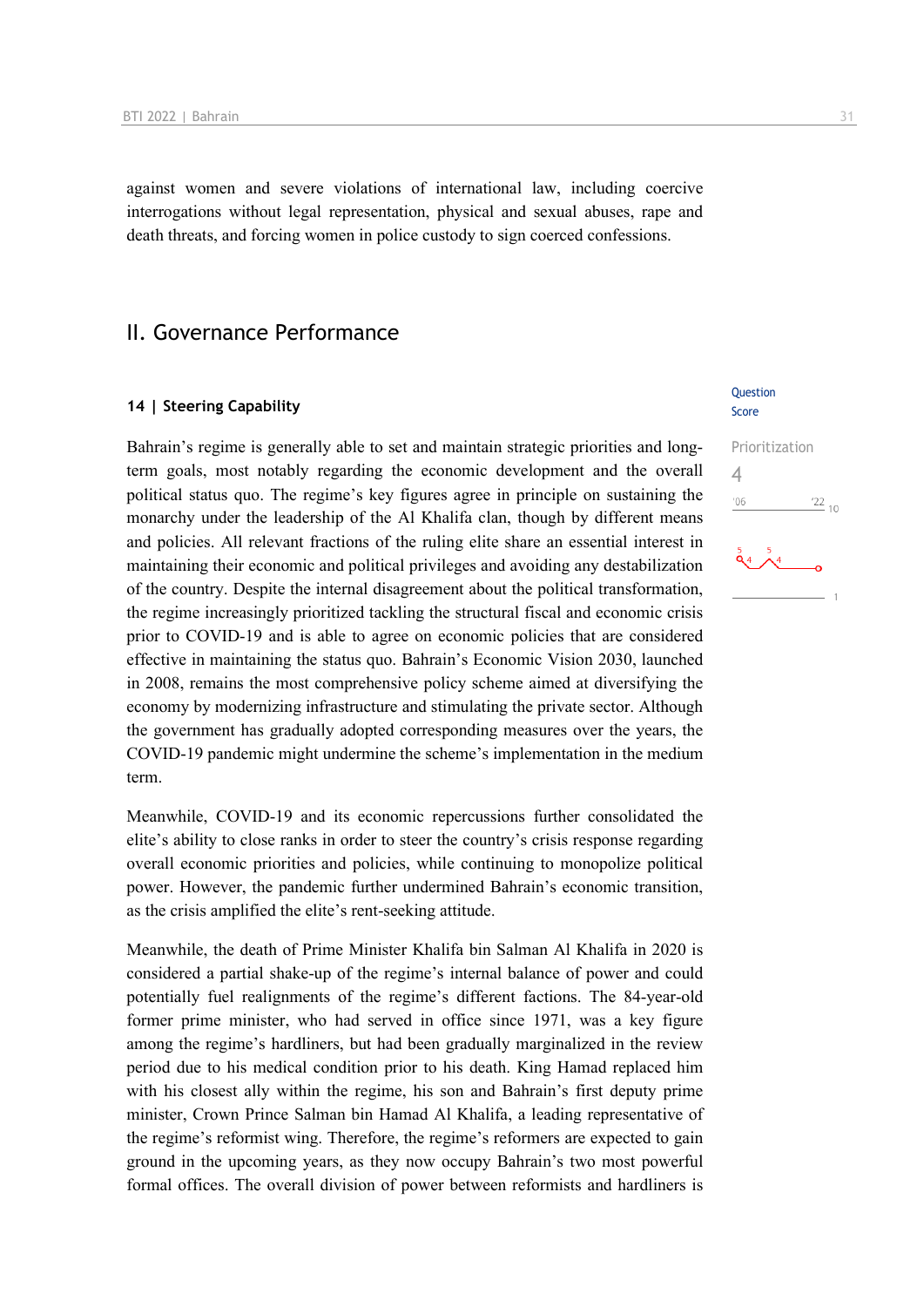not expected to be challenged, though a shift of power from the regime's hardliners toward its reformist wing is likely to materialize gradually. This dynamic might pave the way for the government to pursue a less confrontational approach regarding Bahrain's Shi'i opposition, though the extent to which the reformers were able and willing to reconcile with the opposition even prior to possible COVID-19 related socioeconomic tensions was unclear.

Despite low oil prices and depleting resources, Bahrain continues its attempt to expand its oil rent and revenues from oil-related industries, a policy clearly in line with the regime's priority of increasing income solely controlled by the regime. A modernization program for the Sitra oil refinery, launched in 2018, is scheduled to be completed in 2022. The \$6 billion project will increase output by 42% and is BAPCO's biggest investment program in its history. In addition, Bahrain launched the construction of an LNG terminal, including an offshore floating storage unit in cooperation with the private sector, aimed at strengthening the country's gas export and import infrastructure. As these projects clearly indicate, the regime continues to prioritize the oil and gas sector over non-oil businesses, though at the same time it remains committed to diversifying the economy and turning the kingdom's Economic Vision 2030 into reality. In order to achieve this long-term goal, the government continued to increase investments in infrastructure projects (e.g., the new airport terminal and a metro network) in the review period, with the goal of increasing tourism revenues and attracting other private businesses and FDI. The COVID-19 pandemic slowed these projects, but they are expected to be implemented at a pace similar to pre-pandemic levels once the COVID-19 crisis eases.

Bahrain's regime is neither willing nor able to adopt sustainable long-term policies that would consistently democratize the political system or comprehensively reform the rentier-state economy. The government had pushed for a partial economic diversification in recent years and has continuously claimed that upgrading the nonoil sector is a top priority regarding the country's medium-term development. However, the overall rent-seeking attitude of the state and the ruling class is not expected to turn into a serious commitment to economic and socioeconomic reform. Additionally, the COVID-19 pandemic could have devastating effects for Bahrain's economic diversification, as the regime is expected to prioritize the oil sector in the upcoming years in order to expand oil rents and stabilize state revenues.

On the political level, the democratic transformation is stagnating. The regime continues to crack down on the Shi'i opposition, freedom of expression and assembly, and has exploited legal provisions for political purposes. Furthermore, Bahraini oversight bodies, in particular the Interior Ministry's Ombudsman Office and the Special Investigations Unit, are neither independent nor effective in their ability to investigate credible accusations of torture, ill-treatment, violations of international law and abuses of power by Bahrain's security services. At the same



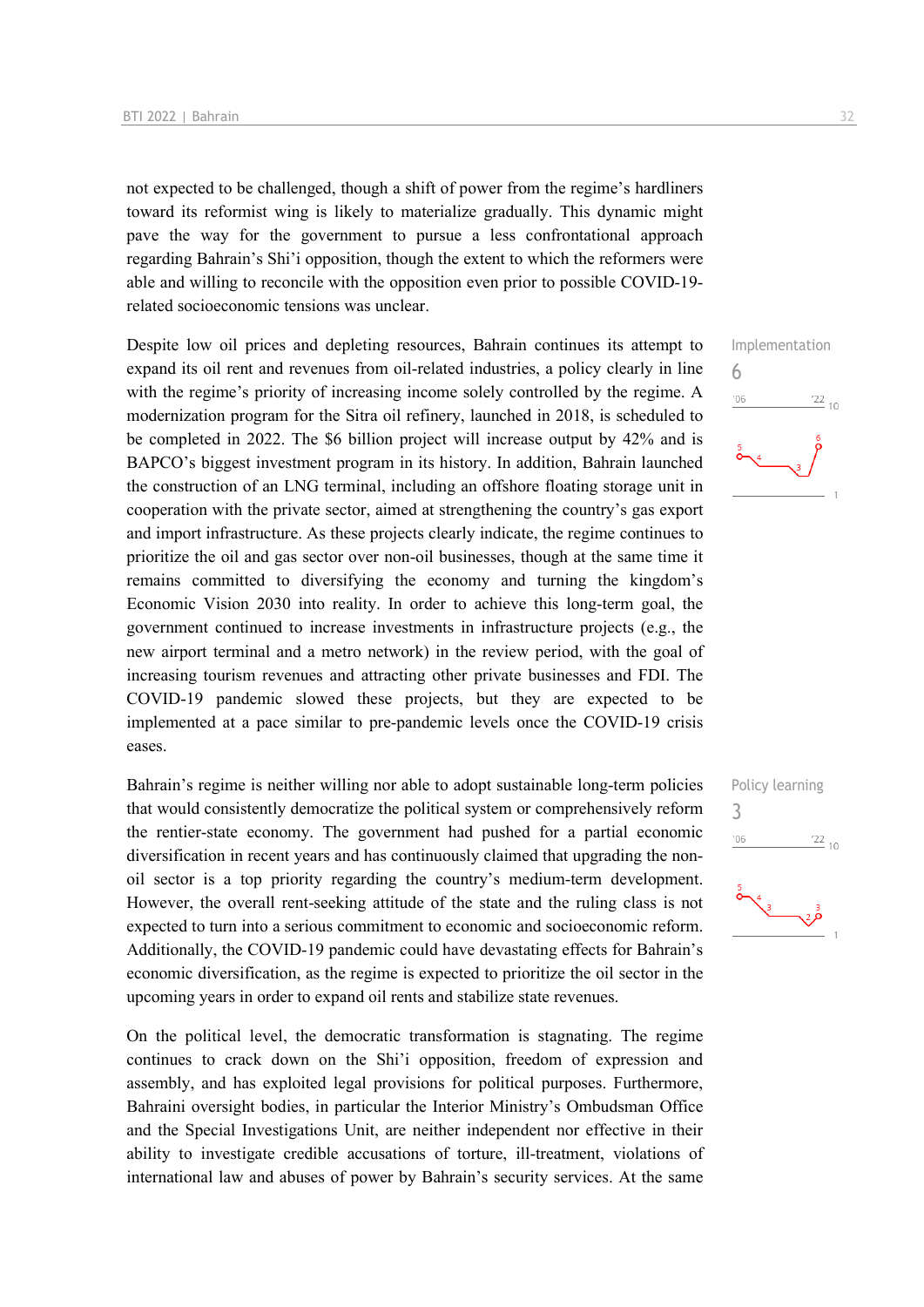time, the regime's official human rights body, the National Institute for Human Rights (NIHR), continued to systematically whitewash the regime's human rights record in the review period. After scabies outbreaks in two detention centers in 2019 and 2020, inmates staged a hunger strike to protest the bad hygienic conditions and the lack of medical care; the NIHR downplayed the emergency as a spread of "allergies," even after the institute itself had cautiously suggested improving sanitation infrastructure in prisons in 2016. Additionally, the NIHR has rejected reports about human rights violations in Bahrain and has instead framed the kingdom as "a model for political reform" that respects human rights.

However, authorities have started procedures for the legalization of more than 40,000 Bangladeshi workers amid the COVID-19 crisis and, thereby, responded to calls to expand the social protection accorded to migrant workers. In 2020, the government also set up a new specialized prosecution unit designed to prosecute trafficking in persons and legal violations regarding forced labor or withholding wages. While the establishment of such unit is a step in the right direction, it is uncertain whether the unit will be able to properly investigate corresponding crimes and thereby effectively tackle the widespread exploitation and abuse of migrant workers.

### **15 | Resource Efficiency**

In a typical rentier-state manner, state bureaucracy in Bahrain is inefficient and bloated, with the regime using extensive public employment as a tool to co-opt large parts of society by distributing a share of the country's wealth to its citizen. Wages in the public sector remain relatively high compared to the private sector. However, the government is increasingly forced to limit expenditures due to the decline in oil revenues, the rising budget deficit and pressure by external actors such as Bahrain's GCC allies.

The early retirement program is to date the most significant project with regard to limiting the public wage bill, though its implementation has triggered increasing resistance by parliament and trade unions. As of 2019, more than 8,000 state employees had applied for the retirement program (around 62% of whom were from the ministries of education and health alone), which aims at decreasing the number of public employees to 40,000 and reducing the number of foreign workers in the public sector. In the review period, however, the government announced it would fund a police museum, expand the kingdom's share at the World Bank, and exempt the army and police forces from customs duty taxes. This triggered opposition in parliament, as the regime continued to adopt austerity measures. Thus, Bahrain's budget spending is only partially in line with the government's need to increase efficiency.

Efficient use of assets 5 $06'$  $\frac{22}{10}$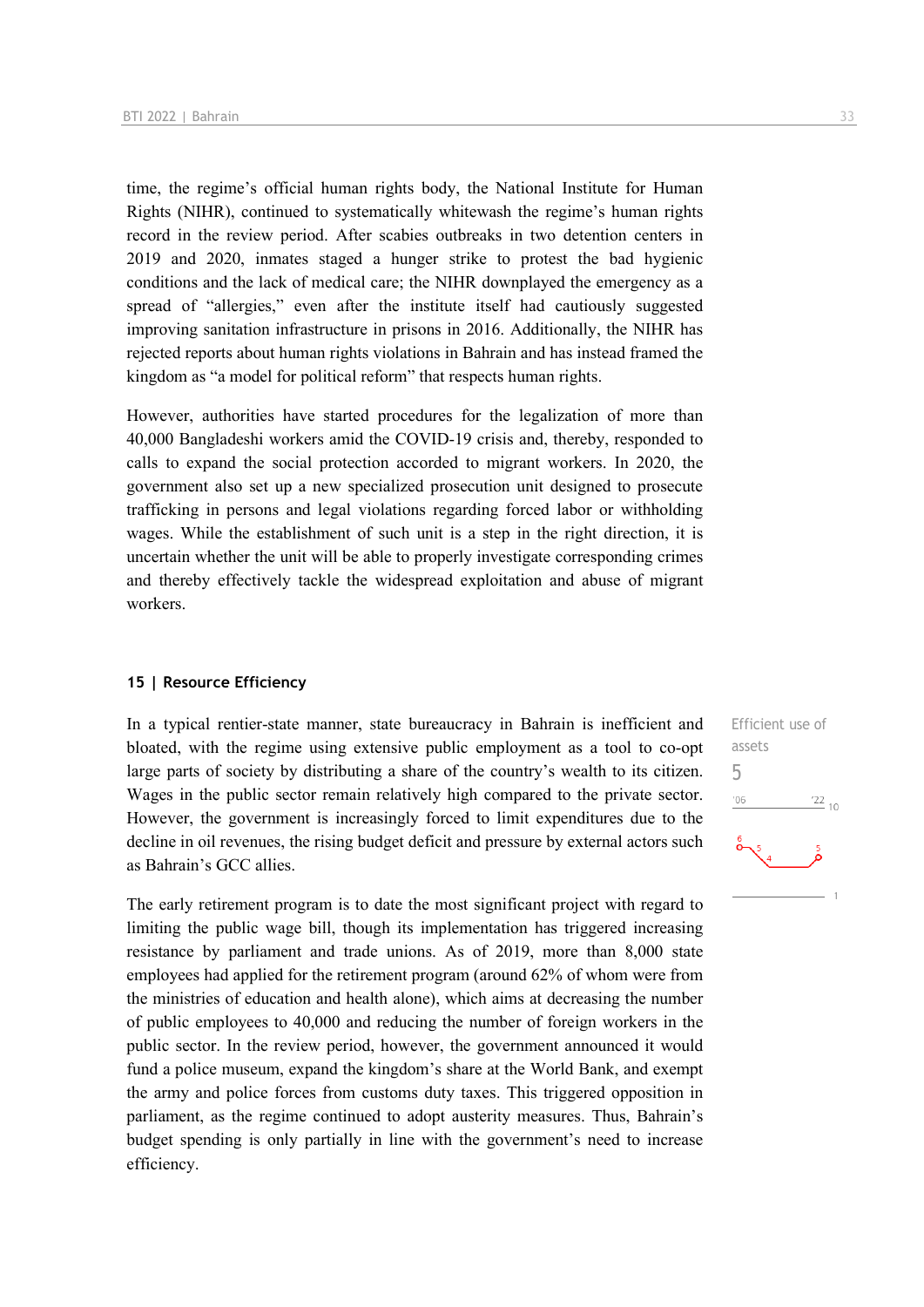Meanwhile, the government started investigating the surge in water and electricity bills, as the increases did not correspond to the subsidy cuts applied on water and electricity since 2018. In 2019, authorities confirmed that the rise in billing errors was caused by faulty, newly installed smart meters and promised to fix the issue.

Bahrain also restructured all government departments by royal decree in a process lasting through 2020, in line with the regime's goal to foster efficiency and reduce expenses. After the adoption of a cloud-first policy in 2017, the Information and e-Government Authority additionally transferred government websites to Amazon's cloud services, and in 2020, shifted about 14,000 government email accounts at 45 state entities to Microsoft's cloud infrastructure in order to decrease public expenses.

The coordination of policies and objectives within the ruling class effectively materializes behind closed doors, as regime hardliners and reformers barely clash in public. Policies related to the state's expenses for economic projects or the welfare program are largely dependent on Bahrain's oil revenues, and are therefore more likely to be implemented without tensions when global oil prices are high. As oil revenues have substantially declined since 2015, conflicts about the state's spending priorities are increasing, further accelerated by the COVID-19 pandemic. It remains uncertain whether the death of Bahrain's former prime minister will facilitate or hinder an improvement of internal policy coordination between the regime's different wings. However, as Bahrain's reformers now occupy the two key posts of political power (the crown and the prime minister's office) in the kingdom, a smoother coordination of policies between the executive branches of government is expected. Disputes between the government and the lower house of parliament continued on a mediocre level in the period under review, most notably affecting draft laws and policy decisions related to the austerity program. As the COVID-19 crisis accelerated socioeconomic hardship in Bahrain, further frictions between parliament and government are expected until the crisis eases.

The investigation and prosecution of matters such as embezzlement or moneylaundering is not adequately executed in Bahrain. Embezzlement in the public sector remains widespread, but the ruling elite, including the royal family, enjoys de facto impunity. Although the law provides significant criminal penalties for corruption, law enforcement is weak and high-ranking officials are rarely convicted. Financial disclosure by officials is not required. Moreover, the budgets of several government entities (e.g., the army) are nontransparent, and procedures for the privatization of public land and public procurement are opaque. The National Audit Office (responsible for monitoring and combating government corruption), established in 2002, has repeatedly revealed fiscal violations among state entities, but lacks the power to adequately investigate corruption, and only tackles issues of secondary impact.



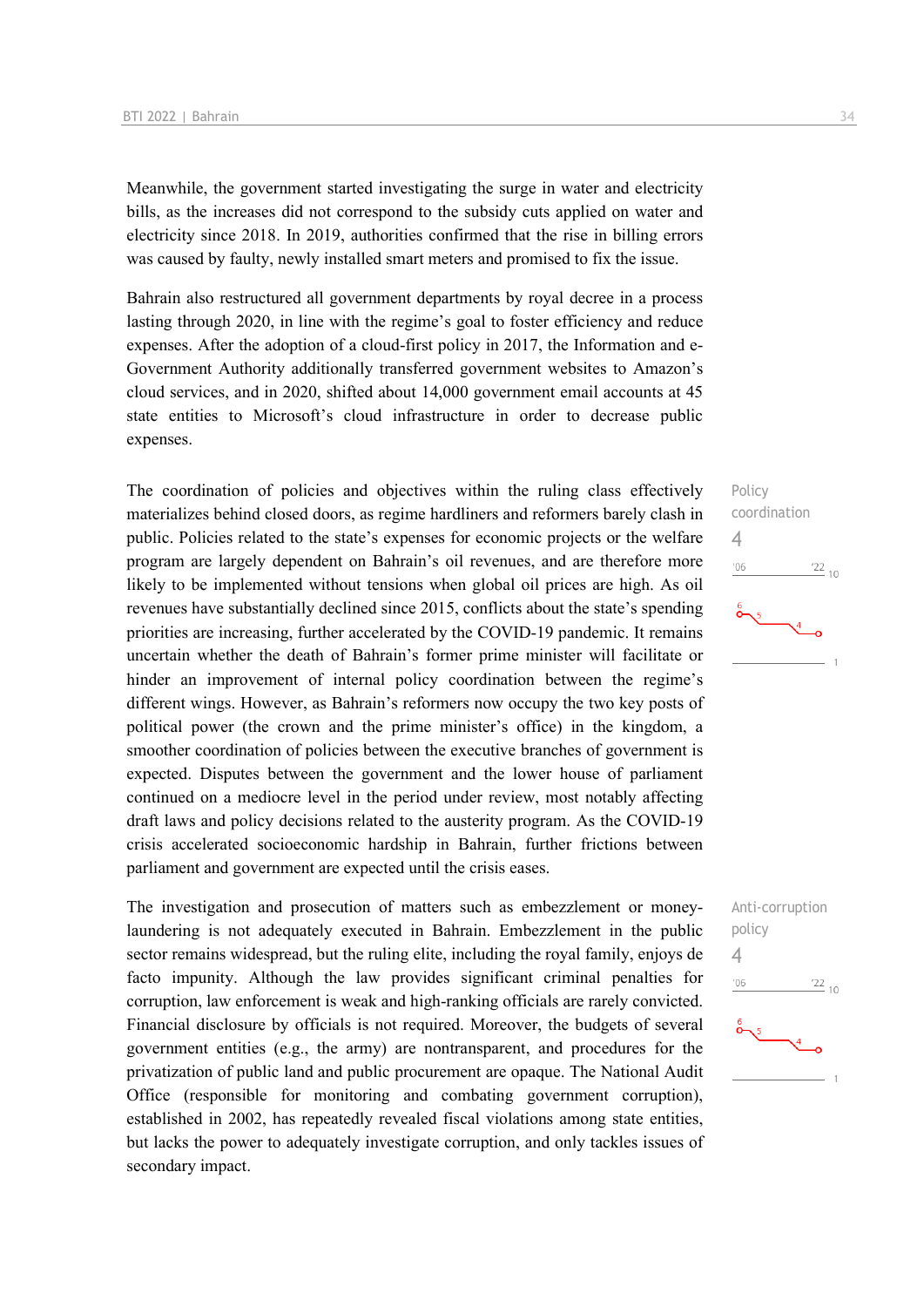In 2020, the king signed into law an amendment to the 2001 decree that regulates the prohibition and combat of money-laundering, terrorist financing and crimes related to financial disclosure. The amendment establishes a prosecutorial unit (the Financial Crimes and Money-Laundering Prosecution Office) tasked with tackling financial crimes (e.g., embezzlement, bribery, appropriation and squandering of public funds, money-laundering, office abuse). Additionally, the king established a Financial Disclosure Examination Authority in 2020, tasked with receiving and examining complaints, but the body has only limited authority.

A potential setback for the state's inconsistent anti-corruption efforts is the restructuring of Bahraini ministries. In 2020, the National Center for Cybersecurity was subordinated to the Ministry of Interior, and now reports to the minister. The center was previously affiliated with the General Directorate of Anti-Corruption and Economic and Electronic Security. It may now shift its priorities toward investigating free speech online instead of financial crimes, given the Ministry of Interior's recent expansion into prosecuting free speech in social media.

### **16 | Consensus-Building**

Bahrain's regime does not intend to transform the political system toward a democratic order. The regime's reformist wing, led by the king and the crown prince, believes in the positive impact of a partial democratization and liberalization of the political system in order to maintain social cohesion, and absorb and channel tensions within the opposition. But its opponents within the ruling elite rigidly refuse any concession that would make the political order more democratic and inclusive. The death of Bahrain's long-serving prime minister in 2020 is considered a significant setback for the regime's hardliner faction, as he was replaced by the crown prince. However, it remains unlikely that the regime's reformist wing will initiate any considerable political liberalization similar to the early 2000s any time soon, as the COVID-19 pandemic has increased threats to social cohesion and expanded social injustices. Therefore, short-term improvements regarding the adoption of democratic reforms are unlikely to materialize, but the crown prince's promotion might lead to a deescalating approach toward the Shi'i opposition.

Both regime fractions rhetorically agree on transforming the country into a market economy but maintain a substantial rent-seeking attitude. The rentier-state characteristics of the kingdom, most notably concerning Bahrain's natural oil resources, constitute a serious obstacle for a successful transformation toward a market economy. However, due to the economic crisis and the economic and fiscal repercussions of the COVID-19 pandemic, the kingdom gradually made progress in terms of liberalizing the economy. This development, however, is expected to remain limited to particular sectors of the economy, as the pandemic has pressed the government to increase state revenues quickly, which in turn is expected to translate into even more distinct rent-seeking.

Consensus on goals 5 $06'$  $\frac{22}{10}$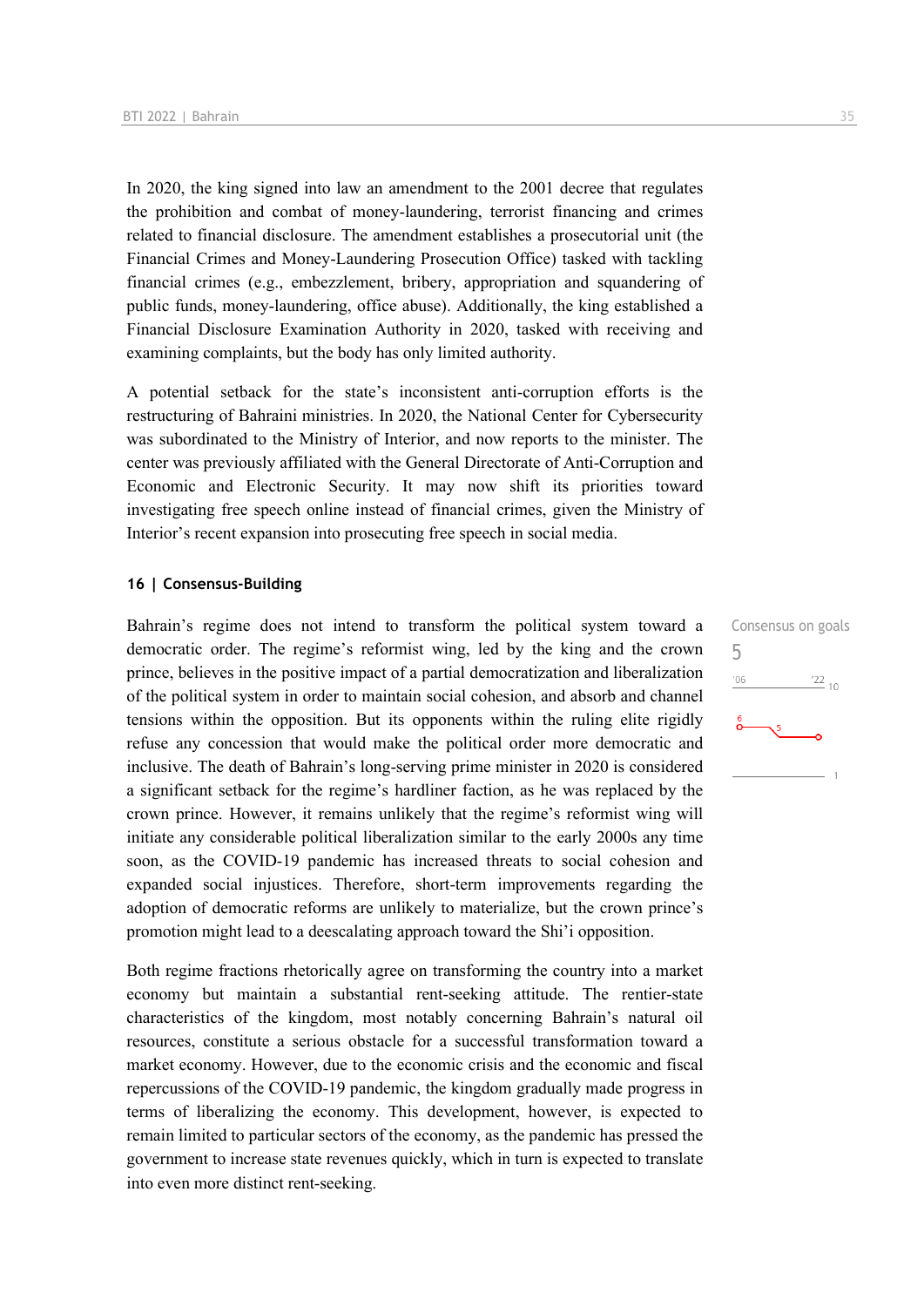The regime's hardliners used their advantageous position within the ruling class prior to the review period to substantially revoke achievements of the liberalization and reconciliation process, introduced in 2002. However, the death of their figurehead, former Prime Minister Khalifa bin Salman bin Khalifa, in late 2020 is considered a setback for the so-called Khawalids. Although they still hold substantial political power and key offices in the government, Khalifa's replacement by the crown prince, the regime's reformist wing's leading figure, is expected to translate into increasing political influence for the reformers. However, due to the economic crisis, which has been further accelerated by the COVID-19 pandemic, along with discontent linked to its socioeconomic repercussions, the reformers are unlikely to push for any quick political liberalization, or any public or immediate confrontation with the Khawalids. The latter group still holds significant power, especially within the kingdom's security forces. The threat to Bahrain's democratic transition by notorious anti-democratic actors in the medium term has, nevertheless, partly decreased, partly due to the absence of any armed attack on infrastructure or gatherings since a series of terror attacks hit the kingdom in 2017.

Due to imbalances between the regime's two major fractions, Bahrain's leadership unable to successfully mediate in the kingdom's cleavage-based conflicts. Although the Khawalids were gradually thwarted in their escalating approach toward the Shi'i opposition in the review period, at least compared to previous years, the regime was not able to significantly deescalate tensions within society, and most notably between the ruling class and opposition forces representing the kingdom's Shi'i majority. The government's crackdown against opposition forces and on the freedom of expression continued in 2019 and 2020, though to a lesser extent than in previous periods. Although Bahrain's sociopolitical polarization is widely portrayed as a sectarian and religious tug-of-war between privileged Sunni strata of society and marginalized Shi'a, the conflict runs deeper and is predominantly shaped by a politically motivated discrimination against Shi'ites. The royal family's strategy to preserve its political power continues to feature controversial policies such as the revocation of the citizenship of Shi'ites and the naturalization of Sunni immigrants, which further widens rifts in society and escalates cleavage-based conflicts. Against this background, it is unlikely that the shift in political power toward the regime's reformers will translate into any substantial political liberalization. However, minor steps toward reconciliation are expected to materialize once the COVID-19 pandemic eases.





Cleavage / conflict management 1 $n<sub>6</sub>$  $\frac{22}{10}$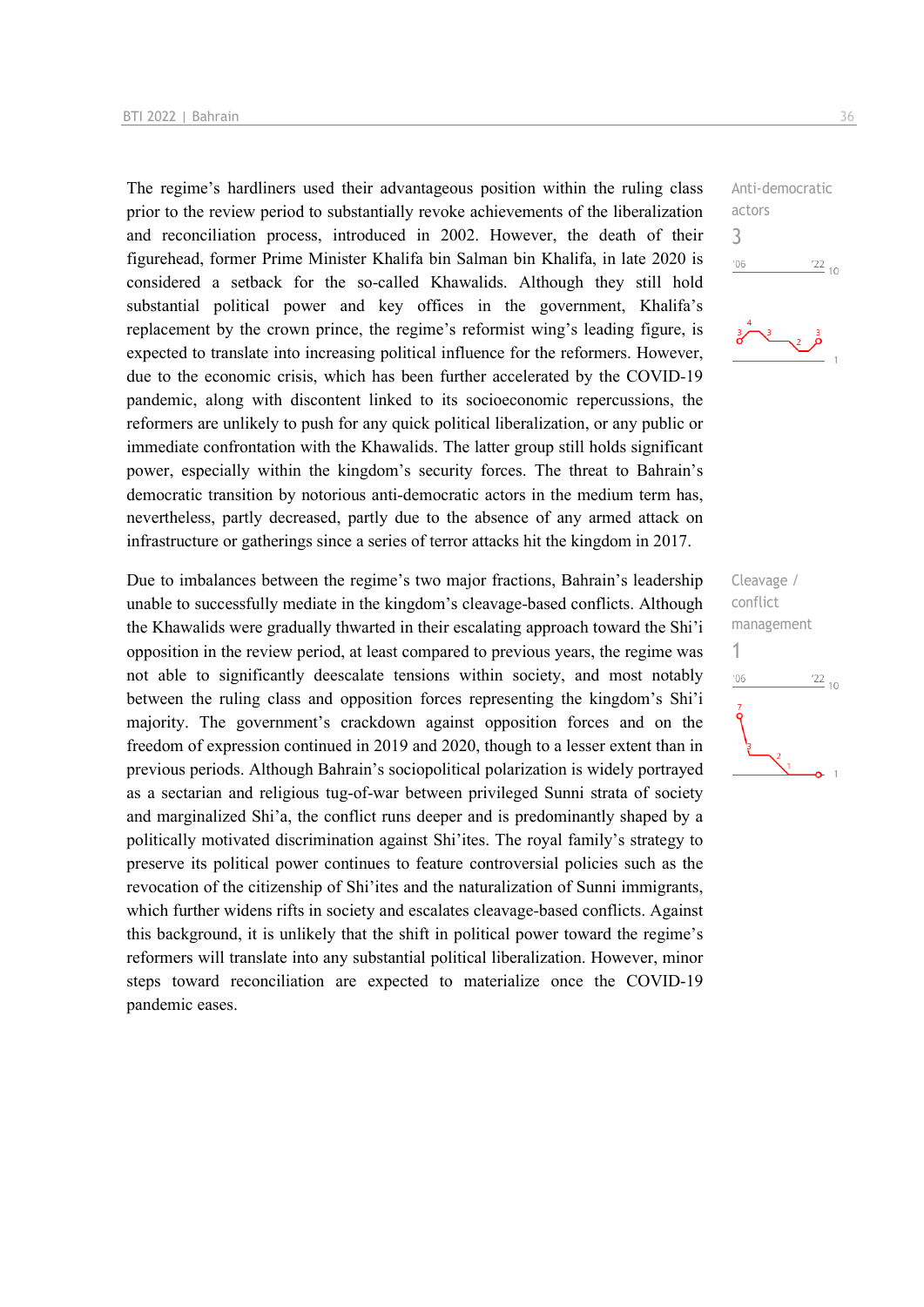Prior to 2011, informal meetings between state officials and opposition figures were regularly held to maintain a minimum of dialogue with the kingdom's political societies (de facto parties). After the 2011 revolt, King Hamad launched the "national dialogue," an informal and temporary exchange platform with opposition parties, NGOs and journalists, aiming at absorbing popular discontent, although major opposition forces were excluded. Today there are no institutionalized mechanisms aimed at including civil society in political decision-making. During the COVID-19 pandemic, authorities executed a top-down crisis response. Civic actors were neither involved in the policymaking nor encouraged or permitted to monitor the regime's performance. However, trade unions outspokenly called on authorities to address the socioeconomic repercussions of the crisis and played a crucial role in pressuring the government to expand social safety nets and access to health care for workers and migrant workers in particular.

Despite the recent death of Prime Minister Khalifa bin Salman, the figurehead of the regime's hardliners, reconciliation efforts by Bahrain's reformists remain stalled. Authorities continued to crack down on the Shi'i opposition and liberal activists, while attacking the freedom of expression. This widened rifts between the ruling elite and the opposition. The impact of the Bahrain Independent Commission of Inquiry (BICI), set up after the 2011 uprising, proved to be only transitory as the regime had gradually revoked all significant reforms implemented after the revolt. Misconduct by security officers, including torture and ill-treatment of civilians, is not adequately investigated and prosecuted by authorities. Furthermore, Bahraini courts play a major role in the crackdown against the opposition, as they continued to regularly issue controversial verdicts against dissidents, including death sentences. A seven-year-long moratorium on the death penalty was revoked in 2017 when authorities executed three men for the first time in years. In 2019, three more men were executed in Bahrain, two of whom had been sentenced to death in a mass trial against 56 defendants marred by serious violations of due process for the alleged killing of a police officer. Since 2011, at least 36 death sentences have been issued by Bahraini courts. Eight people remained on death row as of 2020. Thereby, prospects for adequate political reconciliation in Bahrain remain limited.

However, authorities increasingly pardoned prisoners and expanded the use of the alternative penalty law in the review period. This latter program turns prison sentences into non-custodial sentences such as house arrest or mandatory participation in rehabilitation programs, to be served in government services. In 2019, at least 530 people, including 80 juveniles, were handed alternative sentences under the law, while 269 prisoners were pardoned. In 2020, an additional 585 inmates were given alternative sentences, while the king responded to the COVID-19 pandemic by pardoning 1,486 prisoners – the biggest pardoning action since 2011.



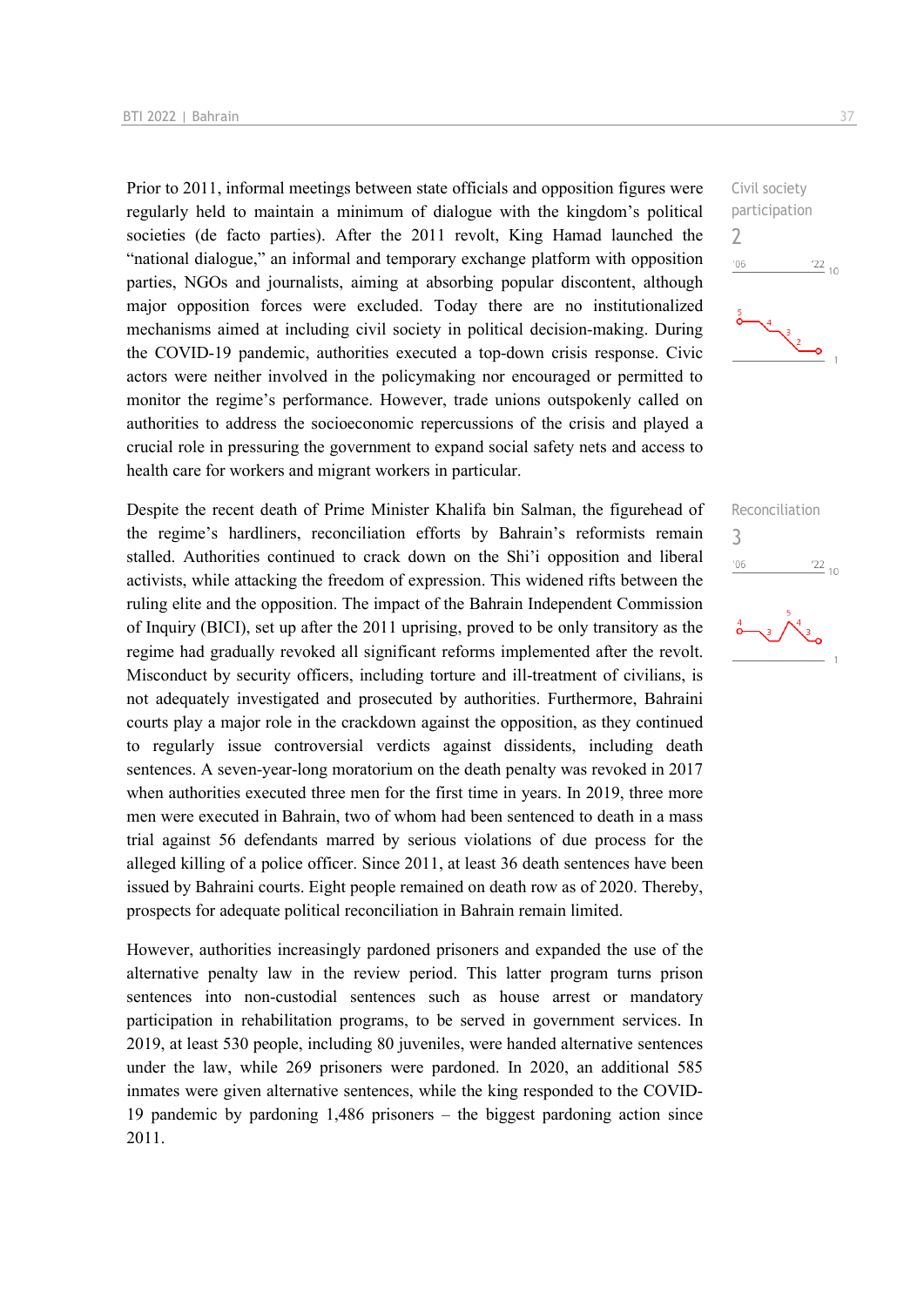### **17 | International Cooperation**

Bahrain's leadership is strongly dependent on external support, most notably by its GCC allies and Western partners who continue to back the regime with financial and fiscal aid, but also security assistance in the form of arms and equipment deliveries. However, rent-seeking by the ruling elite and Bahrain's rentier-state model remain major obstacles for the implementation of development schemes such as the Economic Vision 2030, which aims at diversifying the economy. Corresponding support in expanding non-oil revenues and liberalizing the economy as a whole, however, is hampered by the country's rentier-state model, while the regime is not likely to make any substantial commitment to a comprehensive economic reform. The regime's long-term development goals are, hence, only rhetorically crucial for Bahrain's elites, as their primary goal remains preserving their own political power. Additionally, the COVID-19 pandemic could have devastating effects for economic diversification, as the regime is expected to prioritize the oil sector in the upcoming years so as to expand oil rents and stabilize state revenues. Bahraini authorities have received consultancy assistance from international partners such as the World Bank and the private sector on fiscal and economic reforms and have made significant use of the given advice.

Bahrain is considered a credible partner regarding economic cooperation and regional alliances, especially for its GCC allies, the United States and the United Kingdom. Against this background, the U.S. and the U.K. maintained their economic cooperation with Bahrain and continued to approve arms sales to the kingdom in the review period. After the U.S. approved \$150 million in funds for the refurbishment of a Bahraini frigate in 2019, an arms deal for the purchase of a Patriot Missile Defense System worth \$2.5 billion and weapons for Bahrain's F-16 fighter fleet worth \$750 million was approved the same year. Washington additionally continues to train Bahraini security forces in counter-terrorism tactics. Bahrain and the U.S. also signed a memorandum of understanding on cyber security, aimed at facilitating further training for Bahraini police. In 2020, Bahrain purchased naval military equipment in Turkey and received a patrol vessel built by BAE Systems in Britain.

Bahrain is committed to trade agreements (e.g., the bilateral U.S.-Bahrain Free Trade Agreement) and portrays itself as a credible stakeholder in international organizations. After the U.N. General Assembly approved Bahrain's request for a seat on the U.N. Human Rights Council in 2018, the government announced its intention to apply for the presidency of the council for the upcoming term, though this triggered significant opposition from human rights organizations due to Bahrain's disastrous human rights record. U.K.-based human rights groups and activists continued to lobby against Britain's police cooperation with Bahrain, accusing the government in London of being complicit in severe human rights violations in Bahrain. A protest by activists at Bahrain's embassy in London



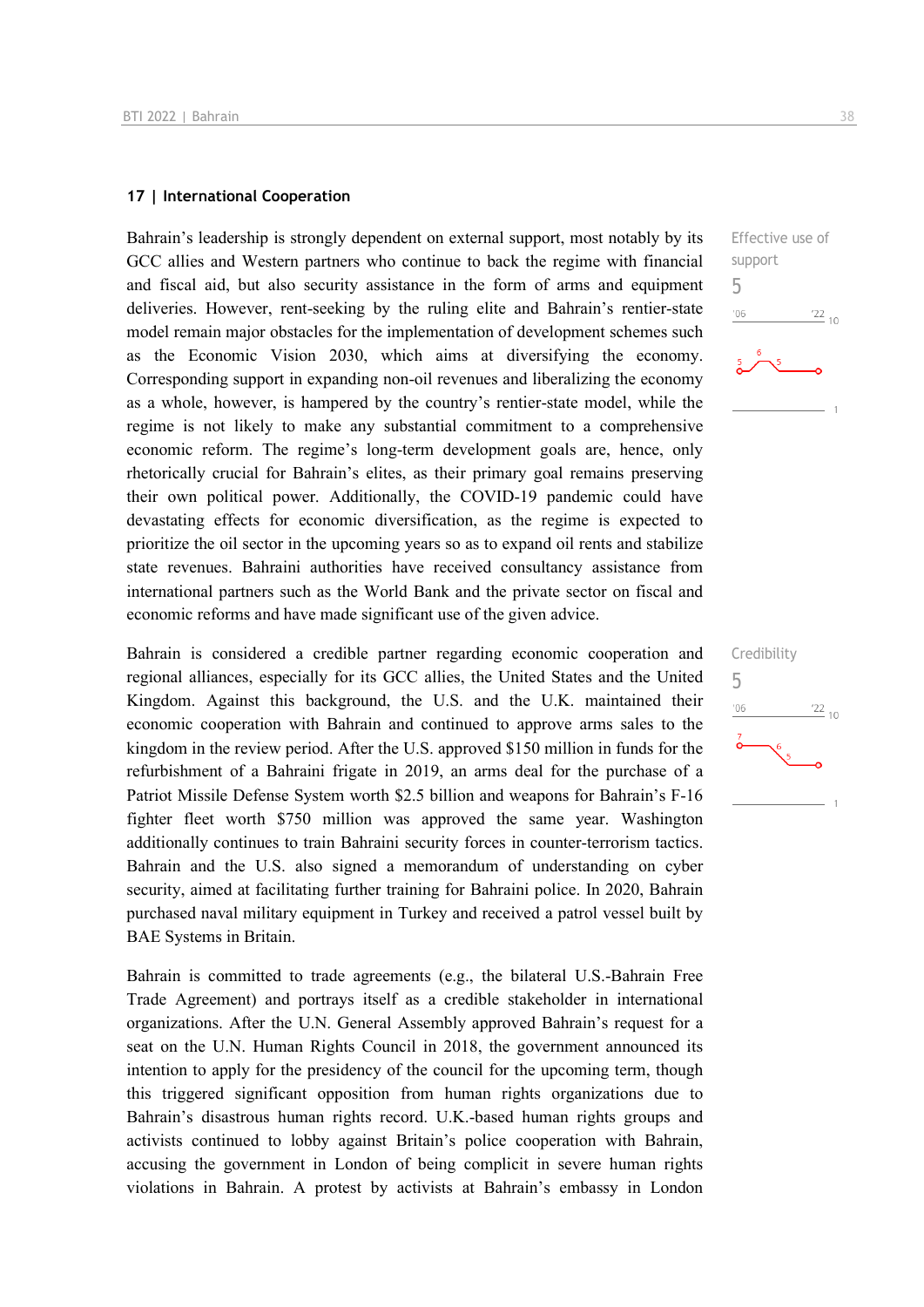triggered substantial public attention in 2019, while U.K. Home Secretary Priti Patel was heavily criticized in 2020 after visiting a police station in Bahrain known for being the venue of recent police abuses. Hence, Bahrain cannot be considered a credible partner regarding human rights and monitoring attempts by international organizations.

Meanwhile, Bahrain's support and funding for international sports events and investments in sports clubs in Europe triggered significant public outrage in the review period. Human rights organizations increasingly criticized Formula One for overlooking human rights abuses in Bahrain, and outspokenly called on the organizing body of Bahrain's annual F1 race to adopt a human rights policy. Since 2011, Bahraini dissidents have regularly used the occasion of the annual F1 race in Bahrain to stage protests around the event, while authorities have responded to these actions with reprisals. In 2020, a letter signed by 18 human rights groups (including Amnesty International and Human Rights Watch) accused F1 of being complicit in Bahrain's "sports-washing" policy.

Bahraini officials also continued to invest in other sports events, maintaining their sponsorship for a cycling team and buying stakes in the Spanish Cordoba football club in 2019 and the French team Paris FC in 2020. Due to heavy public pressure, the Royal Windsor Horse Show, the largest outdoor horse show in the U.K., adopted a human rights policy in January 2021 after the event's organizers were criticized for receiving funding from Bahrain's royal family. In 2017, family members of activists who protested against the regime during the show were arrested on dubious charges.

Although Bahrain's sports-washing strategy significantly backfired, as various investments repeatedly made headlines in the review period, Salman bin Ibrahim Al Khalifa was re-elected to another four-year term as FIFA's vice president and as the president of the Asian Football Confederation (AFC) in 2019, although AFC and FIFA statutes require its leaders to "promote and protect human rights."

The tensions between Saudi Arabia and Iran continue to affect alliances in the region and remain key for Bahrain's overall cooperation with neighboring states. The easing tensions between the GCC and Iran's ally Qatar, as well as Bahrain's normalization of relations with Israel, however, paved the way for significant improvements in regional cooperation, on a political level as well as regarding economic and trade relations. In 2017, Bahrain and its GCC allies Saudi Arabia, Kuwait and the UAE had cut ties to Qatar and imposed a blockade over the island country. After restoring relations and lifting the blockade in January 2021, Bahrain and its GCC allies re-opened their air space to Qatari planes, while Bahrain additionally restored mutual fishing rights with Qatar. Since 2017, Bahrain and Qatar repeatedly criticized each other for violating fishing rights, each arresting the other country's fishermen for fishing in allegedly territorial waters.

Regional cooperation 7 $\frac{22}{10}$  $^{\prime}06$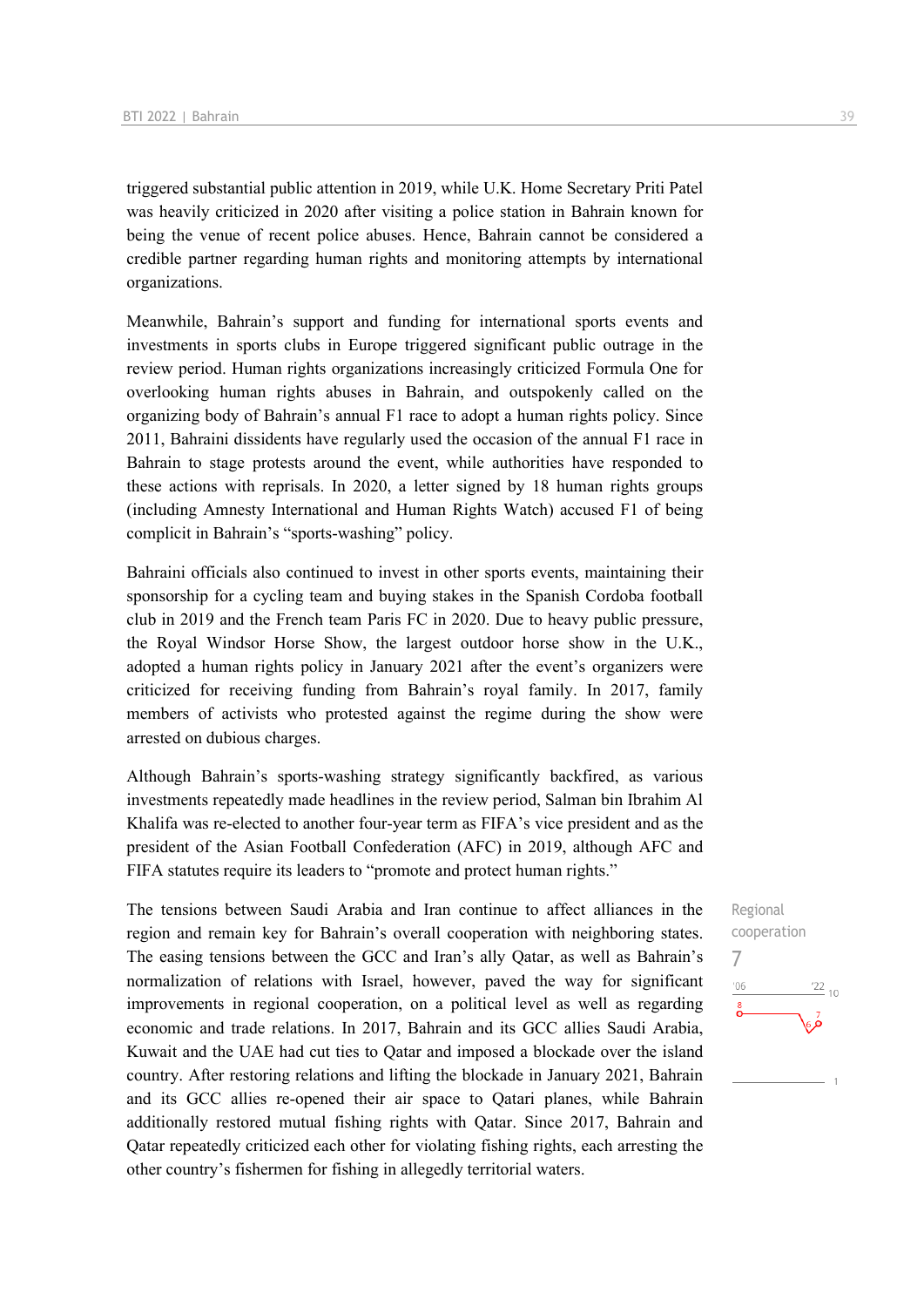The normalization of the kingdom's relations with Israel is a big step forward for Bahrain's regional cooperation. Although the move was also made with the goal of countering Iran's influence in the region, the deal is expected to significantly boost regional trade and economic cooperation and might pave the way for a substantial upgrade of Bahrain's geopolitical importance. As Saudi Arabia only expanded its cooperation with Israel in the review period, but did not yet normalize diplomatic relations, Riyadh might use Bahrain as a proxy for its informal ties to Israel, at least in the medium term. This might be accompanied by further investments in Bahrain, which could strengthen the kingdom's economic outlook.